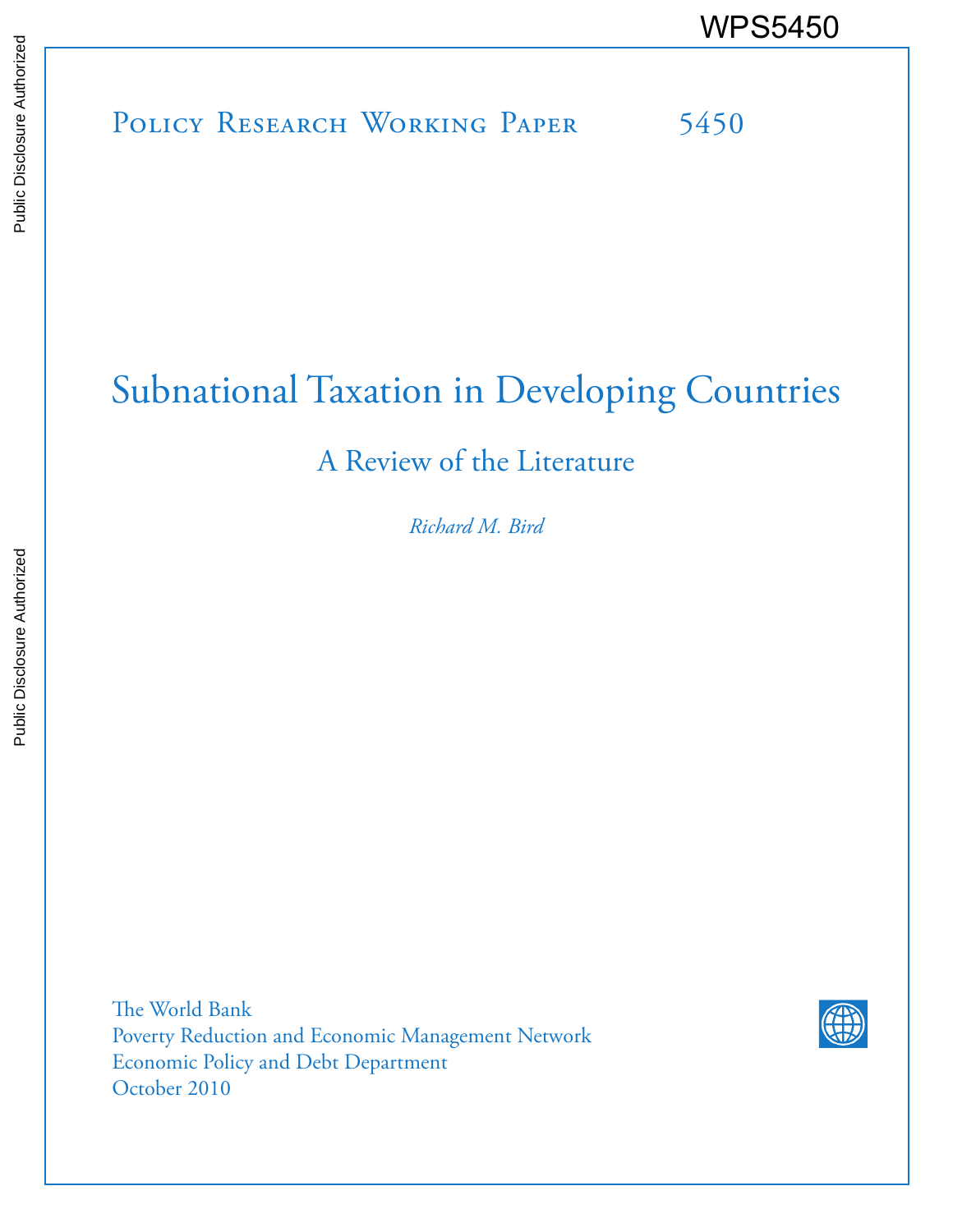#### **Abstract**

This paper reviews the literature on tax assignment in decentralized countries. Ideally, own-source revenues should be sufficient to enable at least the richest subnational governments to finance from their own resources all locally-provided services that primarily benefit local residents. Subnational taxes should also not unduly distort the allocation of resources. Most importantly, to the extent possible subnational governments should be accountable at the margin for financing the expenditures for which they are responsible. Although reality in most countries inevitably falls far short of these ideals, nonetheless there are several taxes that subnational governments in developing countries could use to help ensure that decentralization yields

more of the benefits it appears to promise in theory. At the local level, such taxes include property taxes and, especially for larger cities, perhaps also a limited and well-designed local business tax. At the regional level, in addition to taxes on vehicles, governments in some countries may be able to utilize any or all of the following—a payroll tax; a simple surcharge on the central personal income tax; and a sales tax, in some cases perhaps taking the form of a well-designed regional value-added tax. The "best" package for any particular country or subnational government is likely to be not only context-specific and path-dependent, but also highly sensitive to the balance struck between different political and economic factors and interests.

This paper—a product of the Economic Policy and Debt Department, Poverty Reduction and Economic Management Network—is part of a larger effort in the department to develop knowledge products on subnational finance and fiscal reforms. Policy Research Working Papers are also posted on the Web at http://econ.worldbank.org. The author may be contacted at Rbird@Rotman.Utoronto.Ca.

*The Policy Research Working Paper Series disseminates the findings of work in progress to encourage the exchange of ideas about development*  issues. An objective of the series is to get the findings out quickly, even if the presentations are less than fully polished. The papers carry the *names of the authors and should be cited accordingly. The findings, interpretations, and conclusions expressed in this paper are entirely those of the authors. They do not necessarily represent the views of the International Bank for Reconstruction and Development/World Bank and its affiliated organizations, or those of the Executive Directors of the World Bank or the governments they represent.*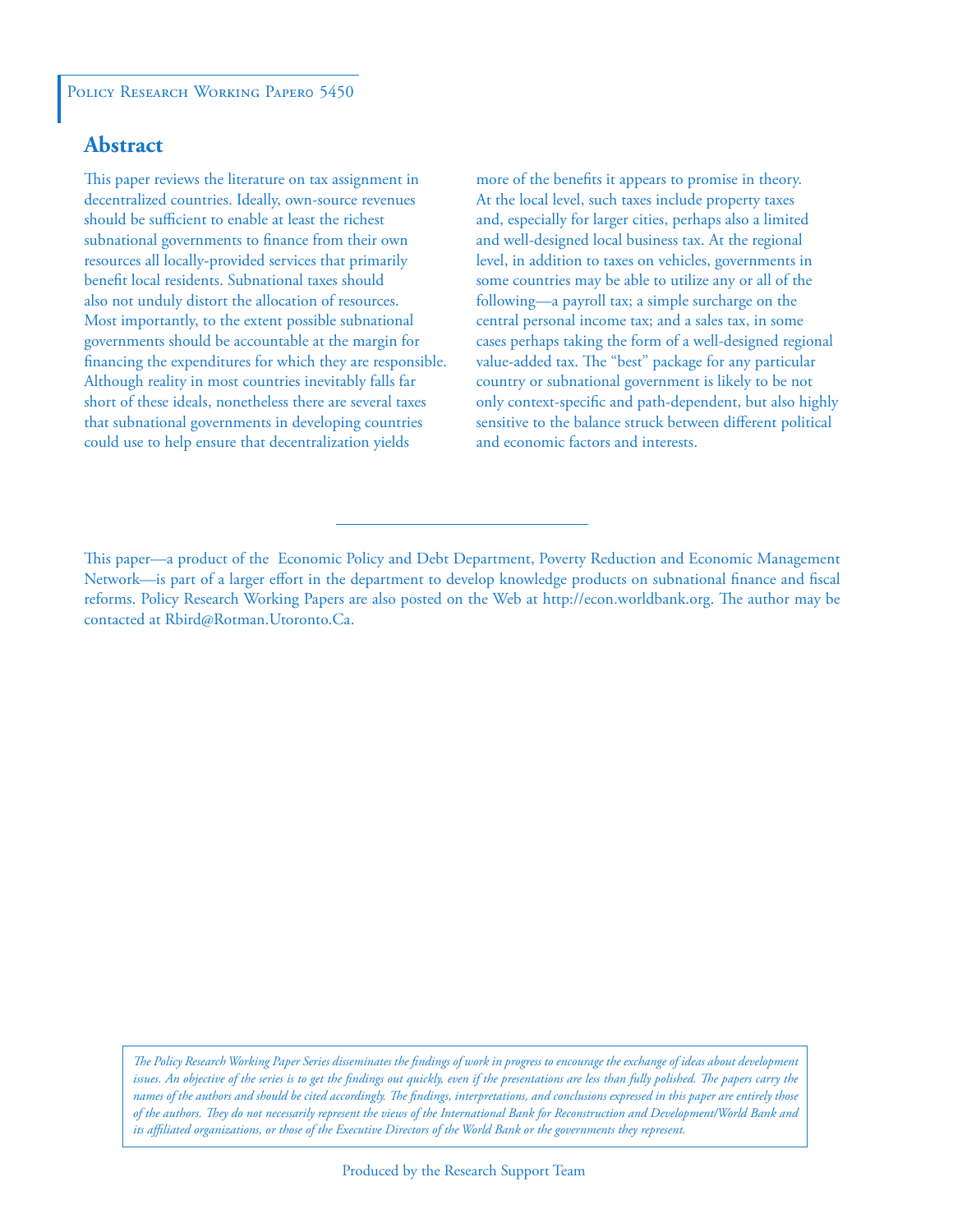**Subnational Taxation in Developing Countries: A Review of the Literature** 

> **Richard M. Bird University of Toronto**

The World Bank Poverty Reduction and Economic Management Network Economic Policy and Debt Department October 2010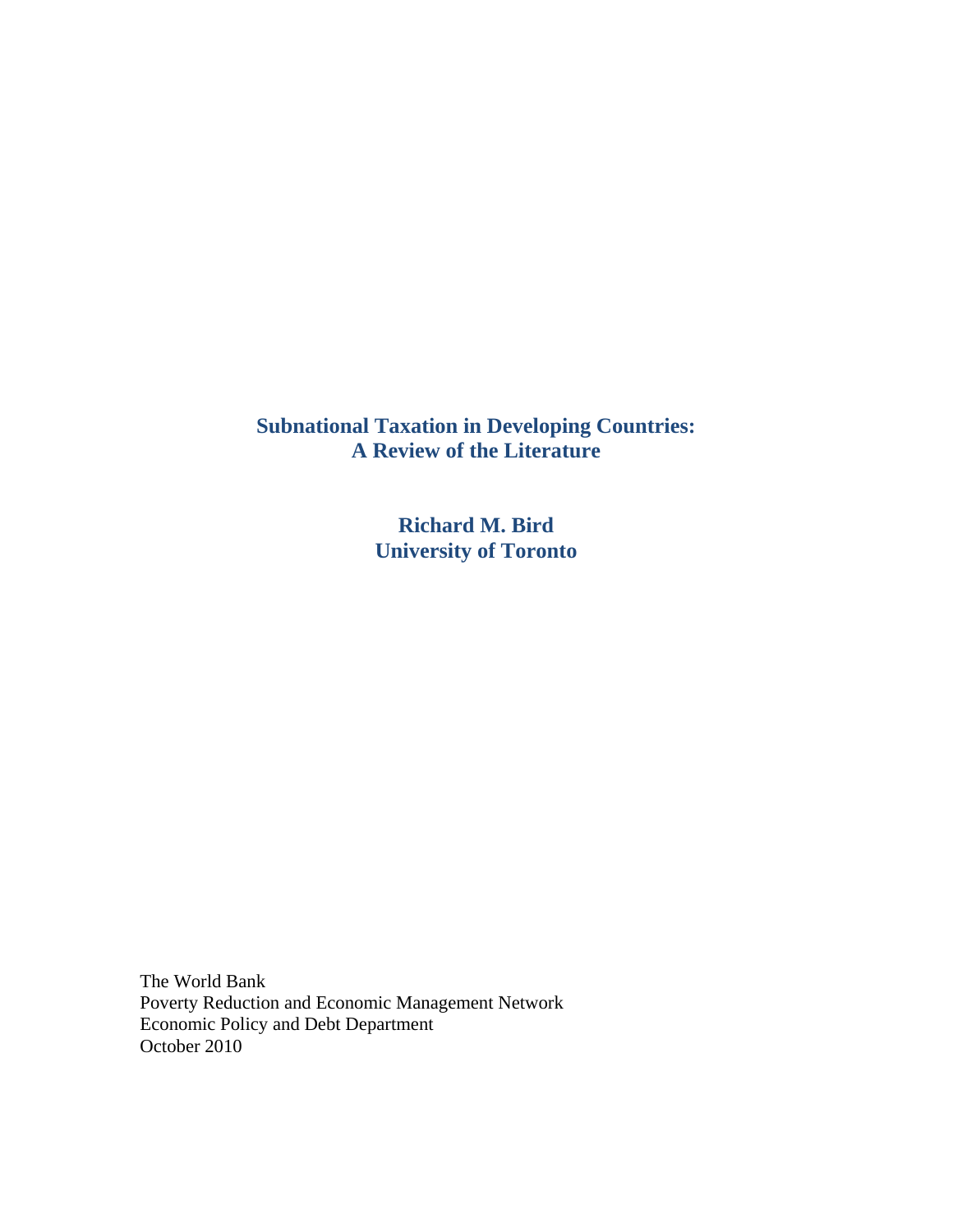# **Table of Contents**

| $\mathbf{1}$ .         |  |  |  |  |  |  |
|------------------------|--|--|--|--|--|--|
| $\mathcal{D}_{\alpha}$ |  |  |  |  |  |  |
| 2.1.                   |  |  |  |  |  |  |
| 2.2                    |  |  |  |  |  |  |
| 3.                     |  |  |  |  |  |  |
| 3.1.                   |  |  |  |  |  |  |
| 3.2.                   |  |  |  |  |  |  |
| 3.3.                   |  |  |  |  |  |  |
| 4 <sub>1</sub>         |  |  |  |  |  |  |
| 4.1.                   |  |  |  |  |  |  |
| 4.2.                   |  |  |  |  |  |  |
| 4.3.                   |  |  |  |  |  |  |
| 4.4.                   |  |  |  |  |  |  |
| 4.5.                   |  |  |  |  |  |  |
| 4.6.                   |  |  |  |  |  |  |
| 5.                     |  |  |  |  |  |  |
| 5.1.                   |  |  |  |  |  |  |
| 5.2.                   |  |  |  |  |  |  |
| 6.                     |  |  |  |  |  |  |
| 6.1.                   |  |  |  |  |  |  |
| 6.2.                   |  |  |  |  |  |  |
| 6.3.                   |  |  |  |  |  |  |
| 6.4.                   |  |  |  |  |  |  |
| 6.5.                   |  |  |  |  |  |  |
| 6.6.                   |  |  |  |  |  |  |
| $7_{-}$                |  |  |  |  |  |  |
|                        |  |  |  |  |  |  |

# **Tables**

| Table 2: Share of Central and Subnational Taxes, Selected Countries and Years (percent) |  |
|-----------------------------------------------------------------------------------------|--|
|                                                                                         |  |
|                                                                                         |  |
|                                                                                         |  |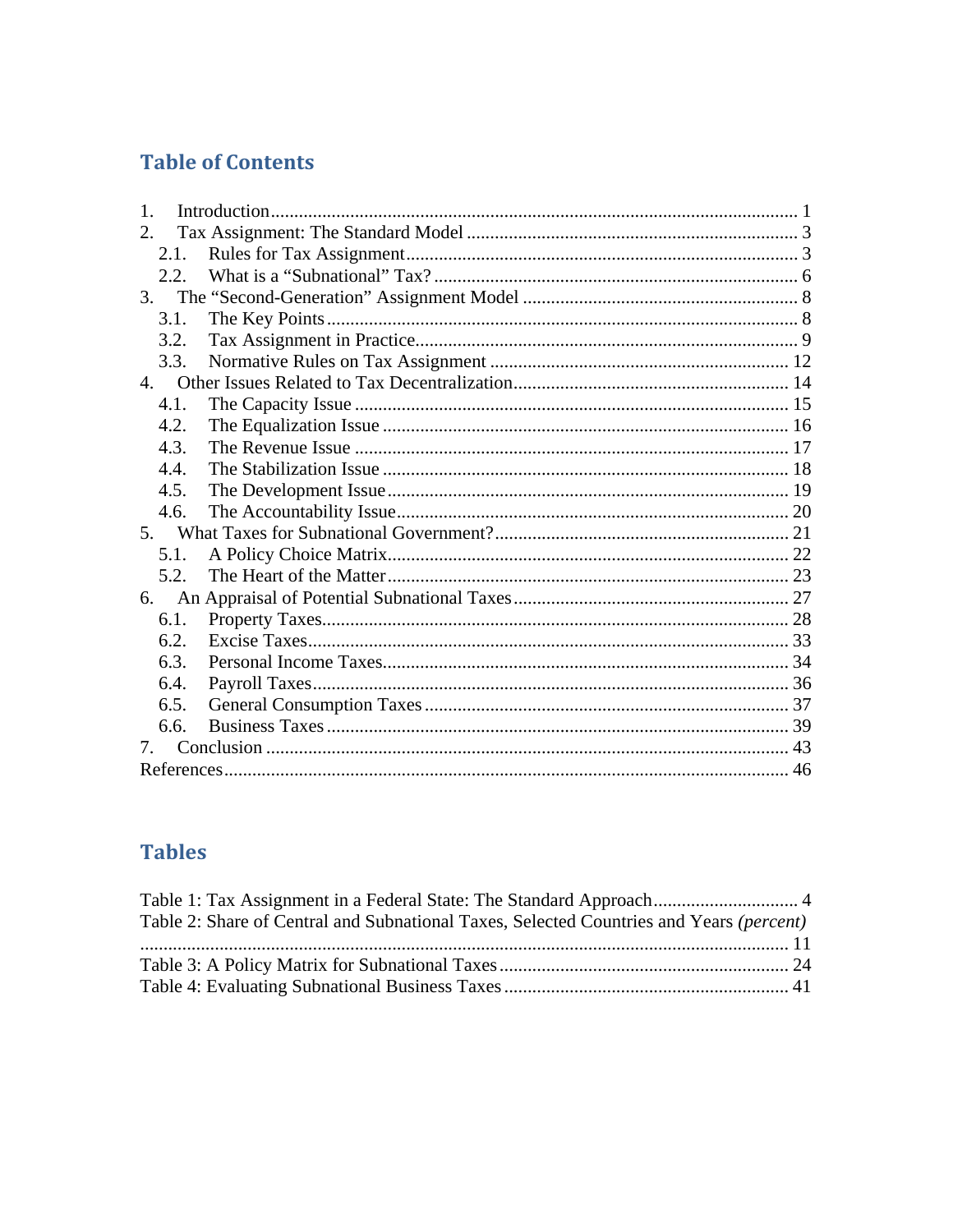#### **Subnational Taxation in Developing Countries: A Review of the Literature**<sup>1</sup>

# **1. Introduction**

 $\overline{a}$ 

This paper reviews the literature on *revenue assignment* to see what theory suggests are the best taxes for subnational -- regional and local -- governments in developing countries.<sup>2</sup> In practice, however, which level of government should tax what in any particular country depends to a considerable extent on how some other key aspects of intergovernmental finance are structured. For example, an important (and logically prior) question is that of *expenditure assignment—which level of government should do what?<sup>3</sup>* If the appropriate expenditure role for subnational governments is simply to provide a few minor local services and perhaps to act as delivery agents for nationally determined public expenditures, the revenue assignment question turns out to be relatively simple. However, if subnational governments are expected to deliver important (and costly) public services and have some discretion in deciding how and to what extent they do so, determining the appropriate revenue assignment is much more difficult as is discussed later in this paper.

In many countries, the expenditure tasks devolved to subnational governments substantially exceed their capacity to raise revenues from sources under their own control. Such governments must therefore depend on intergovernmental fiscal transfers (including revenue sharing arrangements under which they receive a share of central taxes) to close the resulting fiscal gap (*vertical imbalance).* In addition, when any significant taxing power is devolved to subnational governments, existing differences in needs and capacities between different governmental units at the same level of government are invariably exacerbated, thus creating a potential problem of equalization (*horizontal imbalance).* The existence of such imbalances means that one cannot design an appropriate system of subnational taxation without simultaneously designing an appropriate system of intergovernmental transfers. However, we do not discuss this important question further in the present paper.<sup>4</sup>

<sup>&</sup>lt;sup>1</sup> The author is Professor Emeritus at Rotman School of Management, University of Toronto. The author is grateful to Lili Liu and Eduardo Ley, Lead Economist of Economic Policy and Debt Department, World Bank for helpful comments on an earlier version of this paper, although he is solely responsible for its contents. The findings, interpretations, and conclusions expressed in this paper are entirely those of the author. They do not necessarily represent the views of the International Bank for Reconstruction and Development/World Bank and its affiliated organizations, or those of the Executive Directors of the World Bank or the governments they represent.

 $2^2$  Of course, this question is important in all countries, particularly federal countries: see, for example, the detailed examination of subnational taxation in Australia in Bird and Smart (2010).

 $3$  See the interesting treatment of the sequencing of decentralization decisions in Bahl and Martinez-Vazquez (2006a).

<sup>&</sup>lt;sup>4</sup> The interdependence of transfers and subnational taxes is discussed further in Bird and Smart (2002) and Smart and Bird (2009a). In principle, many other aspects related to intergovernmental finance also need to be considered in designing and implementing an appropriate subnational tax system for any particular country. For example, one issue that has received considerable attention in recent years is how best to regulate subnational borrowing and to deal with the various macroeconomic and allocative problems that may arise from subnational insolvency (Canuto and Liu 2010, Liu and Weibel 2008, 2009). Another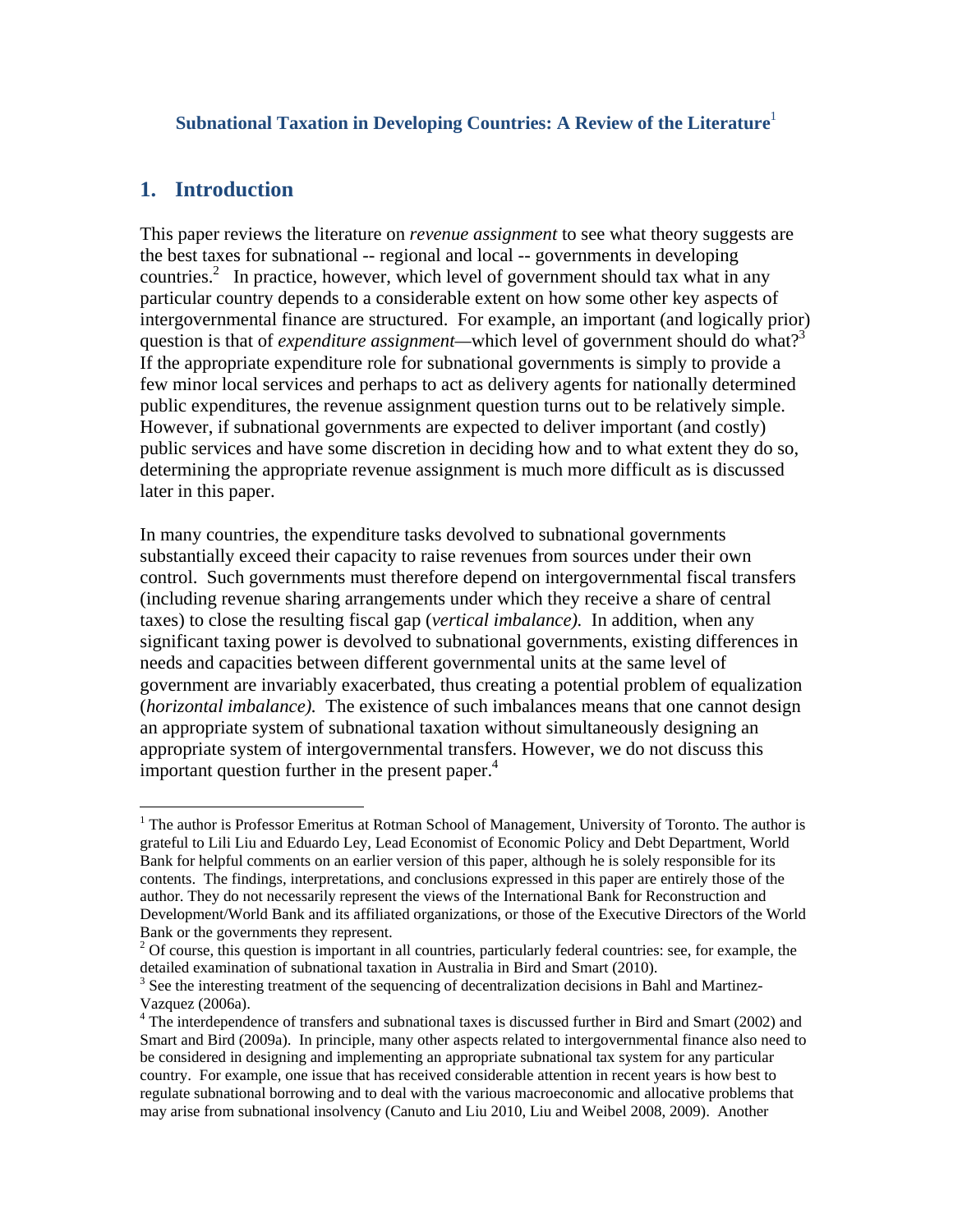Even within the limited range of issues discussed in this paper, it is difficult to draw definitive conclusions about the "ideal" subnational tax system for any particular country. To do so one must take into account not only the normal public finance trio of goals - efficiency (allocation), equity (distribution), and stabilization -- but also the extent to which economic growth is emphasized as a policy goal as well as such nebulous but politically resonant factors as regional balance and the maintenance of national unity and political stability. In addition, of course, policy change in any country must start from the existing situation. Existing fiscal institutions usually reflect the results of an accretionary process of policy change over time, and the inertia inherent in such institutions must not be underestimated. To understand, let alone to resolve, the intergovernmental fiscal puzzle in any country thus requires substantial institutional as well as analytical knowledge. In part for this reason, international comparisons of intergovernmental financial arrangements are both difficult to make and hard to interpret once made.<sup>5</sup>

Nonetheless, in circumstances in which the fiscal systems of most developing countries are subjected to increasing challenges both nationally and internationally, it is important to get subnational taxation right. The expanded importance of trade and international capital flows has increased the sensitivity of important tax bases to fiscal differentials, including those at the subnational level. The current financial crisis issue has accentuated this issue in many countries. Over a longer time horizon, both climate and demographic changes pose new challenges that seem likely to require new fiscal initiatives in many countries. As yet, relatively little thought has been given to the implications of these challenges for subnational governments in emerging countries. Already, however, it is apparent in some countries that globablization has interacted with domestic political and economic changes to create or exacerbate regional stresses -- stresses that may both impact on and be influenced by intergovernmental fiscal arrangements,<sup>6</sup>

Such issues are especially important in countries, like most large emerging countries, in which important public sector services are provided by subnational governments. How revenues are raised and distributed among and between governments at different levels is thus especially important in large countries. The political importance of intergovernmental fiscal relations is obvious, and who controls the finances is often as important as who controls the legal use of force.<sup>7</sup> The economic importance of intergovernmental finance is equally critical in view of the role played in development by

relevant issue in many countries is the relevant role and structure of public-private partnerships and other possible ways in financing the substantial fraction of infrastructure that is often the responsibility of subnational governments. Such questions are not treated further in the present paper; however, an earlier broader discussion of the connections between many of these issues in the context of Latin America may be found in Bird (2001a).

<sup>&</sup>lt;sup>5</sup> For a recent discussion of this point with respect to developed federal countries, see Bird and Smart (2010).

 $6$  See, for examples, the case studies in Bird and Ebel (2007) as well as the review of the empirical literature in Bird, Vaillancourt and Roy-Cesar (2009).

 $7$  The historical importance of the "Cash Nexus" in the growth of state power is set out clearly in Ferguson (2001). See also the related argument with respect to the link between the control of money and the control of force in the development of federalism in Latin America in Diaz-Cayeros (2006), and the discussion in Brautigam, Fjeldstad, and Moore (2007) of how the design and implementation of subnational taxation may influence and affect the development of "social capital" and the legitimacy of public institutions.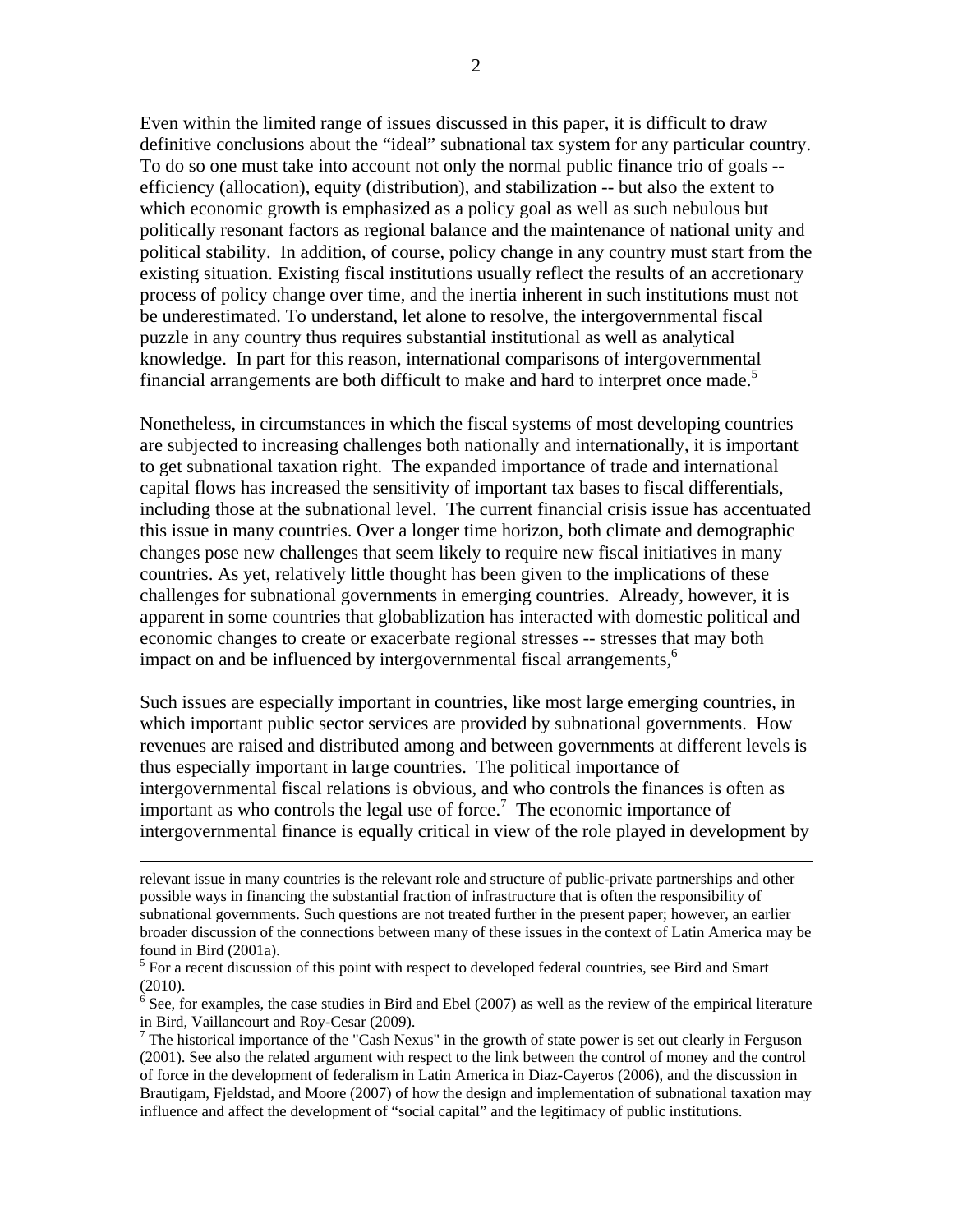governmental institutions and by public sector investment in physical and human infrastructure in development.<sup>8</sup>

How regional and local governments are financed thus directly affects the well-being of billions of people around the world. This paper looks at what theory has to tell us about which taxes should be assigned to such governments. This paper focuses solely on general taxes and not on revenues that are presumably offset by direct benefits received by those who pay them. Section 2 describes the rather limited role prescribed for such taxes by the standard theoretical literature on fiscal federalism. Section 3 reconsiders this question in light of an expanded theoretical framework that has come to be called "second-generation fiscal federalism."9 Following a brief discussion in Section 4 of several other issues relevant to tax decentralization, Section 5 provides an overview of what an appropriate subnational tax system might look like. Section 6 then considers in more detail the major taxes that appear suitable for subnational governments in emerging countries in theory. Section 7 concludes.

# **2. Tax Assignment: The Standard Model**

"Who should tax, where, and what?" is how Richard Musgrave (1983) once characterized the question of tax assignment in a multilevel government.<sup>10</sup> The answer, at least in theory, has long seemed to be clear to most economists.

#### **2.1. Rules for Tax Assignment**

 $\overline{a}$ 

As Oates (1996) summarizes the position, standard fiscal federalism theory suggests essentially three rules with respect to the taxes that should be assigned to subnational governments:

(1) Lower levels of government should, as much as possible, rely on benefit taxation of such mobile economic units as households and mobile factors of production.

<sup>&</sup>lt;sup>8</sup> Interestingly, Cantarero and Perez Gonzalez (2009) suggest a connection between the degree of revenue decentralization and regional economic growth in Spain, although no significant connection between expenditure decentralization and growth was found. The importance of infrastructure to economic growth continues to be vigorously discussed in the literature: for two recent contributions, see Straub, Vellutini, and Warlters (2008) and Seethepalli, Bramati, and Veredas (2008). The World Bank's governance data base (http://info.worldbank.org/governance/wgi/index.asp) has been used in countless studies to show the importance of government institutions in affecting policy outcomes, including fiscal outcomes: for one example, see Bird, Martinez-Vazquez and Torgler (2008).

<sup>&</sup>lt;sup>9</sup> Oates (2008) distinguishes two strands of the second-generation literature. However, this distinction is ignored here since both strands emphasize the two common elements missing from the standard fiscal federalism model that are stressed in the present paper -- the treatment of politicians and officials as having their own objectives and the need to pay close attention to the political and fiscal environments within which these agents operate.

 $10$  A more detailed discussion of Musgrave's arguments may be found in Bird (2009).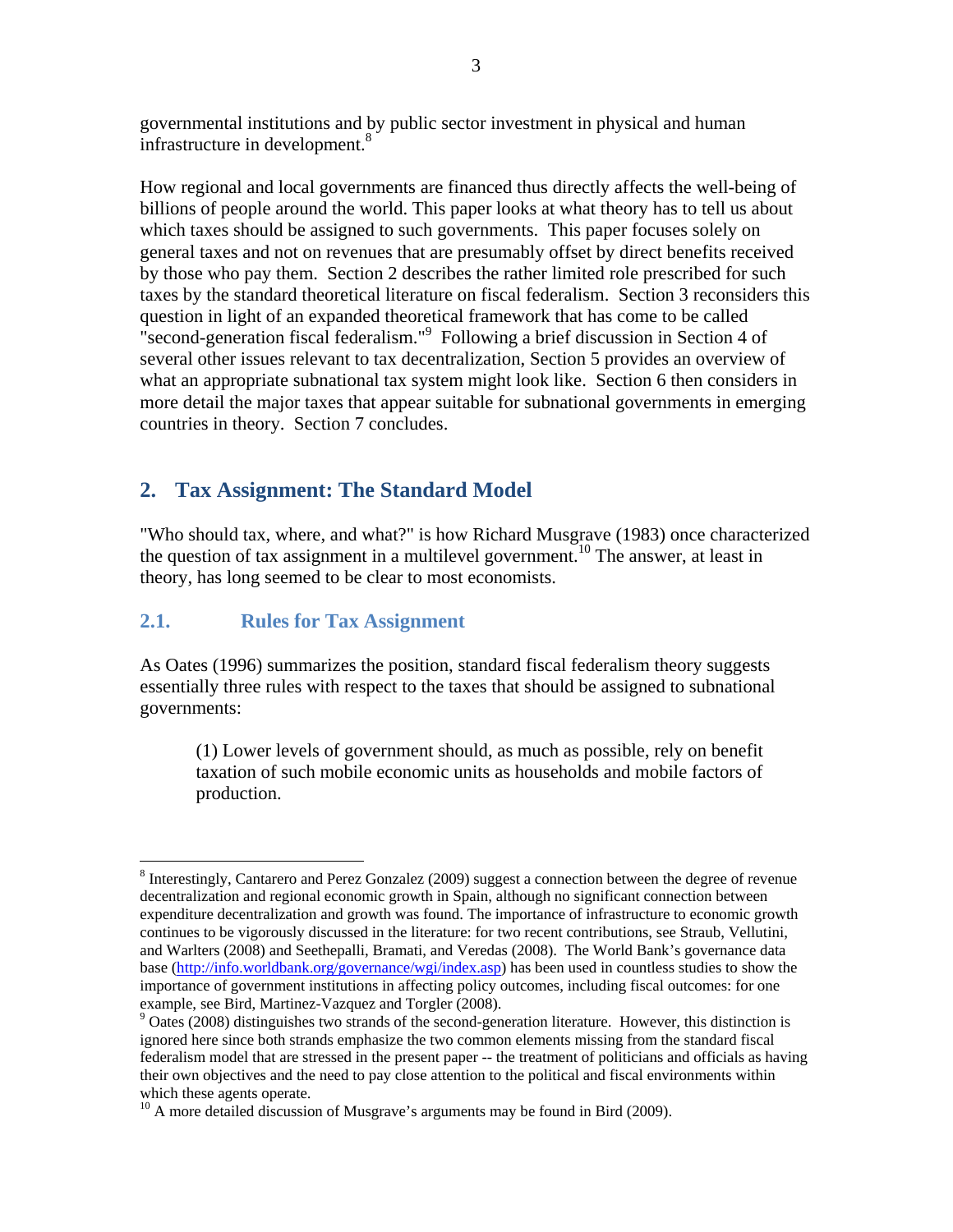(2) To the extent that non-benefit taxes on mobile economic units are required - for example, for redistributive purposes -- only higher levels of government should impose them.

(3) If any non-benefit taxes are imposed by lower levels of government, they should be levied only on tax bases that are relatively immobile across local jurisdictions.

Table 1 summarizes the tax assignment to different levels of government that may be derived on the basis of these rules. $^{11}$ 

| <b>Revenues</b>         | <b>Central</b> | <b>Region</b>      | Local          |
|-------------------------|----------------|--------------------|----------------|
| Personal income taxes   | Yes            | Possible piggyback | N <sub>0</sub> |
| Payroll taxes           | Yes            | Possible piggyback | N <sub>o</sub> |
| Enterprise profit taxes | Yes            | No                 | N <sub>o</sub> |
| Natural resource taxes  | Yes            | Limited            | N <sub>o</sub> |
| Value-added taxes       | Yes            | N <sub>o</sub>     | N <sub>o</sub> |
| Retail sales taxes      | Yes            | Yes                | N <sub>0</sub> |
| Customs duties          | Yes            | N <sub>0</sub>     | N <sub>o</sub> |
| Excise taxes            | Yes            | Possible piggyback | N <sub>o</sub> |
| Property taxes          | No             | N <sub>o</sub>     | Yes            |

**Table 1: Tax Assignment in a Federal State: The Standard Approach** 

The theoretical public finance literature emanating from Musgrave (1959) and Oates (1972) thus suggests a system in which subnational (regional and local) governments, even if they have substantial control over expenditures, will levy few taxes. The principal reason for this outcome is because subnational governments are essentially viewed in this literature as little more than decentralized service providers with the strictly allocative role of providing sub-central public goods. Furthermore, in the absence of tax differentials, individuals and firms are assumed to make sensible consumption and investment decisions. As a result, subnational taxation of such potentially mobile tax bases as consumption, trade, labor and capital will as a rule be economically distorting and hence reduce national well-being.12 At most, as Table 1 suggests, *local* governments may be allowed to impose taxes on land and property in addition to user charges. Interestingly, this is precisely the local finance model that one sees in most Englishspeaking countries, other than the United States (Bird and Slack 2004). In addition, the literature suggests that *regional* governments may be permitted to impose retail (finalstage) sales taxes and a few excises as well as to "piggy-back" -- that is, impose

 $11$  This table (adapted from one in Bird and Smart 2010) synthesizes previous summaries of the literature in McLure (1983a), Shah (1994), Martinez-Vazquez, Rider and Wallace (2008), and Bird (2009). For a much more detailed table along somewhat similar lines, see Shah (1994). User charges are also a suitable source of revenue role for subnational governments (Bird 2001b) but this interesting subject is not further discussed here.

<sup>&</sup>lt;sup>12</sup> There may of course be some exceptions, as when direct expenditure benefits are offset by well-designed user charges) or when (as with well-designed environmental taxes) negative externalities are reduced, but these possibilities are for the most ignored in the present paper.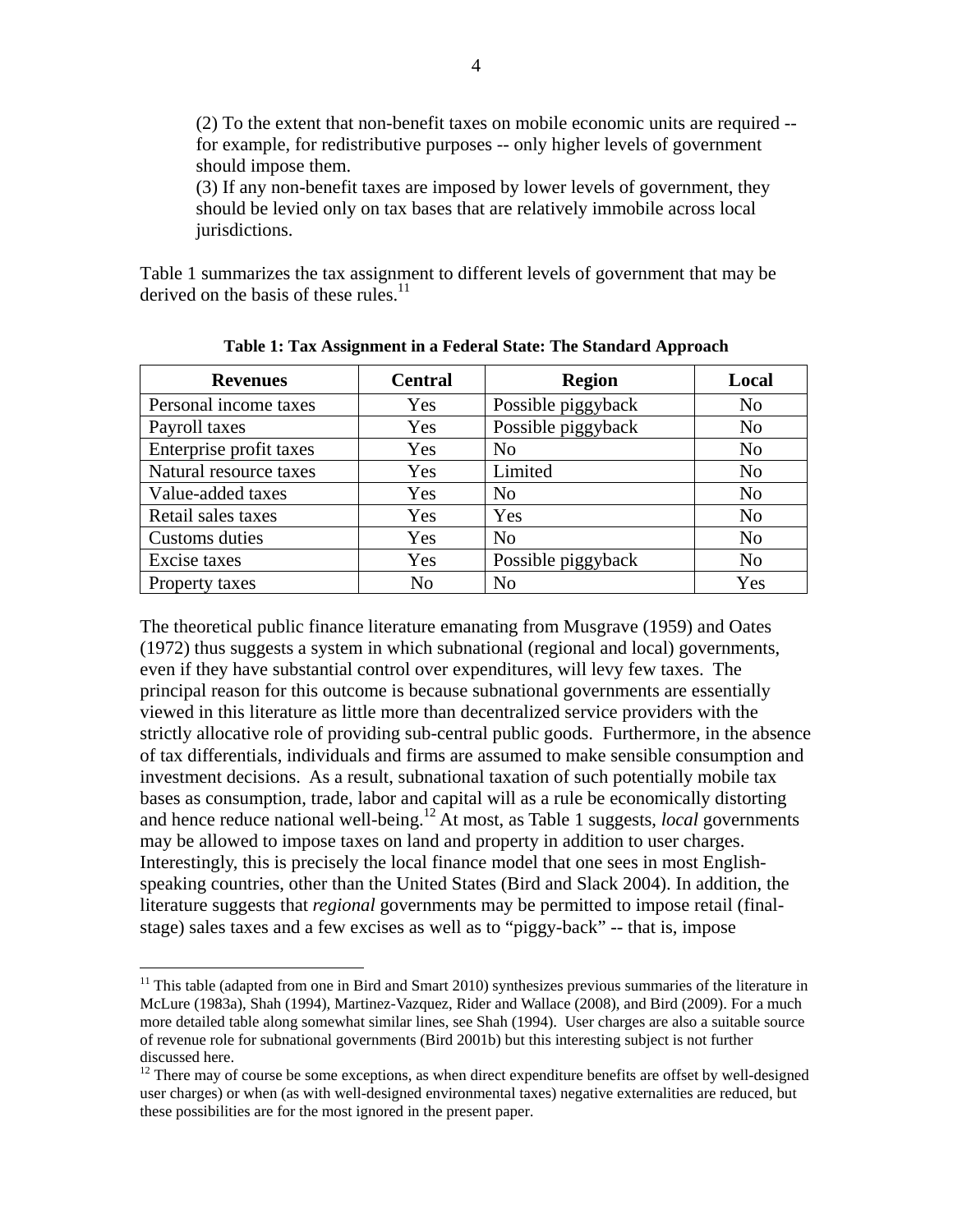surcharges -- on centrally-imposed personal income or payroll taxes.

Many additional reasons for similarly limiting subnational taxation may be found in the literature, such as the need for countries to maintain an "integrated economic space" (Ter-Minassian 1997a) and to avoid "tax wars" and revenue erosion ("the race to the bottom") in the face of fiscally-induced locational distortions. Other reasons mentioned include the need to achieve redistributive equity within countries as a whole (Musgrave 1983) and the desirability of achieving economies of scale in tax administration (Vehorn and Ahmad 1997). When weighted additionally by such factors as visibility (accountability), stability, and "evenness" (Norregaard, 1997), such assessments of tax assignment almost invariably favor central over subnational taxation.<sup>13</sup> For example, the standard literature suggests that only central (national) governments should impose a corporate income tax (CIT) (McLure 1983b), tax unevenly distributed natural resources (Mieszkowski 1983), levy a progressive personal income tax (PIT) (Musgrave 1983), or impose a VAT (Norregaard 1997).

More recent authors generally continue to emphasize that each level of government should be assigned taxes that are as closely related as possible to the benefits derived from spending them. Often, however, they also note that "if fiscal decentralization is to be a reality, subnational governments must control their own sources of revenue (Martinez-Vazquez, McLure, and Vaillancourt 2006, 21)." Unfortunately, as discussed in Section 3 of the present paper, it is not easy to satisfy both of these conditions. Still, the overall conclusion is clear: the standard model of tax assignment in a multi-tier governmental structure essentially assigns no productive taxes to subnational governments. Local governments are left with little but property tax. Regional governments may at most be allotted a few excises, perhaps some access to payroll or personal income taxes and, more arguably, some limited access to general consumption taxes.

These are fairly slim pickings. Moreover, in many countries not even this much is left on the subnational tax table in practice, for a number of reasons:

- The personal income tax (PIT) is often simply taken off the table by those who think that the income tax should be retained entirely by the central government, for instance to help achieve its designated stabilization and redistributional goals. Even if regions do have access in principle to the option of levying surcharges on the central PIT base, in most developing countries even the national government seldom secures much revenue from the PIT (Bird and Zolt 2005) so there is little PIT base on which to impose a surcharge.
- Since in many countries payroll taxes are allocated to social security finance, they are seldom considered to be available for general tax finance at any level of government.

<sup>&</sup>lt;sup>13</sup> "Evenness" in the sense of treating all citizens of a country uniformly is often assumed, implicitly or explicitly, to be an essential component of an adequate national tax system in either economic or political terms: as Oates (2008) discusses, however, this is neither a simple nor a persuasive criterion.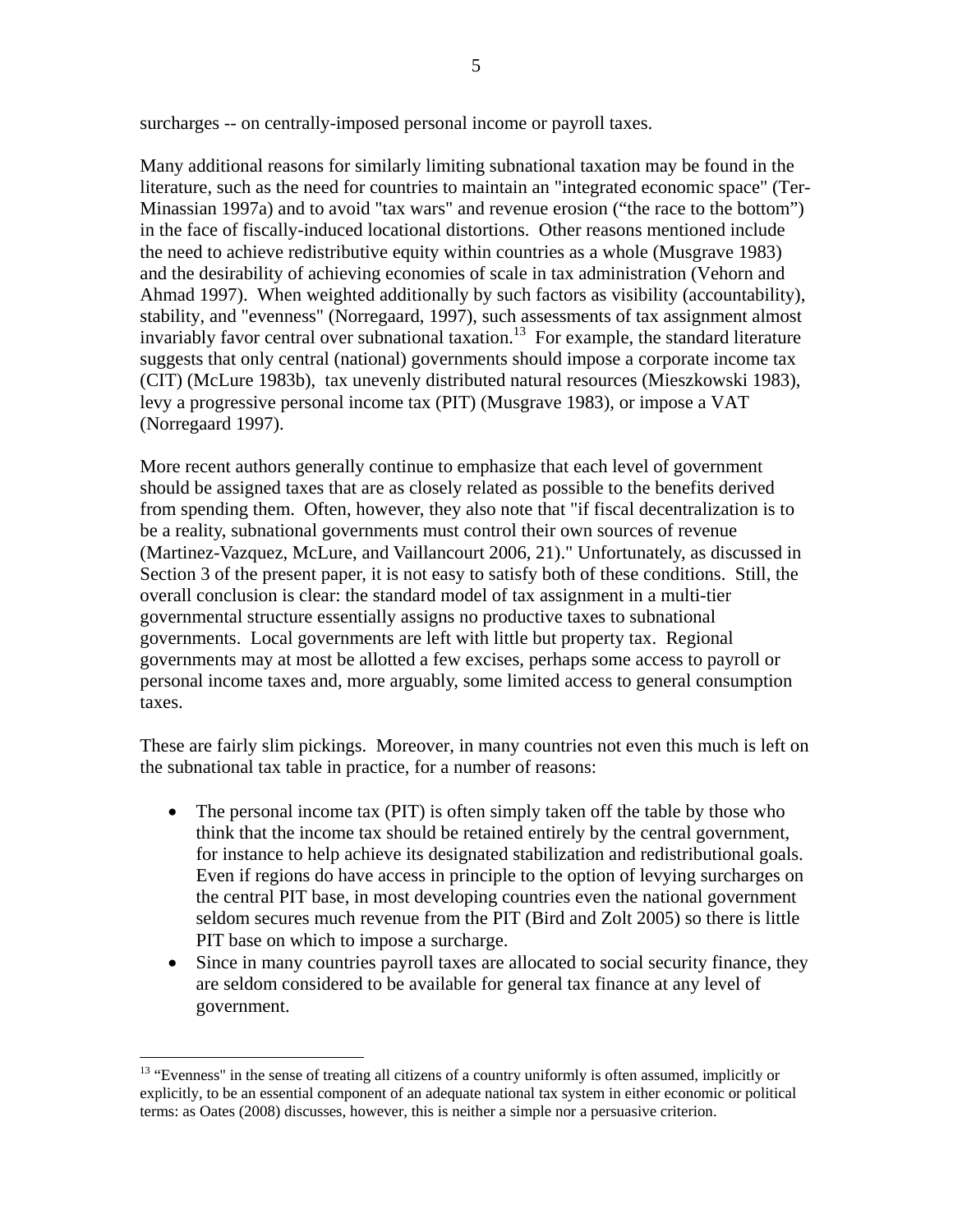- In the conventional approach, the only acceptable regional consumption tax is generally thought to be a simple single-stage (preferably retail) sales tax (RST) levied directly on final (resident) consumers, along with perhaps a few excise taxes (Martinez- Vazquez, Rider and Wallace 2008). The virtually worldwide replacement of single-stage sales taxes by multi-stage value-added taxes (VATs) in recent years (Bird and Gendron 2007) thus implies that regional governments have largely been squeezed out of this tax field also.
- Finally, in most countries considerable restrictions are imposed on the extent to which states can tax natural resources -- in part because of concerns with interjurisdictional fiscal equity (natural resources are never equally distributed across the national territory), in part because of conflicting 'entitlement' arguments, and in part for stabilization reasons. Who gets how much and in what form from natural resource taxation is always and everywhere a highly controversial, political and context-dependent matter. Although this issue is important in a number of countries it is too complex to be further discussed here. $^{14}$

Unfortunately, the usual data sources on governmental finance seldom make clear how much tax 'freedom' subnational governments really have. In 2006, for instance, IMF (2008) shows that subnational taxes as a share of total taxes are roughly the same in Canada (52.9%) and China (51.8%). In fact, however, it can be argued that subnational tax power is stronger in Canada -- even in those provinces in which subnational governments themselves collect hardly any of their taxes – than it is in China.<sup>15</sup> Since this point is critical to understanding the key argument of the present paper, it is developed further in Section 2.2.

#### **2.2. What Is a "Subnational" Tax?**

In principle, a "totally" subnational tax may be defined as one that satisfies five distinct conditions:

- (1) Subnational governments can decide whether to levy the tax or not.
- (2) They can also determine the precise base of the tax.
- (3) They can decide the tax rate.
- (4) They administer (assess, collect, enforce) the tax.
- (5) They get to keep all the revenue they collect.

In the real world, however, many so-called subnational taxes possess only one or two of these characteristics, with the result that the "ownership" of particular taxes may be unclear.<sup>16</sup>

 $\overline{a}$  $14$  For recent treatments of issues with respect to the assignment of natural resource revenues, see Brosio (2006), Collier and Hoeffler (2005) and Davis, Ossowski and Fedelino (2003).<br><sup>15</sup> Revenues from land assets and financing are substantial own financing sources for subnationall

governments in China (Peterson and Kaganova 2010). Non-tax revenues are not dealt with in this paper. <sup>16</sup> See OECD (1999) for a pioneering discussion of this problem and detailed evidence of the difficulty of classifying many taxes along these various dimensions even in developed countries; a recent update of this discussion may be found in Blochliger and Rabesona (2009).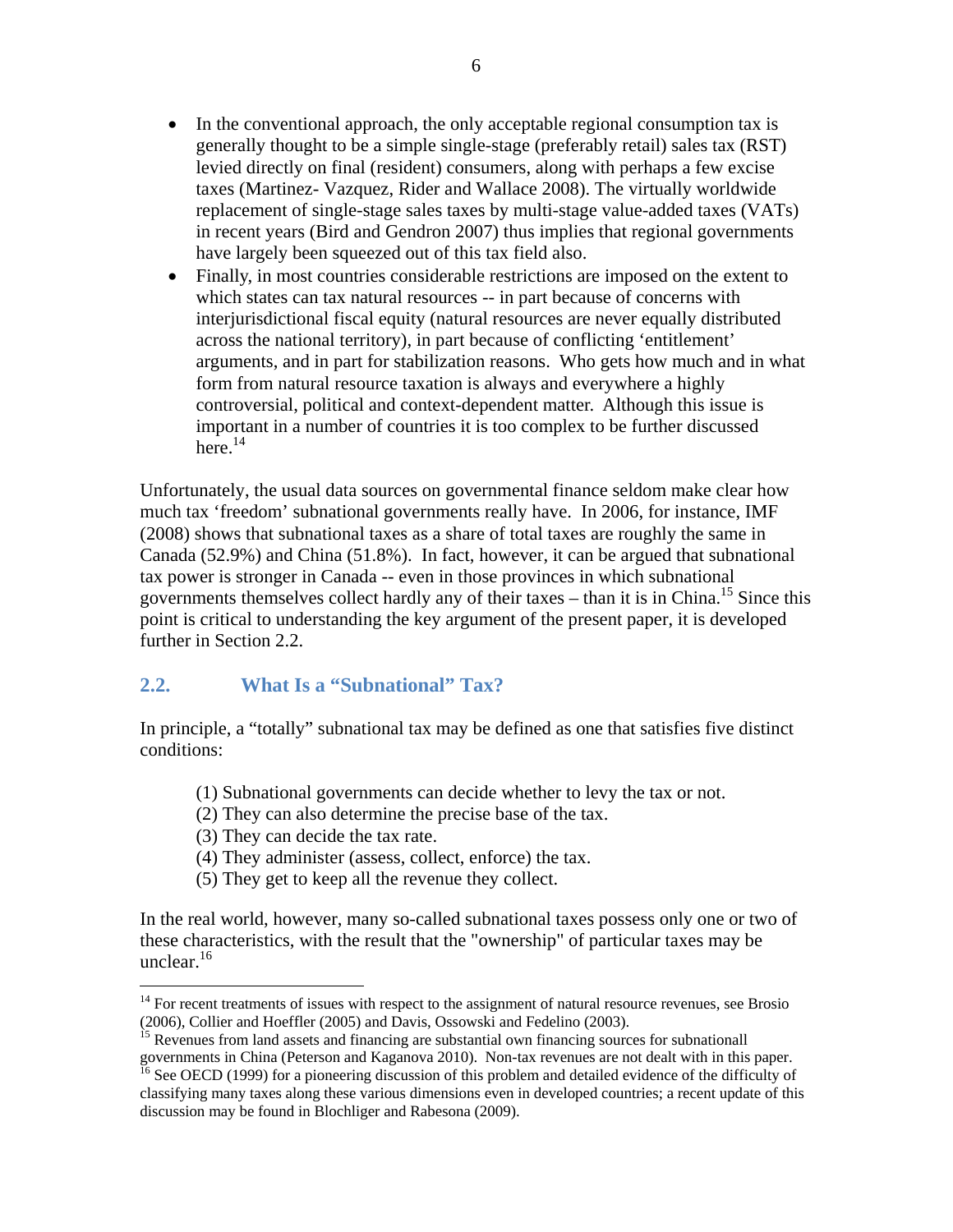In Argentina, for example, although a share of the proceeds of many central taxes accrues to the provinces, the rates (and bases) of these taxes are determined by the national government, which also assesses and collects them. In many other countries also, what are frequently referred to in common discourse (as well as statistical classification) as "subnational taxes" are similarly examples of *tax sharing* – the allocation of shares of (some or all) central taxes to subnational governments. As a rule there is little that is 'subnational' about such taxes – apart, of course, from the important fact that subnational governments can spend the revenue. For the most part, these are essentially *central* taxes that are distributed (in whole or part) to subnational governments. This interpretation is particularly plausible when, as is often the case, there is little connection between the amount transferred is determined by a formula that has no link to the amount collected locally (as in Germany and Morocco). However, it also holds to a substantial extent even when revenues are distributed on the basis of their point of collection. Most so-called tax sharing is thus simply an alternative way to determine the amount of an intergovernmental transfer and does not constitute subnational taxation in any meaningful sense. $17$ 

In other countries, however, what may seem from most perspectives to be a central tax coupled with a related transfer program may really be a subnational tax. Suppose, for example, that a subnational government has the ability (a) to decide whether or not to impose a particular tax, (b) to determine the tax base (perhaps within some limits), (c) to set the tax rate (again perhaps within some limits), and (d) it also receives all the revenues. Under these conditions, even if the tax is imposed on a tax base on which the central government levies its own tax and it is collected by the central government along with its own tax, it is still a subnational tax. So far as the subnational government is concerned the central government is simply acting as its administrative agent in collecting what is essentially a subnational tax.

Much of Canada's extensively decentralized tax system operates in exactly this way, for example. Provincial personal income taxes are collected by the federal government in most provinces. In some provinces, provincial corporate income taxes and sales taxes are also collected by the federal government. Nonetheless -- subject to the important limitation that the bases on which these provincial taxes are imposed for reasons of administrative simplicity must be essentially the same as the base of the corresponding federal tax – all these taxes are clearly provincial taxes. The provinces decide if they want to impose the tax; they also determine (within some limits) its rates; and of course they receive all the revenues. Moreover, if they wish to do so, they also have the option of imposing and collecting all these taxes themselves, as indeed one province (Québec) does. In effect, most Canadian provinces have simply contracted for the services of the

 $17$  To illustrate the issue, when Australia introduced a GST (VAT) in 2000, the OECD and others initially classified this tax as subnational (state) because all of its proceeds went to the states. Subsequently, however, the tax was reclassified as a central tax because its only subnational aspect is who gets the revenue -- and even that is determined by a central government formula. For a recent OECD discussion of the classification problems with tax sharing arrangements, see Blochliger and Petzold (2009b).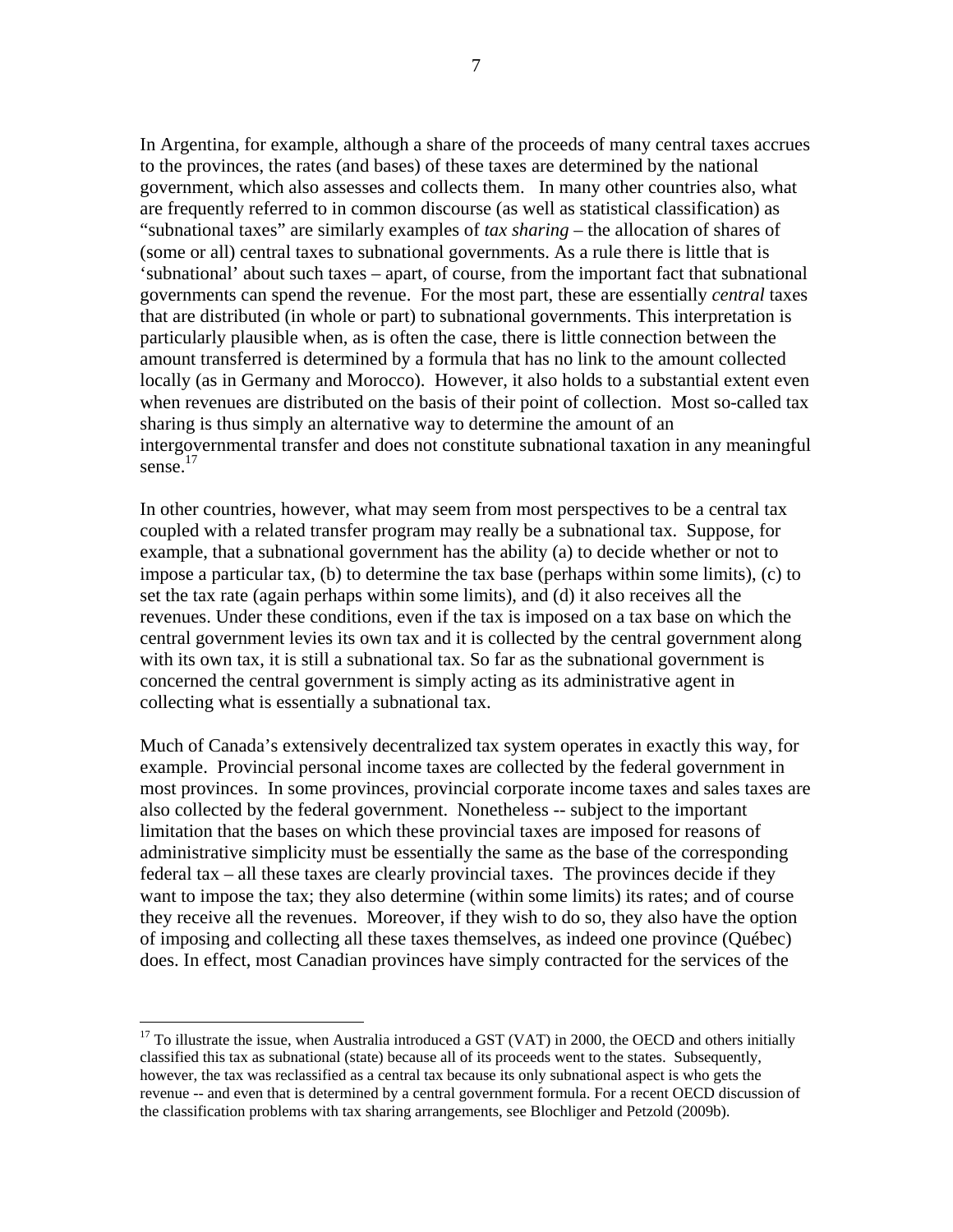central government as a collection agent, and -- except perhaps in the narrowest accounting sense -- there is no intergovernmental transfer of revenues at all.<sup>18</sup>

The key point to grasp from this discussion is that by far the most critical aspect of subnational taxing power is who is politically responsible for setting the tax *rate*. 19 The potential accountability virtues of subnational taxation depend on local and regional governments having the authority to decide how much revenue they raise and being openly responsible to their own citizens for doing so. What matters for accountability is not so much who gets the revenue or who administers the taxes but who bears the political responsibility for them, and the simplest and clearest evidence of accountability in this sense is who determines tax rates.

# **3. The "Second-Generation" Assignment Model**

In part in reaction to the inadequacies of the standard fiscal federalism model, over the last decade what has been called a 'second-generation' fiscal federalism model has begun to emerge (Oates 2008; Weingast 2006). As Ambrosiano and Bordignon (2006) correctly note, no clear optimal tax assignment to different levels of government emerges from this literature either. However, a key relevant point that does emerge is that there is a surprisingly strong case for a significant degree of tax autonomy at the subnational level, both local and regional. This second-generation approach to this issue, which focuses on the dynamic effect of incentives, may perhaps be seen as beginning with the basic statement of the principle of 'fiscal equivalence' in Olson (1969) – though it may also equally be traced back to such common sayings as "every tub on its own bottom" and "match revenue and expenditure responsibilities."

# **3.1. Key Points**

 $\overline{a}$ 

Essentially, the argument is that regional governments are more likely and able to allocate and control their expenditures efficiently and effectively if they also control their own revenues. One key rule is simply that "tax assignment should follow expenditure responsibilities" (Warren 2006, 49). The appropriate way to assign taxes in any country thus depends on how spending responsibilities have been assigned. If regional governments, like local governments, are responsible (to exaggerate a bit) only for sweeping the streets and picking up the garbage, then user fees and some sort of low-rate general local tax such as a uniform tax on real property will likely suffice. In these circumstances, the prescription for a centralized tax system that emerges from the conventional fiscal federalism model yields seems correct. On the other hand, if, as is true in some countries, regional governments are responsible for such expensive (and

 $18$  For discussion of how the Canadian system evolved with respect to income taxes, see Bird and Vaillancourt (2006), and for discussion of how it currently operates with respect to sales taxes, see Bird and Gendron (2009).

<sup>&</sup>lt;sup>19</sup> Until recently the Canadian case was not pure in this respect because the agreement under which the federal government collected provincial sales taxes requiree that all the provinces for which it performs such collections must impose the same tax rate. However, there is no technical reason for this requirement (Smart and Bird 2007) and since July 2010 tow provinces (British Columbia and Nova Scotia) impose different rates. (Rate uniformity has never existed with respect to income taxes.)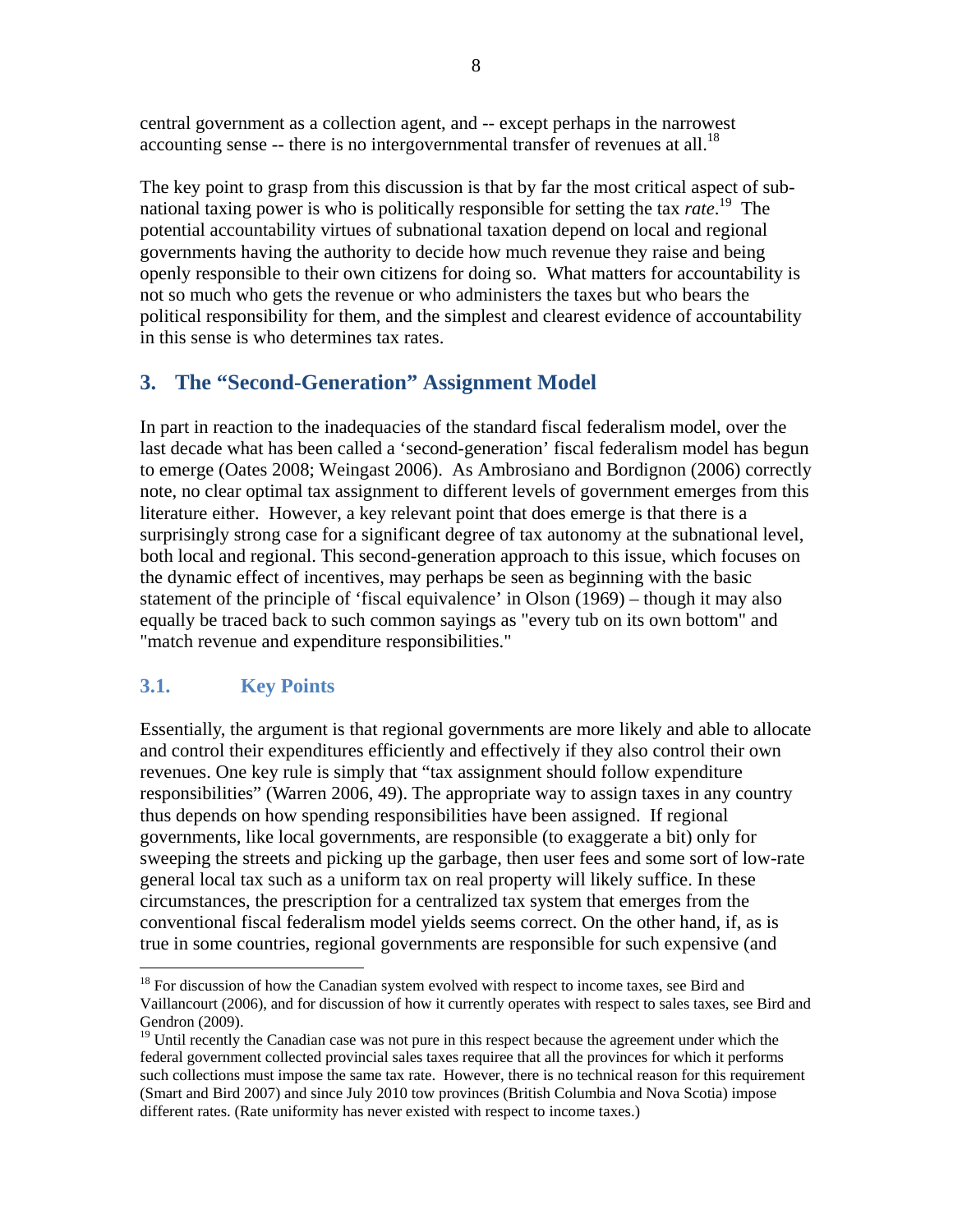usually expanding) social services as health or education, this conventional prescription is unlikely to produce sustainable results. If regions are to carry out big expenditure functions responsibly, they generally need access to big revenues for which they are clearly politically accountable.<sup>20</sup>

In addition, regardless of the scope of subnational taxation, the second-generation fiscal federalism literature tells us that what is most important is that subnational governments should control the effective tax rate at the margin, preferably through the power to determine the nominal (politically visible) rate. As McLure (2000a) emphasizes, what "control" in this sense requires is that subnational governments are able to affect the volume of revenues significantly *at the margin* through their own policy choices. In the interests of transparency, the best way to do so is probably by imposing their own tax rates. If governments at any level are to be expected to act responsibly and in the interests of their residents they need to face a 'hard budget constraint.'<sup>21</sup> That is, they should be able to increase or decrease spending in any budget period only by increasing or decreasing their revenues in such a way that they are publicly responsible for the consequences of their actions. Of course, even if this condition is satisfied in reality governments may not in fact be held politically accountable. Governments at all levels tend to shift the blame for unpleasant action to external factors -- including the actions (or inaction) of other governments. With more explicit subnational taxes that actually touch their pockets directly, however, there should be both more incentive and more opportunity for citizens to figure out what is going on – and, at least in a system with accountability, perhaps even to do something about it. $^{22}$ 

#### **3.2. Tax Assignment in Practice**

 $\overline{a}$ 

Table 2 illustrates the patterns of tax assignment found in a number of emerging countries around the world as well as, for comparison, in a number of developed federal countries. On average, central governments in the emerging country group included in Table 2 are slightly more important as taxers (71.6%) than they are in the group of developed federal countries included in the table (69.8%). Central governments in large emerging countries also receive a slightly greater share of income taxes (62.6% compared to 60.4% for the

 $20$ Note that this argument does not preclude a significant national government role in both financing and guiding -- for example, through minimum or national standards -- policy in such areas of national interest as education, even when the service is delivered entirely by regional and local governments. However, this important issue is not discussed further here.

 $21$  For discussions of the hard budget constraint, see Rodden, Eskeland, and Litvack (2003) and Liu and Waibel (2008, 2009). Intergovernmental transfers should also be designed with this principle in mind: that is, unless it is explicitly intended to alter subnational spending decisions in the national interest (e.g. by taking externalities into account) such transfers should both pre-determined (fixed in advance for the budget period) and unconditional (Bird and Smart 2002).

 $22$  Another important aspect when it comes to revenue assignment – though one that is not further developed in this paper -- is that governments are run by people who to a considerable extent decide which taxes should be imposed in terms of a political rather than an economic calculus (Hettich and Winer 1999). Competition for tax base may, for instance, affect political decision-making regarding taxation not so much through its effects on resource allocation but rather in terms of the extent to which it is perceived to affect the probability of being reelected.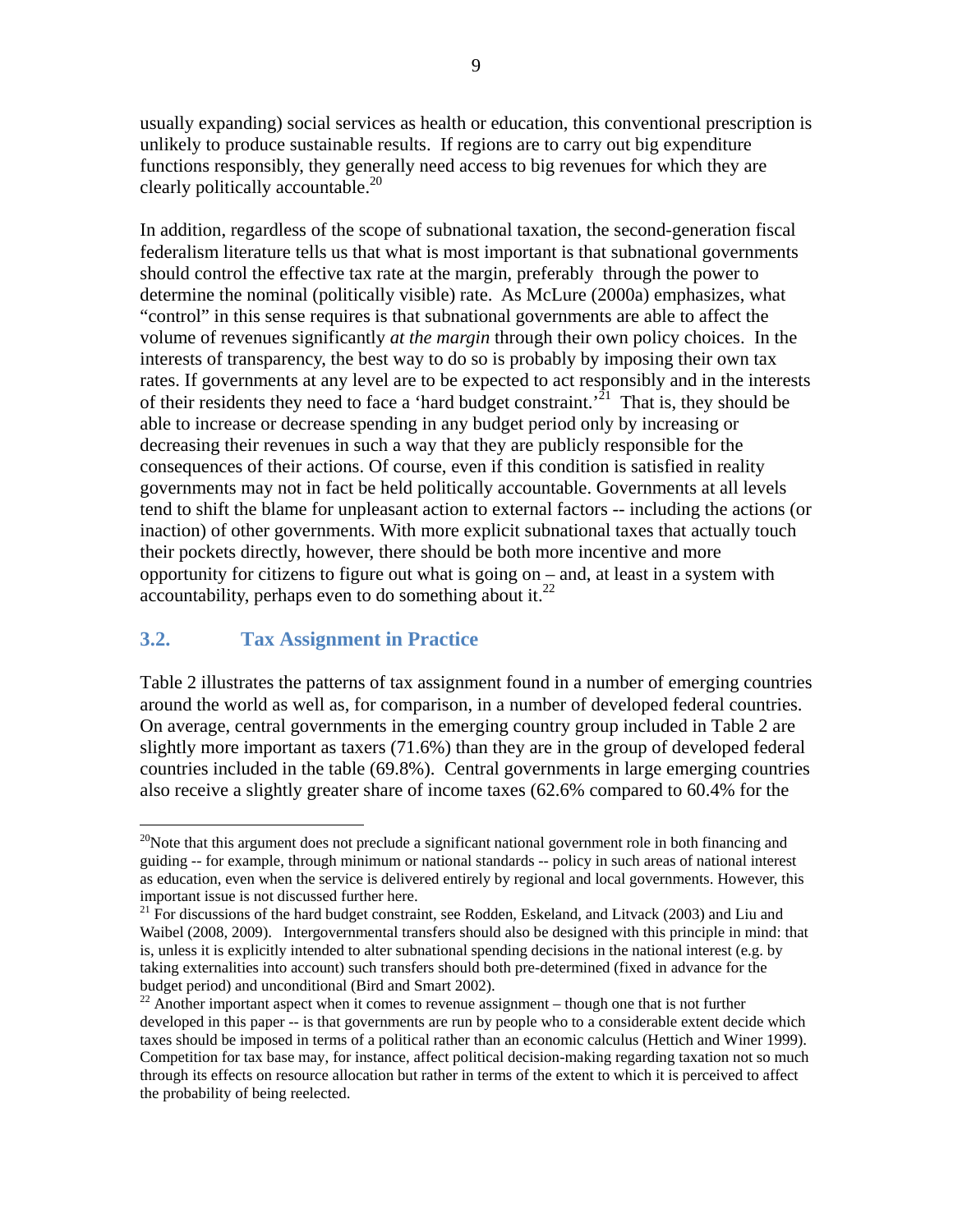developed federal countries) as well as considerably higher shares of consumption taxes (72.8% compared to 59.4%) and especially taxes on property (24.4% compared to 7.4%). India and South Africa collect 100% of income taxes centrally, for example; among developed federal countries, only Australia does. In all the developed federal countries except Switzerland most or all taxes on property are collected by subnational (and usually local) governments. However, only in China, Russia, and Ukraine among the emerging countries included in Table 2 does the central government collect less than 10% of such taxes. Numbers like those just cited may be interesting: however, on the whole they probably conceal more than they reveal. Indeed, perhaps the most important lesson to take from Table 2 is simply that there is wide variation in the allocation of tax bases by level of government in different countries around the world. Perhaps the main conclusion one can draw from such data is simply that countries have a wide range of choice when it comes to subnational taxation.

In most emerging countries -- other than the few like Brazil and India that have effective federal constitutions -- the taxes that are assigned to lower governments are generally determined at the discretion of higher-level governments. It is not uncommon for such taxes to fall into one of three categories:

- Taxes (and user fees) that too small to bother with --the minor nuisance taxes on dogs, billboards, and the like that are so often found at the local level.
- Taxes difficult or costly for central governments to administer, especially if they are potentially politically challenging -- such as the property tax.
- Taxes that may, so to speak, slip between the cracks such as the technically rather bad local business taxes found in a number of countries.

This list actually describes fairly accurately what one sees around the developing world in the way of *local* taxation (Habitat 1996).

At the regional level, however, the picture is less clear. Regional, state or provincial governments (second tier) are more politically powerful than local governments from the perspective of the central government, if only because they may more easily serve as a base for aspiring competitors at the national political level. It is thus not surprising that what one usually finds in the way of regional taxation is essentially what political "equilibrium" seems to require (Diaz-Cayeros 2006). Countries where regional, state or provincial governments have significant political power and hence some decision-making autonomy (such as Canada and Brazil) tend to be countries in which such governments have access to major tax bases. On the other hand, countries in which central governments essentially have dominant power (such as Japan) tend to have regional governments that are highly dependent on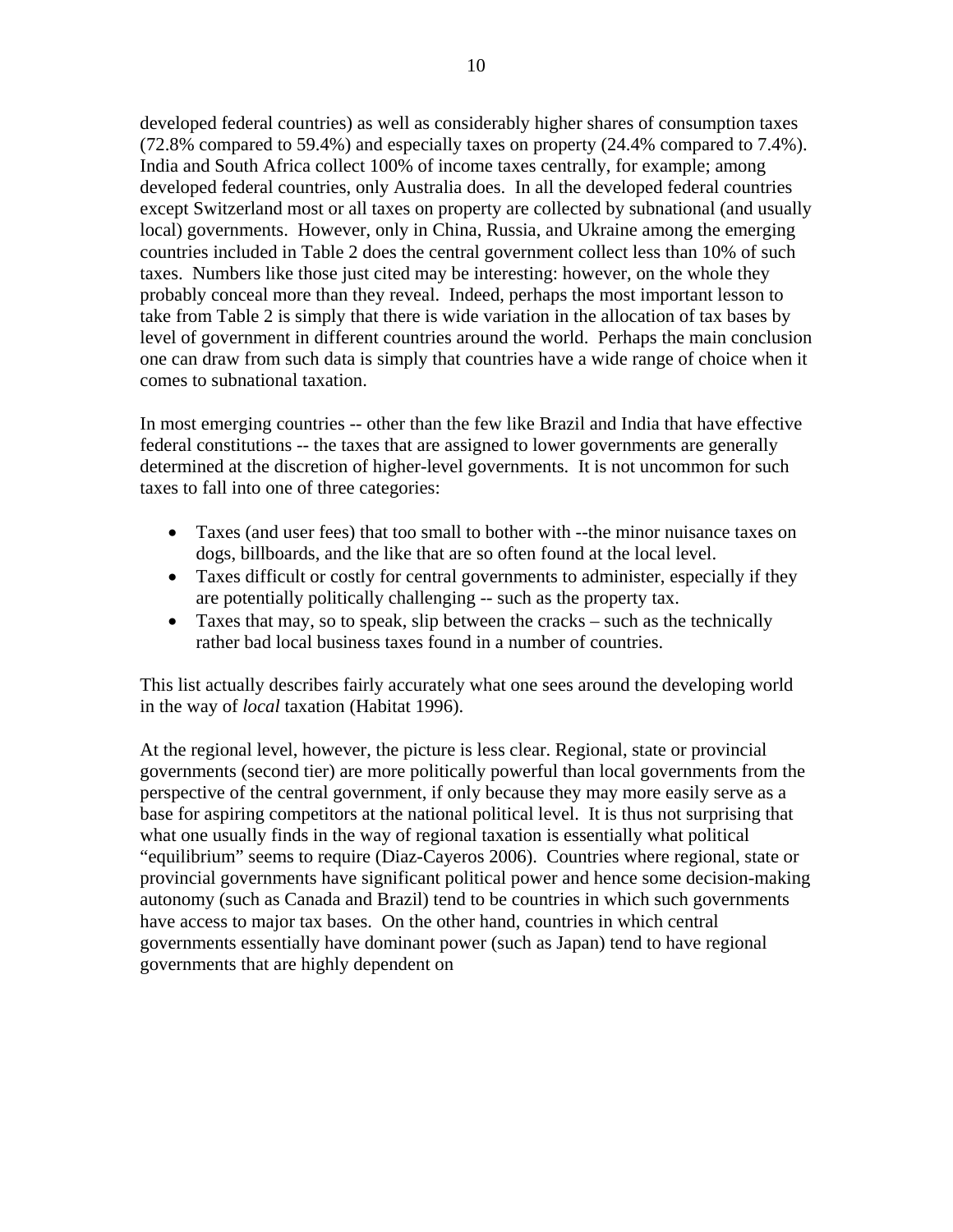| Country and year                | <b>Total tax revenues</b> |         | <b>Taxes on income</b> |          | <b>Taxes on property</b> |        | Domestic taxes on<br>goods and services |        |        |          |        |                  |
|---------------------------------|---------------------------|---------|------------------------|----------|--------------------------|--------|-----------------------------------------|--------|--------|----------|--------|------------------|
|                                 | %Central                  | % State | %Local                 | %Central | %State                   | %Local | %Central                                | %State | %Local | %Central | %State | %Local           |
| *Germany 1998                   | 70.7                      | 22.0    | 7.3                    | 43.4     | 36.6                     | 20.0   | 0.8                                     | 48.6   | 50.6   | 62.8     | 37.0   | 0.2              |
| *Spain 1997                     | 83.0                      | 7.5     | 9.4                    | 85.7     | 8.7                      | 5.7    | 2.8                                     | 52.4   | 44.7   | 78.5     | 5.4    | 16.0             |
| Ukraine 2001                    | 74.3                      | 0.0     | 25.7                   | 35.6     | 0.0                      | 64.4   | 0.0                                     | 0.0    | 0.0    | 80.5     | 0.0    | 19.5             |
| *Canada 1999                    | 52.5                      | 38.5    | 9.0                    | 63.5     | 36.5                     | 0.0    | 0.0                                     | 21.1   | 78.9   | 41.0     | 59.0   | 0.1              |
| <i><b>*Russia 2001</b></i>      | 69.7                      | 0.0     | 30.3                   | 27.6     | 0.0                      | 72.4   | 5.2                                     | 0.0    | 94.8   | 82.7     | 0.0    | 17.3             |
| <i>*South Africa 1998</i>       | 92.8                      | 0.5     | 6.7                    | 100.0    | 0.0                      | 0.0    | 21.7                                    | 0.0    | 78.3   | 98.6     | 1.4    | 0.0              |
| <i><b>*Switzerland 2000</b></i> | 66.0                      | 20.0    | 14.0                   | 30.3     | 39.1                     | 30.7   | 30.9                                    | 42.8   | 26.3   | 92.2     | 7.6    | 0.2              |
| *Australia 1999                 | 77.4                      | 19.3    | 3.3                    | 100.0    | 0.0                      | 0.0    | 0.0                                     | 63.6   | 36.3   | 66.2     | 33.8   | 0.0 <sub>1</sub> |
| *United States 2001             | 69.3                      | 19.1    | 11.6                   | 83.0     | 15.5                     | 1.5    | 10.0                                    | 8.0    | 82.0   | 15.7     | 67.6   | 16.8             |
| <i>*Argentina 2001</i>          | 59.7                      | 40.3    | 0.0                    | 50.5     | 49.5                     | 0.0    | 54.4                                    | 45.6   | 0.0    | 94.6     | 5.4    | $0.0\,$          |
| *India 1999                     | 62.6                      | 37.4    | 0.0                    | 100.0    | 0.0                      | 0.0    | 14.9                                    | 85.1   | 0.0    | 41.5     | 58.5   | $0.0\,$          |
| <i>China 1999</i>               | 45.0                      | 55.0    | 0.0                    | 24.4     | 75.6                     | 0.0    | 0.0                                     | 100.0  | 0.0    | 55.7     | 44.3   | 0.0              |
| Indonesia 1999                  | 97.1                      | 2.9     | 0.0                    | 100.0    | 0.0                      | 0.0    | 74.9                                    | 25.1   | 0.0    | 95.9     | 4.1    | 0.0              |

**Table 2: Share of Central and Subnational Taxes, Selected Countries and Years** *(percent)*

*Note:* \*indicates a federal country. Data for the emerging country group are shown in italics.

*Source:* As calculated from International Monetary Fund (2002) by Martinez-Vazquez, McLure, and Vaillancourt (2006). Countries are listed in order of tax-to-GDP ratio (as based on a variety of sources and in some instances for a later year than the detailed tax data included in this table).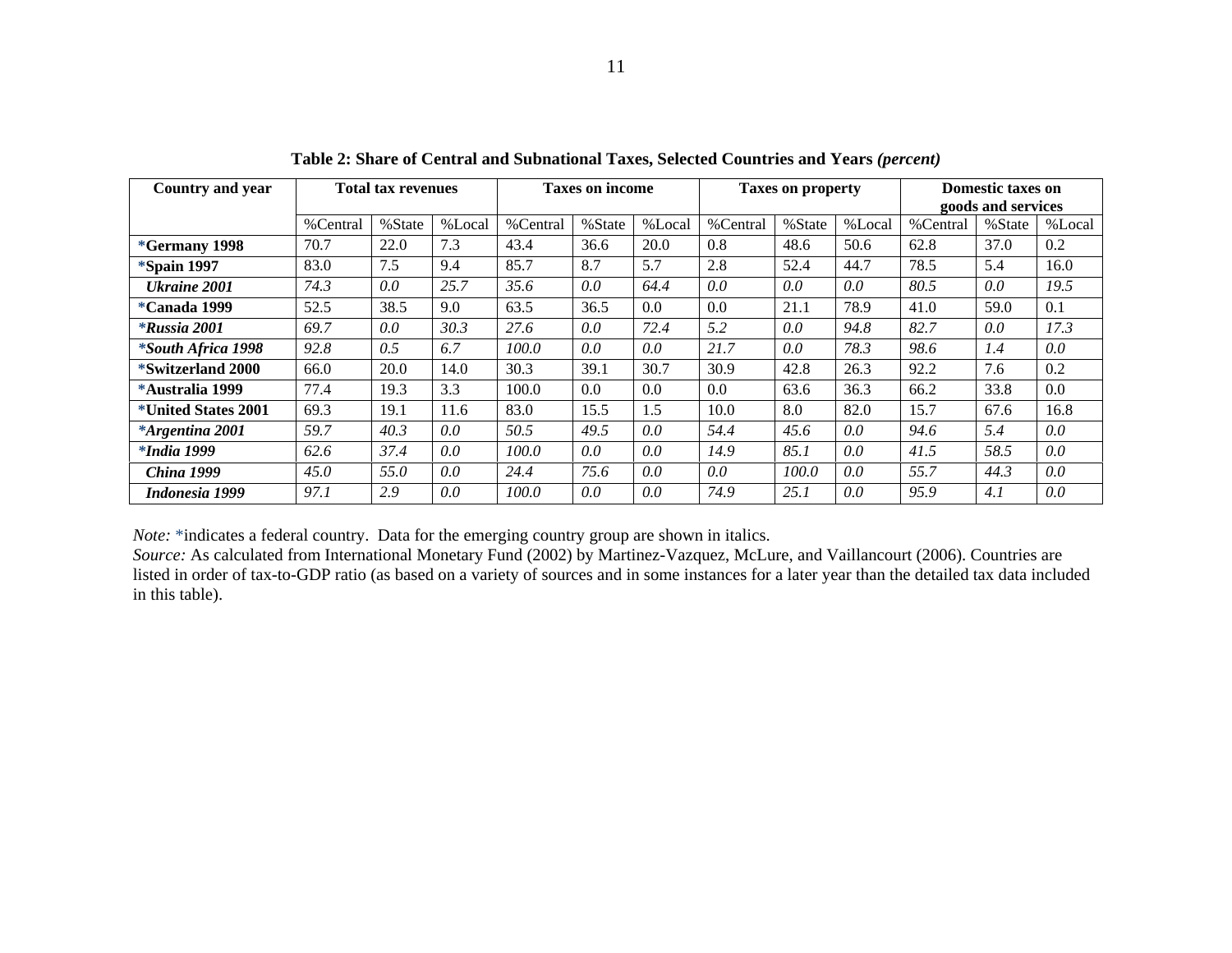central transfers. Countries in transition from one political balance to another (such as Spain and Russia) have gone in different directions from time to time, sometimes moving towards more and sometimes towards less subnational fiscal autonomy.<sup>23</sup> This political economy perspective provides no normative guidance as to *what* should be done, but sometimes it may help explain *why* whatever it is has been done.

#### **3.3. Normative Rules on Tax Assignment**

The major normative rules found in the conventional fiscal federalism literature were set out earlier in Section 2.1. A reductionist statement of the guidance to tax assignment that emerges from the standard literature is more or less that the central government not only gets all the big taxes but also determines which remnants of the tax system – essentially those that fall least on mobile bases -- should be given to subnational governments.

A very different normative assignment rule was suggested by Brennan and Buchanan (1980) in their Leviathan model. As they observe, the conventional model of fiscal federalism can be interpreted as a revenue-maximizing model (subject to efficiency and, perhaps, equity constraints). However, since the objective in Brennan and Buchanan (1980) is to limit the grasp of the government leviathan rather than to extend it, they argue that subnational taxes should be imposed on *mobile* factors so that intergovernmental competition for tax base would lead to lower tax rates and hence smaller governments. In this view, to paraphrase McLure (1986), what's good for the private goose is good for the public gander; that is, competition is seen to be as healthy and beneficial between governments as between private economic agents.<sup>24</sup> As Breton (1996) demonstrates, however, in reality governments are usually both more competitive and less monolithic (and monopolistic) leviathans than Brennan and Buchanan (1980) assume. While there is much still to be learned about intergovernmental competition between governments at the same level (horizontal competition) as well as between governments at different levels (vertical competition), in the context of tax assignment it seems fair to conclude that there is no great analytical or empirical support for either extreme position in this debate. $25$ 

From a subnational perspective the outcome of the discussion of tax assignment in the second-generation literature is somewhat less bleak than either of the rules just discussed. Perhaps the most useful practical formulation of the normative approach suggested in the second-generation literature is that of McLure (2000a). As discussed in Section 3.1, that literature emphasizes the need for subnational governments to control their own revenues in order to ensure effective decentralized control of spending.<sup>26</sup> However, all that is

<sup>&</sup>lt;sup>23</sup> Of course, the same is true in for example Australia and Canada (Winer, 2000).

<sup>&</sup>lt;sup>24</sup> It should be emphasized that McLure (1986) does not recommend that subnational government *should* tax mobile factors; but he does note that if such governments do so, then competition might have beneficial effects in some circumstances.

 $^{25}$  For surveys of the ever-growing tax competition literature from different perspectives, see Breton (2006), Salmon (2006), Wilson and Wildasin (2004), and Afonso, Ferreira, and Varsano (2002).

<sup>&</sup>lt;sup>26</sup> Although the point is not further discussed here, it may also be argued that such subnational control over revenues may also be helpful for stabilization purposes, for example in restraining excessive subnational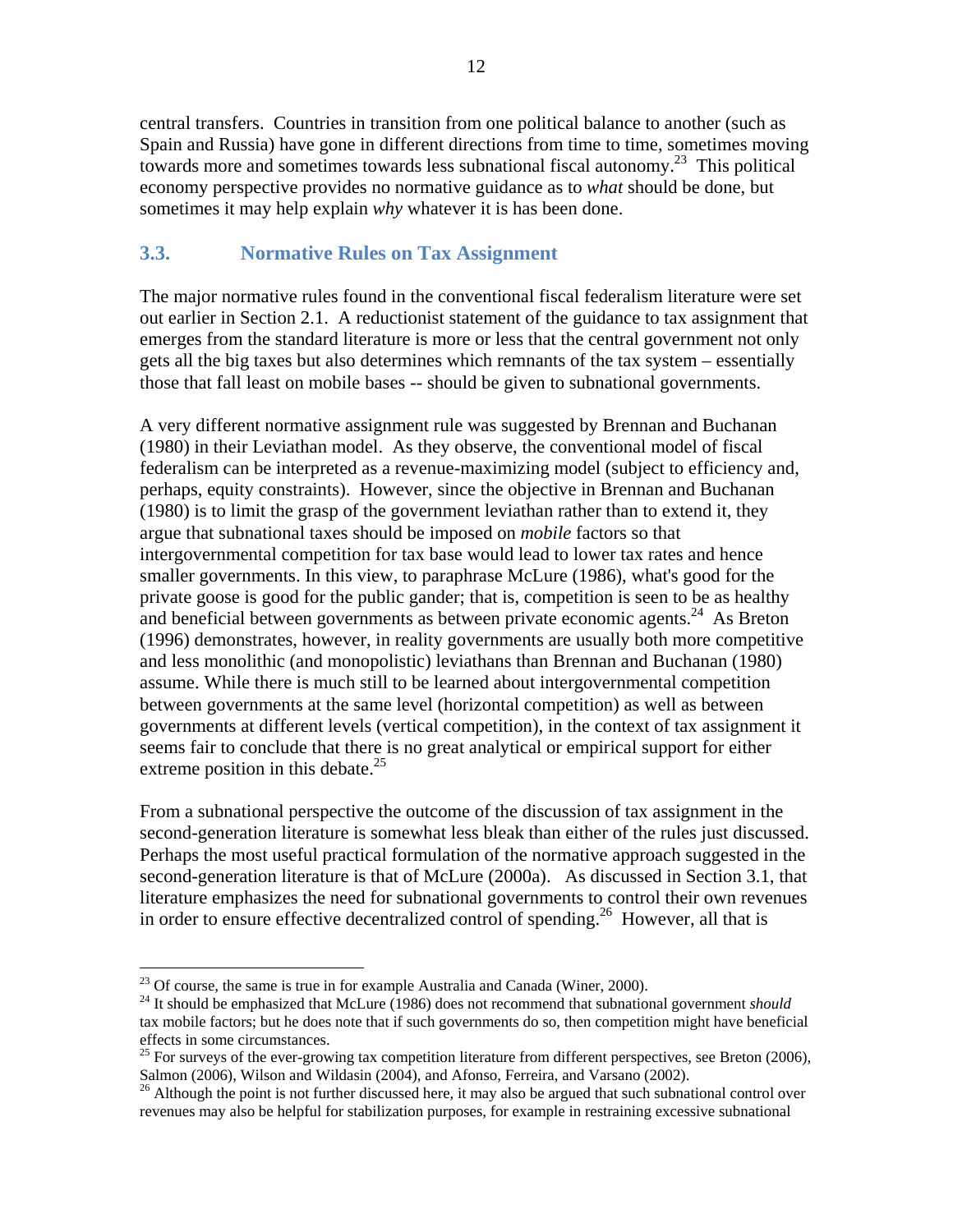required for such control is for subnational governments to be able to affect the volume of revenues significantly *at the margin* through their own policy choices, in particular by choosing tax rates.

Bird (1993) suggests that it would also be a good practice if subnational taxes provided sufficient revenue for at least the richest subnational units to be essentially fiscally autonomous in the sense of being able to raise sufficient revenue through taxes (and revenue instruments like user charges) that they control to cover the expenditures for which they are directly responsible. However, by far the most important tax assignment rule emerging from the recent literature on fiscal decentralization is that for subnational governments to face the incentives needed to ensure that they will act in as fiscally responsible a manner as possible, they must be able to increase or decrease their revenues by means that make them publicly responsible for the consequences of their actions.<sup>27</sup>

In summary, the second-generation approach to tax assignment sketched above suggests two useful, though general, normative guidelines for tax assignment:

 First, financing should follow function in the sense that the importance of the tax assignment problem in any country depends very much on the assignment of spending responsibilities. If local governments do not do much, they do not need much in the way of taxation. A property tax (plus user charges) as prescribed by the standard model, seems fine in such cases. On the other hand, if subnational governments are responsible for health or education or both, the pressure on subnational revenues is obviously greater, and the conventional prescription is less likely to produce sustainable results. Careful context-specific-- and often path-dependent -- analysis of what taxes can and should be levied at the subnational level is then required for each country, particularly with respect to the more politically salient regional governments. If a country wants big expenditure responsibilities to be carried out responsibly by subnational governments then

borrowing: see Von Hagen and Eichengreen (1996), Rodden, Eskeland, and Litvack (2003), and Boadway and Shah (2009).

<sup>&</sup>lt;sup>27</sup> This argument implies that transfers made by higher levels of government to poorer subnational units for such (egalitarian and/or efficiency) reasons as e.g. permitting regional governments to provide similar levels of public services should be *inframarginal* (that is, unconditional) so that all subnational governments, rich and poor alike, face the full marginal tax price of the spending decisions for which they are responsible. Only when this is the case can the hard budget constraint that experience suggests is critical to the establishment of sustainable good intergovernmental fiscal and financial policy be achieved (Rodden, Eskeland, and Litvack 2003). Of course, to the extent that subnational expenditures give rise to interjurisdictional spillovers or when subnational governments act as delivery agents for nationally-set policies, some conditional transfers even to the richest jurisdictions may be warranted (Bird and Smart 2002). Although the issue of the appropriate design of transfer systems is not further explored here, in some important ways – as Smart and Bird (2009a) discuss in detail – subnational taxes and central transfers to subnational governments need to be designed to fit together properly. Much the same might be said with respect to subnational borrowing powers (Canuto and Liu 2010, Liu and Waibel 2008, 2009), although this issue too is not discussed further in this paper.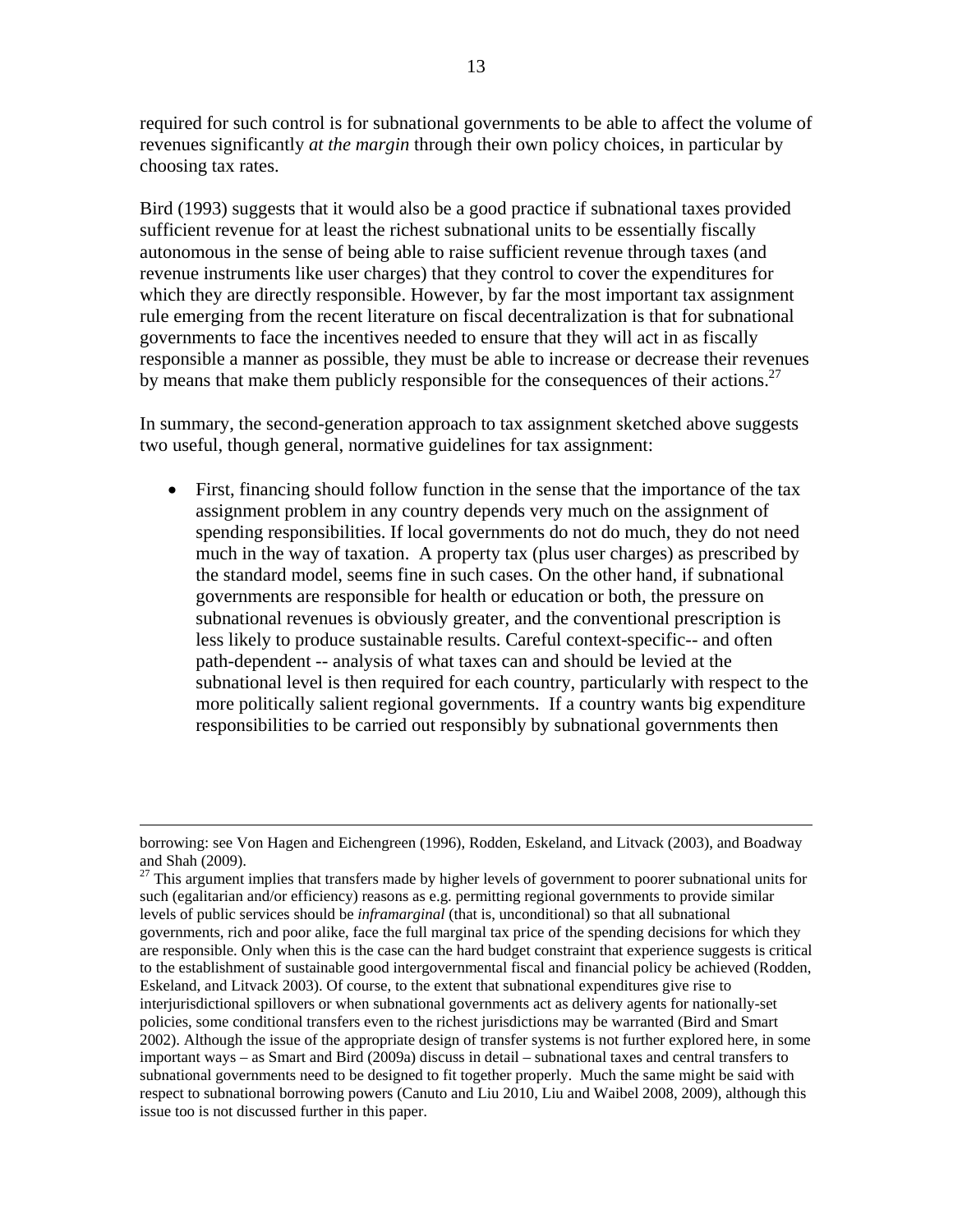those governments usually need access to some significant revenues for which they are clearly politically responsible.<sup>28</sup>

 Secondly, subnational governments should have the ability (and responsibility) to determine their "own-source" revenues at the margin in a manner that is both politically and economically meaningful. In some countries subnational governments already have sufficient revenue to finance their expenditures without recourse to unwarranted borrowing or other undesirable expedients. However, if these governments are unable to choose which taxes they levy, what the tax bases are, what tax rates are imposed, or how intensively taxes are enforced, they have no real control at all over their revenues and hence no taxing power at the margin. Of the policy choices mentioned, by far the most important in most countries from the perspective of fostering efficient, effective, accountable and sustainable decentralization is for subnational governments to have at least some degree of control over the tax rates imposed in their name.

# **4. Other Issues Related to Tax Decentralization**

 $\overline{a}$ 

Section 3 suggests that there is almost always a good prima facie case for decentralizing at least some taxing authority to subnational governments. Nonetheless, not many developing countries have as yet done so to any significant extent. Indeed, who should levy what taxes and how effectively they can do so has often been the focus of major political discussions, particularly in large countries with extensive and complex systems of subnational government. All four formally federal countries in Latin America, for example, have a long history of evolution and debates over this question, and the current very different state of affairs in different countries, ranging from virtually complete centralization in Venezuela to very considerable decentralization in Brazil, with Argentina and Mexico somewhere in between, reflects this history (Diaz-Cayeros 2006). Many other countries, even when not formally federal, have similar histories of periodic changes from more to less decentralist fiscal systems.<sup>29</sup>

Such vicissitudes are only to be expected because the correct revenue assignment in a multi-level government structure (whether formally federal or not) is not only usually controversial in practice but also not all that clear in principle. We discuss in this section a number of other issues that sometimes come up when the question of devolving more taxing powers to subnational governments is discussed.

<sup>&</sup>lt;sup>28</sup> In addition to the implications for transfer policy discussed in the previous note, to avoid possible misunderstanding, it should be emphasized again that this argument does not in any way preclude a significant national government role in both financing and guiding policy -- for example, through minimum or national standards -- in such areas of national interest as education, even when the service is delivered entirely by subnational governments. Further discussion of this topic would be more appropriate in the context of the treatment of intergovernmental transfers -- see, for example, Bird and Fiszbein (1998) – than in a paper focusing on subnational taxation.

<sup>&</sup>lt;sup>29</sup> For example, Colombia, which is not a federal country (essentially because the federalists lost the civil war at the end of the 19th century), has in recent years nonetheless become much more decentralized (Acosta and Bird 2006).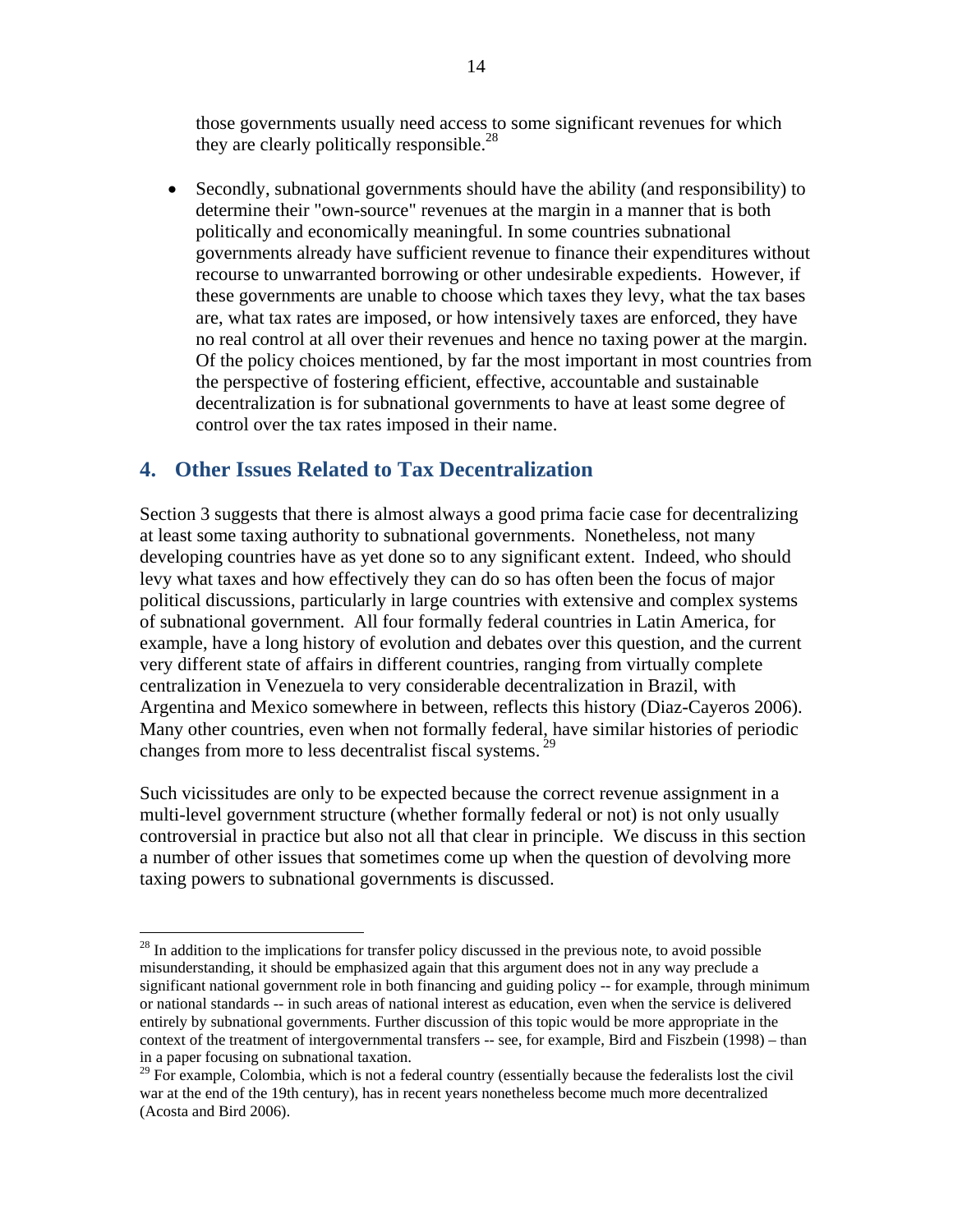#### **4.1. The Capacity Issue**

One issue is simply that the central government can collect most taxes more effectively and efficiently than can subnational governments. It can do so not only because of economies of scale but also because its jurisdictional span is wider so that it is inherently more able than smaller subnational jurisdictions to identify, assess, and enforce taxes on mobile tax bases such as income and sales. In addition, the central government in most countries obviously has more, and usually better-qualified, administrative capacity at its disposal than is true for most (if not all) smaller subnational governments. These arguments are usually valid to a considerable extent. However, they are not necessarily conclusive.

For example, the case for centralizing taxation because of the inherently greater capacity of the central government to administer taxes on mobile tax bases may largely be dealt with by allowing subnational governments to impose surcharges on central taxes. However, few (if any) developing countries have followed this path. One reason may be because central governments in most emerging countries are so hard-pressed for revenues that they are understandably reluctant to give subnational governments direct access to their revenue bases. Another reason may be because they consider it to be technically infeasible or economically undesirable to do so. This argument, however, seems to be neither theoretically nor empirically supportable. As we discuss further in Section 6 below, it is clearly technically possible for subnational governments to "piggyback" on some national taxes to some extent, subject to certain restrictions. Indeed, with certain restrictions to prevent undesirable tax competition between jurisdictions, allowing subnational governments to impose such surcharges may sometimes be the best way to satisfy the normative conditions for good tax assignment set out in Section 3.3.

Similarly, a common rationalization for not devolving taxes to subnational governments is that they are incapable of administering them effectively. As just mentioned, this point is misconceived to some extent since some of the potentially most important subnational taxes may in many instances be administered by the central government with no loss of local accountability. Nonetheless, there certainly are some taxes – such as the property tax -- that probably should be administered at least to some extent directly by local governments. One reason is simply because the central government is unlikely to be interested in delving into all the intricacies of local taxation in a wide variety of jurisdictions all over the country. Local administrators are likely to have better and more detailed information about the real distribution of the tax base in their jurisdiction than do those far away in the capital city. In some instances even poor local administrators may be better than technically superior and better qualified -- but uninformed and remote - central administrators in providing local residents with services that they actually desire and are willing to pay for. For example, the power of local information was demonstrated by the improved outcomes observed when more authority over education spending was devolved to local levels in governments in Madhya Pradesh (MP) state in India (McCarten and Vyasulu 2004). Improved outputs are even more likely when – unlike the case of MP -- local taxpayers actually have to pay for a significant fraction of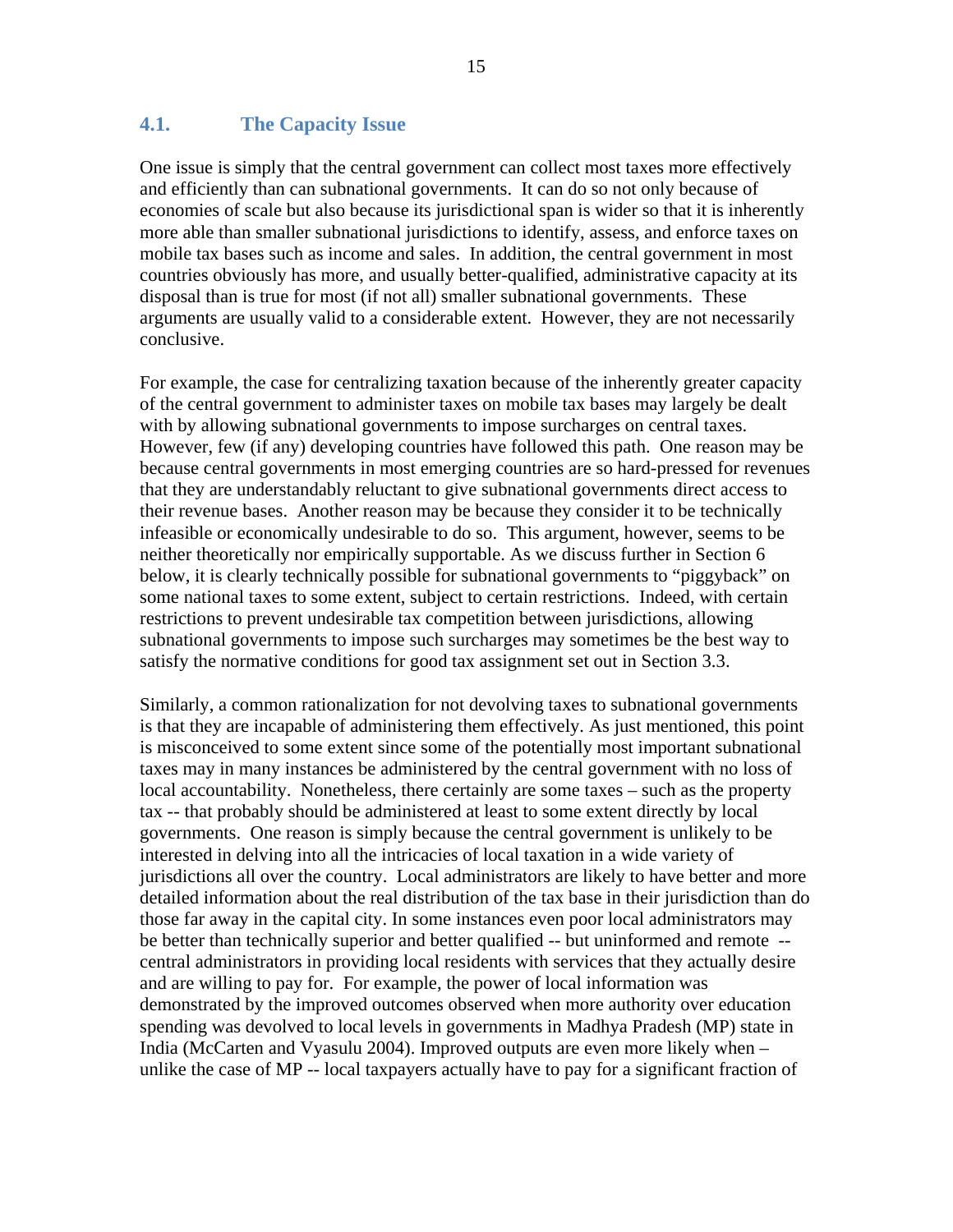the cost. $30$  Finally, local communities around the world have learned through experience that it is seldom wise to rely on the uncertain mercy of decision-makers in distant capitals to ensure either that local taxes are collected as they should be or that transfers needed to pay for necessary local expenditures arrive on time (Mikesell 2007). For different reasons, both local and central governments may thus prefer to have at least some taxes administered locally.

Of course, it would be irresponsible for any central government to devolve responsibilities to unprepared subnational governments without some form of support system to enable such governments to equip themselves to handle the new responsibilities properly. However, it seems to be too easy for those at the top in some countries to forget this and to underestimate the potential ability of local administrators to do a better job than they appear to have done in most countries in the past. If better performance is valued and rewarded, and if pathways to improving capability and capacity are made available, there is no a priori reason to assume that people will not respond positively. Indeed, it is not hard to find instances of such positive local responses when decentralization expenditures and revenues are appropriately designed.<sup>31</sup>

When local capacity is currently inadequate, it may sometimes be advisable to phase in any devolution of taxing power to subnational governments. This may be done in several ways. For example, it may be appropriate to devolve power asymmetrically – say, first to the larger regional (and perhaps metropolitan) governments -- or perhaps simply to devolve more power to those governments than for those responsible for smaller jurisdictions. Alternatively, it may perhaps be advisable to require governments at all levels to achieve certain levels of competence before giving them more independent taxing powers. If the latter path is chosen, the central role of the central government in ensuring that decentralization works is especially clear since central support for local capacity-building is likely to prove an essential component of this approach. A third approach may be to "pilot" any devolution by trying it out first in a region in which it is likely to be successful and then to "learn by doing" in this case before rolling out the approach on a nation-wide basis. Developing an appropriate strategy and approach to effectively plan and implement tax decentralization is an important and often complex task. But the fact that it may not always be easy to do it right is not in itself a reason for failing to empower subnational governments with sufficient tax authority to do their job properly.

# **4.2. The Equalization Issue**

 $\overline{a}$ 

The potential tax bases available to subnational governments usually vary widely from jurisdiction to jurisdiction. The result is what is often called horizontal imbalance in the sense that governments at the same jurisdictional level may have very different resource

 $30$  See Fiszbein (1997) and especially Faguet (2003) for some empirical evidence of this proposition; for an interesting recent experimental demonstration, see Wahl, Meuhlbacher, and Kirchler (2010).

 $31$  In addition to the papers cited in the previous note, consider also the earlier experience in Colombia discussed in Bird (1990).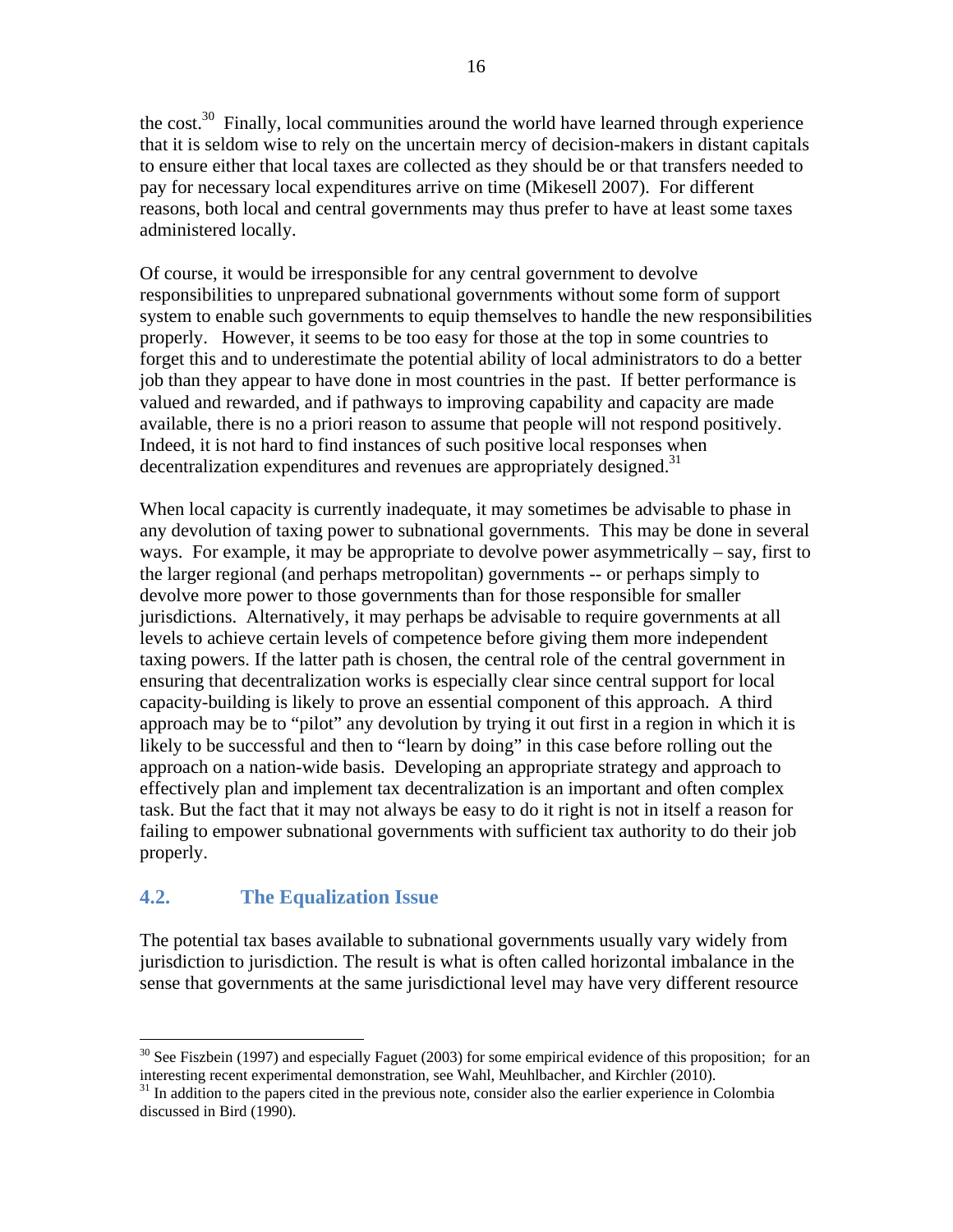bases with which to finance public services.<sup>32</sup> Even if the vertical imbalance between different levels of government is resolved by adjusting revenue assignments (as suggested in Section 3.3) to the point at which for the subnational units with the richest tax bases, there was no longer any imbalance, any decentralization of taxing powers inevitably worsens the horizontal imbalance between units at the same level. Those who have more to tax are obviously made much better off by tax decentralization than those less favored. Consequently, in countries in which interjurisdictional disparities are of policy concern more decentralized taxes often require increased balancing transfers to poorer regions unless regional inequality is to be exacerbated.<sup>33</sup> This issue has, for example, been a major policy focus in China in recent years (Bahl and Martinez-Vazquez 2006b).

One may rightly be concerned with the prospect that tax decentralization will likely give more to those who already have most. Large cities, for example, are more likely to benefit than poor rural localities because they have both a larger tax base and a better chance of developing the administrative capacity to collect their own taxes. Rich coastal provinces will gain more than poor interior regions. The correct response, however, is not to deny those who are able to do so the chance – indeed, the responsibility – to help themselves more by taxing more but rather to design the intergovernmental transfer system properly to ensure that poorer regions and localities, while being encouraged to do as much for themselves as they can, do not fall behind too far. In other words, those concerned with equalization should focus more on getting the transfer system "right" from this perspective rather than, in effect, ensuring that the subnational tax system is "wrong" by denying those subnational governments that can and should tax themselves more the ability and responsibility to do so.

# **4.3. The Revenue Issue**

 $\overline{a}$ 

It was noted in passing above that one reason many countries have been reluctant to concede more taxing power to subnational governments is that central governments are understandably concerned with their own revenue positions. As Bahl and Bird (2008) note, however, it is also possible that fiscal decentralization, if successfully implemented, may increase rather than reduce total revenue mobilization. Central governments in developing countries usually rely on a combination of income and consumption taxes. In most such countries, however, these taxes properly have a high entry threshold.<sup>34</sup> For this and other reasons, in many countries small firms, most individuals, and many owners of immovable property are largely left out of the tax base. Even if this is done not by design

<sup>&</sup>lt;sup>32</sup> For a more detailed discussion of both horizontal and vertical imbalance, as well as estimates of both for developed federal countries, see Bird and Tarasov (2004).

<sup>&</sup>lt;sup>33</sup>.Note, however, that at root the 'need' for transfers is determined by the political aims and institutions of each country and not by any abstract 'optimality' calculus. As May (1969) argues, the "taste" for regional equalization may and does vary greatly from country to country. Among developed federal countries, for example, compare the explicit interregional redistributive grants of Canada and even more so Germany and Australia with the much less equalizing systems of Switzerland and the United States (Bird 1986).

<sup>&</sup>lt;sup>34</sup> Keen and Mintz (2004) suggest that the VAT threshold is too low in most developing countries. On the other hand, because excluding businesses from VAT means that they are unable to obtain credit for tax imposed on their inputs, those concerned with the development of micro and small enterprises may tend to favor lowering tax thresholds rather than raising them (World Bank 2007).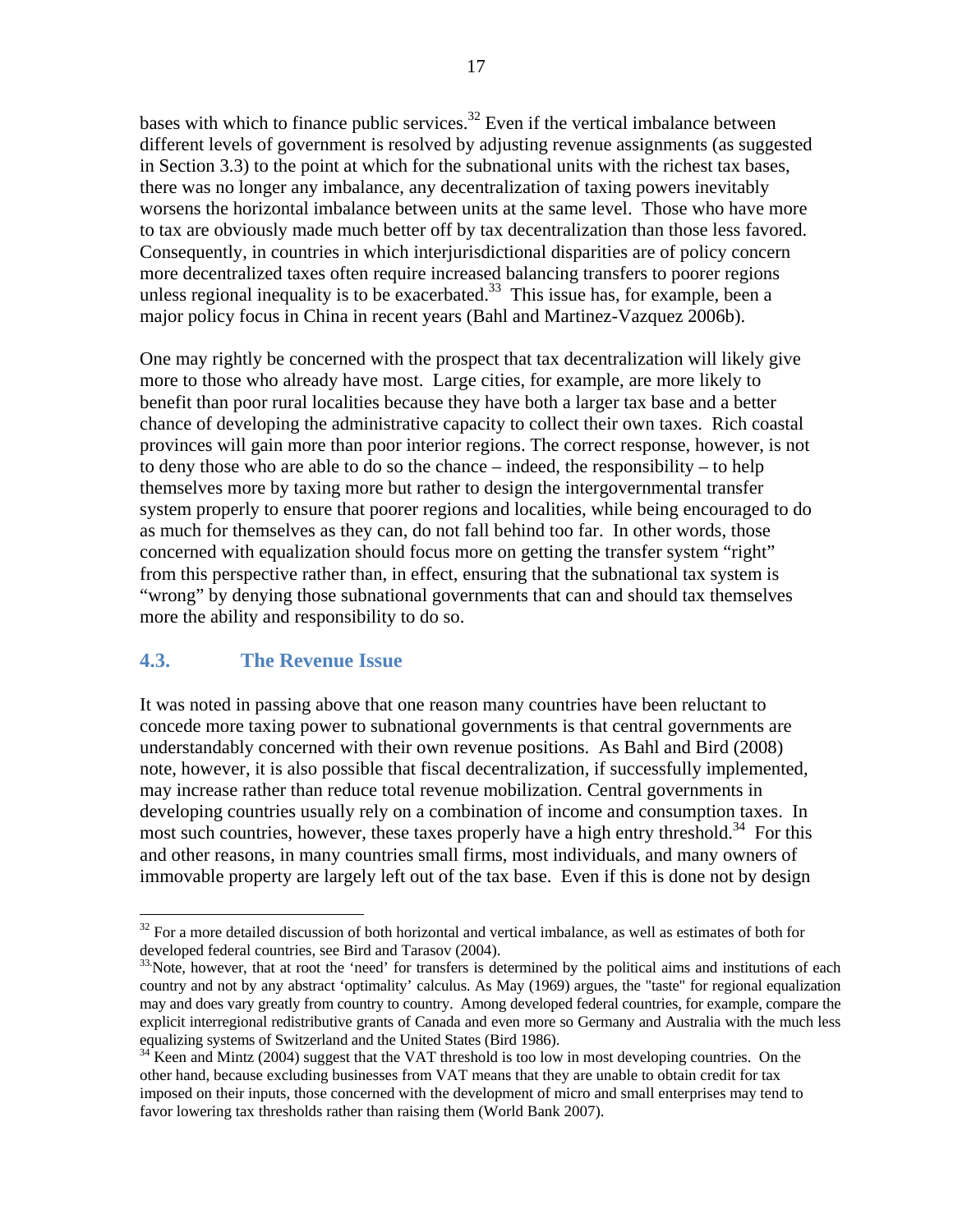18

it may occur as a result of inadequate enforcement as these groups in effect opt to take themselves out of the tax base by hiding in the informal economy (Alm, Martinez-Vazquez and Wallace 2004). At least in some situations, subnational governments may have the potential – and, provided the intergovernmental system is properly designed, the incentive -- to try to reach this part of the tax base in ways that the central government cannot. If so, increased subnational government tax revenues need not come at the expense of reduced central revenues. Indeed, the latter might conceivably even gain if increased subnational revenue mobilization reduces the need for central transfers to subnational governments.  $35$ 

There is at least some small-scale evidence in support of this optimistic view (Bahl and Wallace 2005). In some countries, subnational governments, especially at the local level, do seem to have broadened the tax base somewhat through a variety of tax and related non-tax measures such as levies on the sales of assets of firms, licenses to operate, betterment charges and various forms of property taxation. Subnational governments may have a comparative advantage when it comes to such levies. Often, for instance, local governments oversee licensing and regulatory activities and track property ownership and land-based transactions for a variety of reasons.<sup>36</sup> They thus have ample opportunity to identify businesses in the community and to gain some knowledge about their assets and scale of operation. Moreover, because the potential revenue is much more important for them in relative terms local governments presumably have more incentive to carry out such activities than do national governments. However, such local levies (and regulation) on business may create high compliance costs and a significant barrier to new business activities (World Bank 2007, 2009).

# **4.4. The Stabilization Issue**

 $\overline{a}$ 

Central governments may be reluctant to give too much discretion to subnational governments for other reasons as well. One such reason is the fear of losing macroeconomic control.<sup>37</sup> Subnational governments may, for example, borrow recklessly -- even to the point of causing major macroeconomic imbalances, as notoriously occurred in some Latin American countries in the 1990s (Dillinger, Perry and Webb 2003). However, as von Hagen and Eichengreen (1996) note, countries in which subnational governments do not have adequate own-source revenues seem more prone to stabilization

<sup>&</sup>lt;sup>35</sup> Offsetting any such possible gains, however, some argue that decentralization may end up wasting resources both through duplicating central services and especially by increasing the chance of corruption. Given that more governments are involved, there may indeed be more instances of corruption, but it is far from clear that decentralization increases the loss of public revenues owing to corruption: a few big bites at the center may easily outweigh a thousand little nibbles on the periphery. Empirical work on the relationship between decentralization and corruption is extensive but inconclusive. Fisman and Gatti (2002), for example, find that corruption is lower in more decentralized countries; Treisman (2000) finds corruption to be higher in federal than in unitary countries. For a useful review of this extensive literature, see Martinez-Vazquez, Arze del Granado, and Boex (2007).<br><sup>36</sup> A possible way to alleviate such problems is discussed in Section 6.6 below.

 $37$  See Tanzi (1996) as well as the more balanced treatment of the potential macro impact of decentralization in Boadway and Shah (2009). Rodden, Eskeland and Litvack (2003) provide a number of interesting case studies of the links between subnational finance and stabilization problems in Brazil, India and China, among other countries.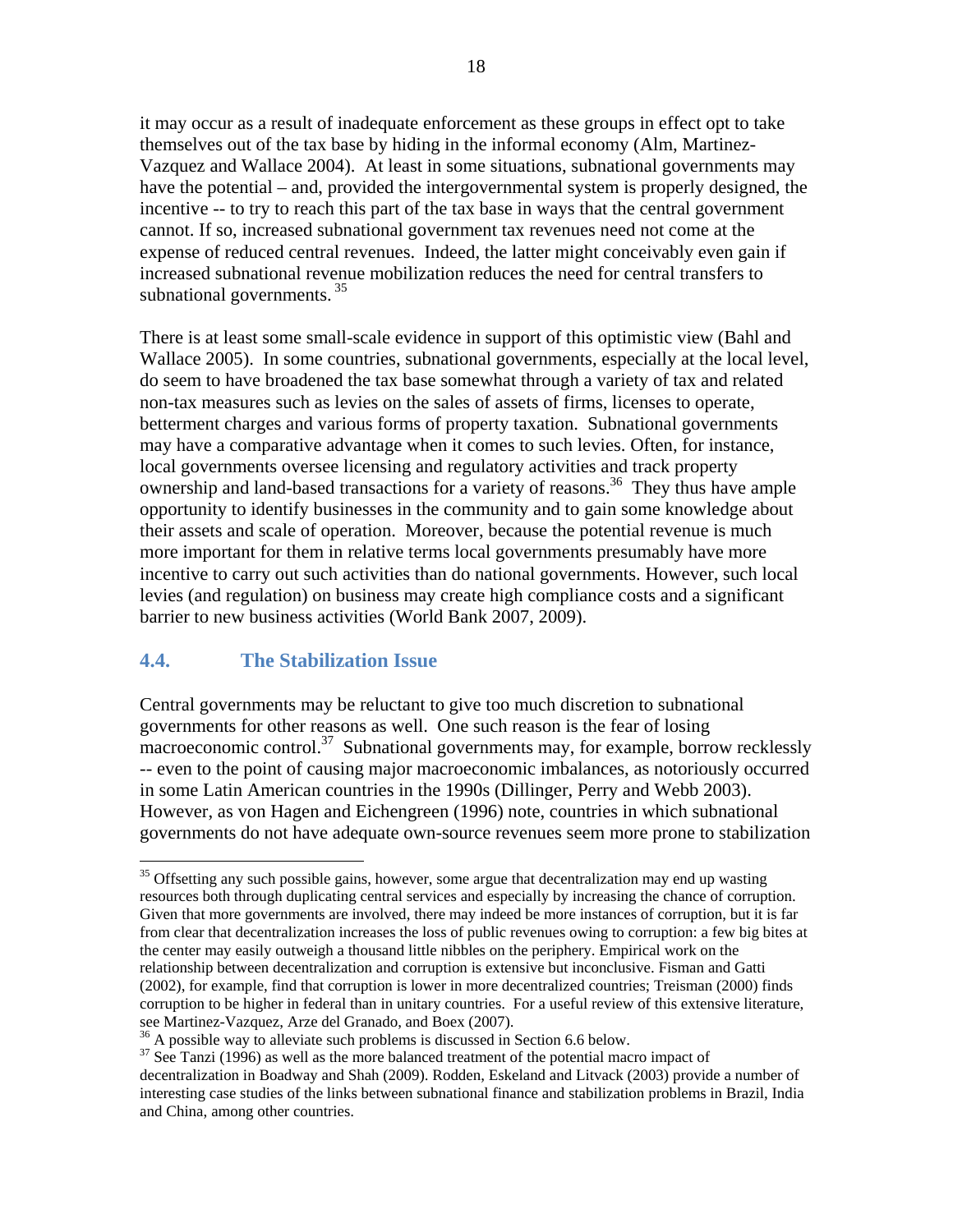problems associated with decentralization than countries in which an increased degree of reliance on own-source taxes imposes a degree of fiscal discipline on subnational governments In particular, unless great care is devoted to ensuring that transfers have no effects on spending at the margin, heavy reliance on intergovernmental transfers – still the prevalent reality in most developing countries – almost invariably reduces the incentives for good fiscal behavior facing subnational decision makers.<sup>38</sup> An important distinction between "bad" and "good" decentralization is that the latter requires subnational governments to finance a greater share of their spending from own sources, thus driving up the politically visible tax price of public services and reducing the upward pressure on subnational government expenditures that is often at the root of any macroeconomic problems associated with decentralization.

#### **4.5. The Development Issue**

 $\overline{a}$ 

Another reason central governments may be reluctant to devolve meaningful taxing power to subnational governments may be their concern for economic development. Fiscal decentralization may shift resources from central governments that have higher rates of capital spending to regional and local governments that spend relatively more on consumption goods and services. If the result is a lower overall rate of spending on infrastructure, national growth could be harmed. Fiscal decentralization may also lead to a shift in the composition of public capital investments because national priorities for capital investment are unlikely to be the same as those of subnational governments. Although local investment decisions may be better for local people than central decisions (Fiszbein 1997), circumstances and outcomes may be very different with respect to largescale, cross-jurisdictional decisions particularly in networked systems like transportation and power (World Bank 1994). On the other hand, if subnational governments have the power to reap at least some of the gains of economic growth directly through taxes (or other sources of revenue, such as fees and land sales), they will presumably be encouraged to follow more "market-oriented" policies and thus to foster rather than retard economic growth. If the economy grows substantially faster than would otherwise have been the case, the costs arising from such policies as inefficient tax competition between jurisdictions or inadequate or inequitable service provision to residents (as distinct from businesses) may be more than offset. As yet, however, we know far too little about the connection between taxation and growth in general to reach any definitive conclusions about the effects of various forms and degrees of tax decentralization on growth and development.39

<sup>&</sup>lt;sup>38</sup> This comment applies, of course, only to transfers that are not specifically intended to influence local spending decisions in particular directions: for analysis of the different purposes and hence different designs appropriate for different kinds of transfers see, for example, the discussion of the Colombian case in World Bank (1996) and the theoretical discussion in Smart and Bird (2009a).

 $39$  For a recent OECD review of the literature on taxation and growth, see Myles (2009) as well as the recent stimulating paper by Gordon (2009). The empirical jury is also still out with respect to the effects of fiscal decentralization on growth: see, for example, the recent meta-analysis by Yeung (2009) as well as the interesting case study by Cantero and Perez Gonzalez (2009)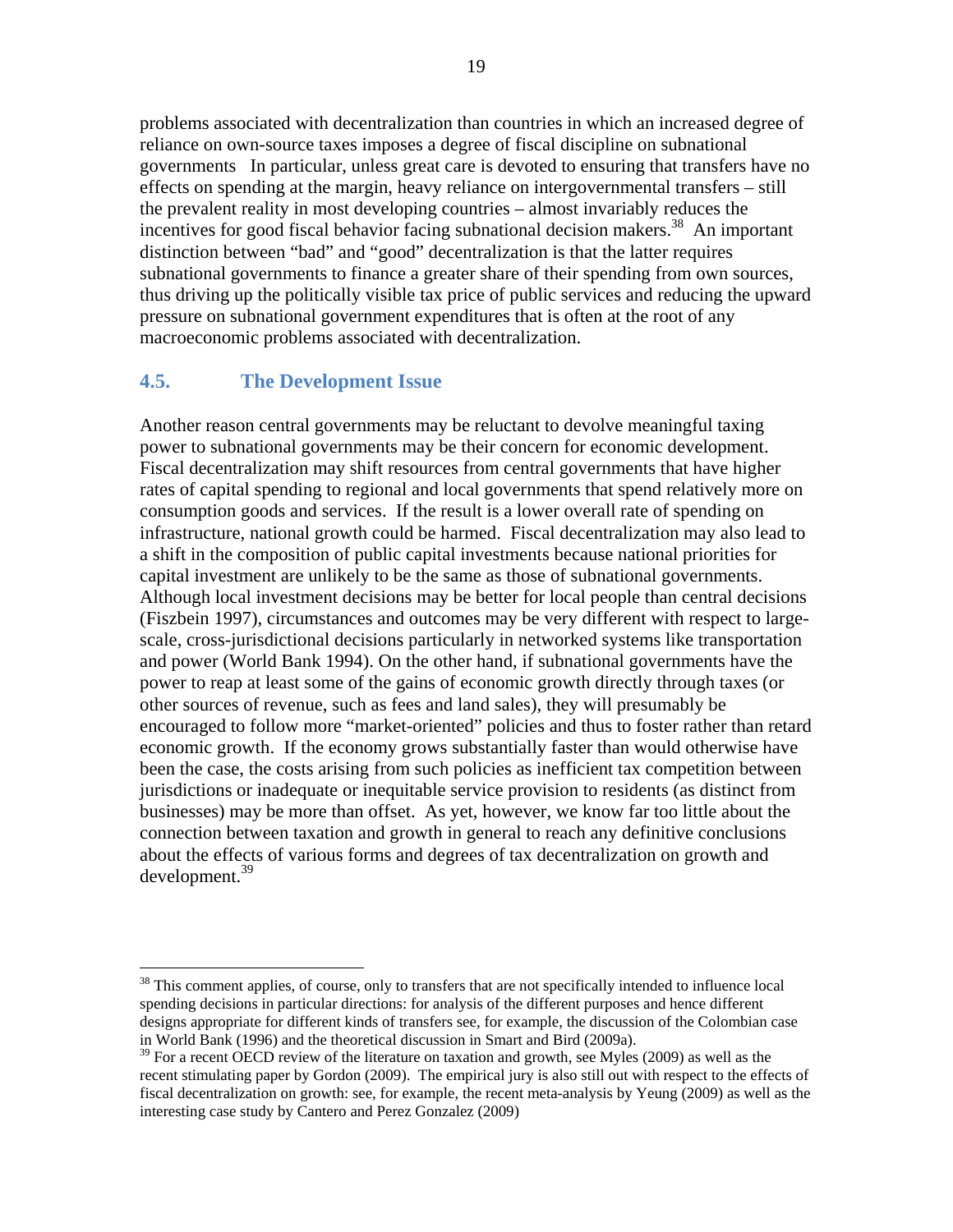#### **4.6. The Accountability Issue**

None of the issues discussed above has a clear enough resolution in either theory or practice to lead to a clear recommendation one way or the other with respect to the appropriate degree or structure of subnational taxation in any country. However, one thing does seem clear. In every case, the discussion suggests that the results of fiscal decentralization are more likely to be beneficial if the general rules for tax assignment outlined in Section 3.3 are heeded. The key is accountability. As Olson (1969) argued, local residents are more likely to hold officials accountable if local public services are financed to a significant extent from locally imposed taxes and charges as opposed to central government transfers. People care much more about how their "own money" is spent than they do about the efficiency with which "other people's money" -- such as transfers -- is used. What this implies is that ideally subnational taxes must be both visible to voters and large enough to impose a noticeable burden. Moreover, that burden must not be easily exportable to residents outside the jurisdiction.<sup>40</sup> The minor levies and nuisance taxes found at the local level in many developing countries do not measure up to most of these requirements.

If fiscal decentralization is to work properly, subnational governments must thus have both the authority to impose adequate and noticeable taxes and the incentive to act correctly – as well as (as discussed in Section 4.1) the capacity to do so. Ideally, for example, such governments should have the power to control their spending (and employees) at least at the margin. That is, if they increase spending local residents must know that they will pay and if they reduce taxes, local residents must equally be aware that the public services they receive are going to diminish. Similarly, local residents must also have some power to control and influence their governments (usually through elections but also through voicing public complaints without fear of reprisal). Moreover, for any of these "error correction mechanisms" to function properly, sufficiently accurate information must be available so that subnational governments know what they are doing and so that their constituents can evaluate their fiscal decisions (Bird 2000). Unfortunately, in many developing countries such conditions are seldom fully satisfied, and to the extent they are not fiscal decentralization in practice may not live up to its conceptual promise.

Significant tax assignment to subnational governments is not uncommon in developed countries (OECD 1999). The subnational tax share in total taxes in developing countries is on average only about half that in industrialized countries -- 10 percent compared to 20 percent. These figures have changed little in the last 30 years (Bahl and Wallace 2005). Most subnational government expenditures in developing countries are financed through transfers. Even those taxes that are passed down are often costly and difficult to administer. For example, Pakistan gives its provincial governments the right to tax agricultural income, the consumption of services and property transfers. The result is a level of subnational government tax revenue that is less than one percent of GDP (Bahl, Wallace and Cyan 2008). Subnational governments in many developing countries

<sup>&</sup>lt;sup>40</sup> Since local politicians will obviously prefer invisible taxes that are shifted to nonresidents, some constraints on local tax freedom are thus generally desirable, as discussed later in this paper.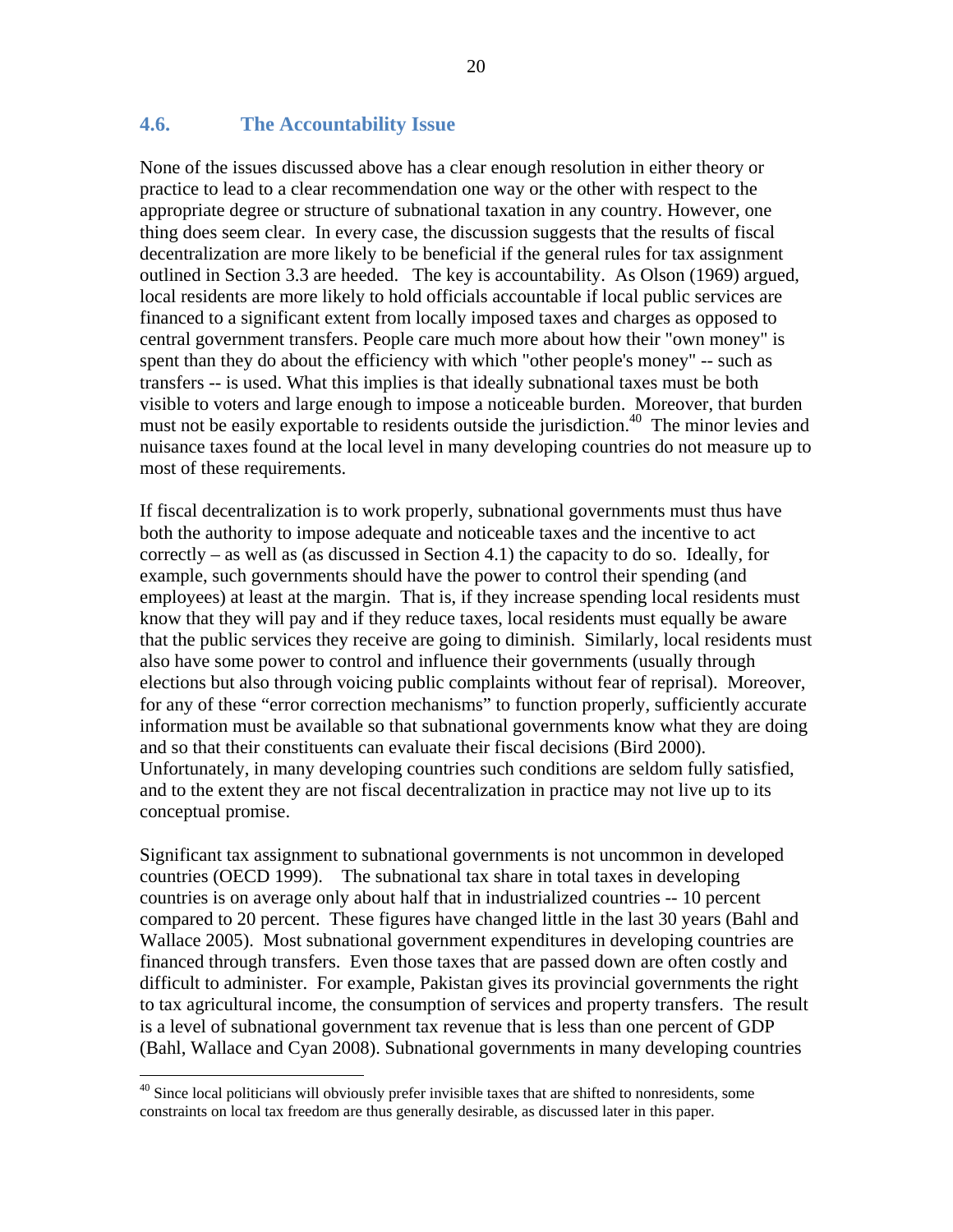lack good own source taxes and impose little in subnational taxes (as defined in Section 2.2 above).<sup>41</sup> In contrast, in a few developing countries, like the Philippines, Brazil, and Colombia, a third or more of subnational government expenditure is financed from own source revenues. Interestingly, in the three countries just mentioned regional and/or local governments invariably have access to some form of taxation on business – a point we discuss further in Section 6.6 below.<sup>42</sup>

# **5. What Taxes for Subnational Government?**

Much of the previous discussion may be summarized in the form of the following four basic principles that should be followed in assigning revenues to subnational governments:

- 1. Ideally, own-source revenues should be sufficient to enable at least the richest subnational government to finance from its own resources the services that they provide primarily benefiting their residents.
- 2. To the extent possible, taxes imposed by subnational governments should burden *only* their residents, preferably in relation to the benefits they receive from the services provided.
- 3. Governments at all levels should bear clear public responsibility at the margin for financing expenditures for which they are politically responsible.
- 4. Subnational taxes should not unduly distort the allocation of resources.

Among the characteristics that appear to be desirable in a subnational tax structure designed to satisfy these requirements the public economics literature suggests the following:

- 1. The tax base should be relatively immobile in order to permit subnational authorities some leeway in varying rates without losing most of their tax base.
- 2. The tax yield should both be adequate to meet local needs and relatively stable and predictable over time.
- 3. At the same time, tax yields should be sufficiently buoyant over time to maintain fiscal sustainability: that is, broadly, taxes should expand at least as fast as expenditures.<sup>43</sup>
- 4. Subnational governments should not be able to export to non-residents much of the burden of the taxes that they impose.
- 5. The tax base and rate should be visible, to ensure accountability.<sup>44</sup>

<sup>&</sup>lt;sup>41</sup> See, for example, the discussion of some Asian cases in Taliercio (2005).<br><sup>42</sup> As mentioned earlier user charges are a potentially important source of subnational revenue; in the citystate of Singapore, for example, such levies provide over one-third of revenue. Other non-tax revenues such as revenues from sales of land use rights are very important to subnational governments in China (Wong and Bird 2008) and elsewhere (Peterson and Kaganova 2010). However, to keep the discussion within bounds, this paper focuses solely on general taxes and not on revenues that are presumably offset by direct benefits received by those who pay them.

 $43$  For further discussion of what is might be meant by fiscal sustainability, see Bird (2006a).

<sup>&</sup>lt;sup>44</sup> For a recent discussion of the importance of 'visibility' for accountability in the context of national taxes, see Bird (2010).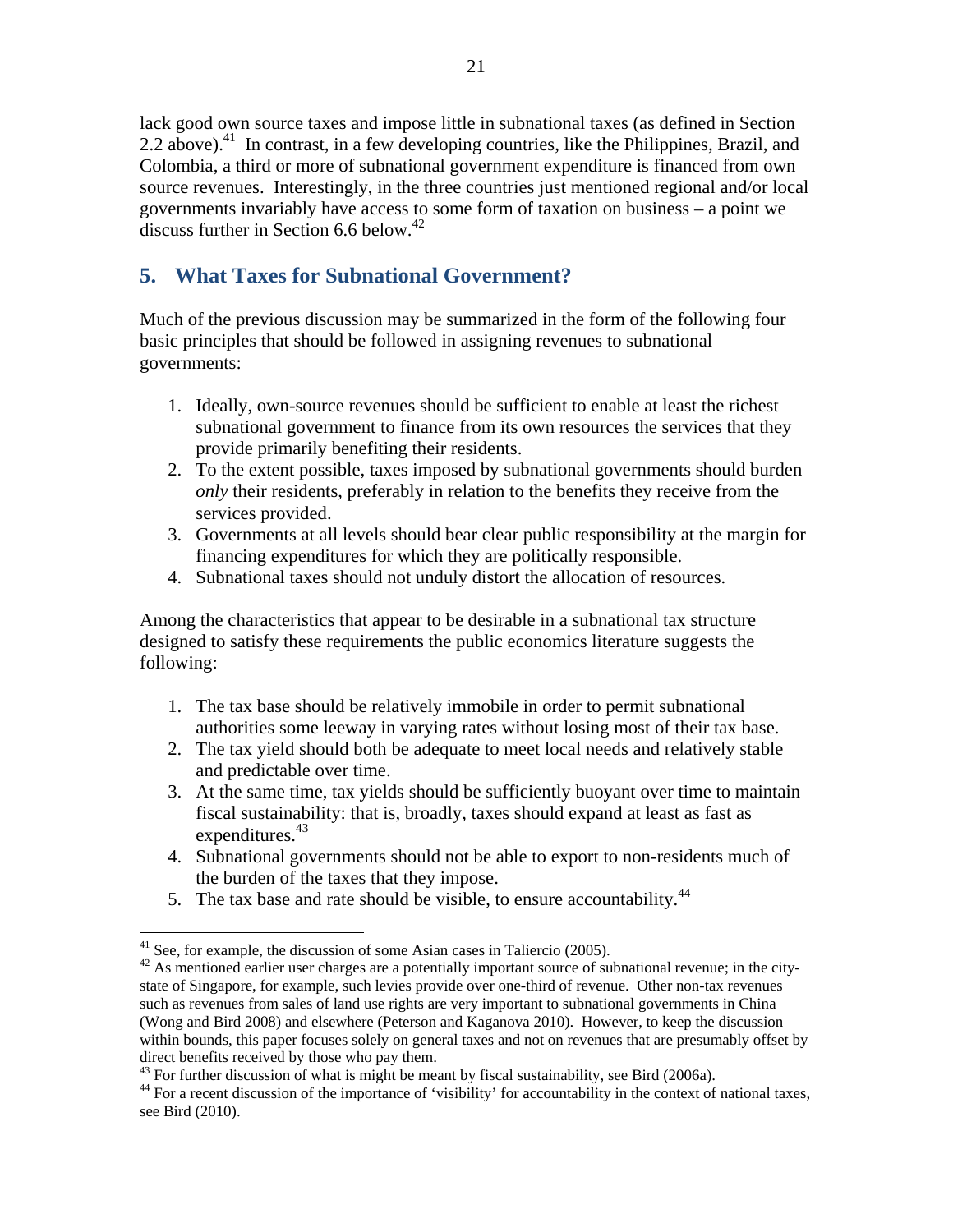7. The tax should be relatively easy to administer efficiently and effectively. The cost of efficient administration should be a reasonable proportion of revenue collections.46

# **5.1. A Policy Choice Matrix**

 $\overline{a}$ 

Table 3 presents an illustrative choice matrix for subnational taxes. A somewhat expanded list of characteristics that might potentially be desired in a subnational tax system is set out in the left-hand column and a set of possible taxes is listed in the first row.<sup>47</sup> The entries in the cells shown in Table 3 are obviously almost entirely subjective (drawing on considerable experience but with little solid evidence to be offered in support of most), and many are no doubt arguable. The top row of Table 3 suggests that, even leaving aside such major non-tax items as user charges, transfers, borrowing and returns on investment, a wide range of possible subnational taxes should be considered. Note, however, that for the most part all those listed except for the property tax are for the most part suitable only for regional (and perhaps also metropolitan) governments as indicated by the symbol  $(R)$  in the top row of the table.<sup>48</sup>

The left-hand column of Table 3 lists a number of criteria that may be used to assess the relative desirability and/or feasibility of each of the revenue sources shown. As is common in policy analysis, it is difficult either to find good numbers with respect to most of these matters or to make clear and uncontroversial qualitative judgments to fill in the cells of the matrix. Inevitably, therefore, just as the particular instruments and objectives shown in the table reflect subjective views -- albeit informed to the extent possible by experience  $-$  so do the illustrative entries in the cells.<sup>49</sup> Nonetheless, it is an interesting and useful exercise for anyone thinking about subnational taxation in any country to try to "fill in the blanks" in this table – or in any modified version of it that he or she may consider more appropriate.

<sup>&</sup>lt;sup>45</sup> On the importance of perceived fairness (as well as visible benefits from public spending) for tax compliance, see Torgler (2007).

<sup>&</sup>lt;sup>46</sup> It is not easy to be precise as to what is 'reasonable' in this respect. For further discussion of this point, see Gallagher (2004). For some partial evidence on administrative costs, see www.collectingtaxes.net. In Latin America, for example, this source reports administrative costs as a percent of revenue as only 0.88% for Brazil and 0.95% for Mexico, but 1.84% for Argentina and 2.24% for Peru. These figures are all higher than the comparable US figure (0.45%); on the other hand, they are not out of line with the figures in some other developed countries such as Canada (1.22%) and Australia (0.93%). It is hard to know what to make of such data, but, to the extent other things can be assumed equal, presumably lower costs are better. Of course, compliance costs must also be reasonable as emphasized by Evans (2003). While much less is known about the level and structure of these costs in developing countries, World Bank (2009) shows wide – and not always easily understandable -- deviations in the compliance burden placed on taxpayers in different countries.

 $47$  The table is illustrative, not comprehensive. For example, some possible taxes such as taxes on estates and inheritances are excluded as probably inherently infeasible at the subnational level while others, such as corporate income taxes and taxes on property transfers may either be subsumed under (respectively) the property tax and business tax headings or, if desired, added as additional columns, as seems appropriate.  $48$  See Slack (2007) on the financing of metropolitan governments.

<sup>&</sup>lt;sup>49</sup> For a more detailed discussion of the subnational taxes and criteria listed in (an earlier version of) Table 3, see Bird (2006b).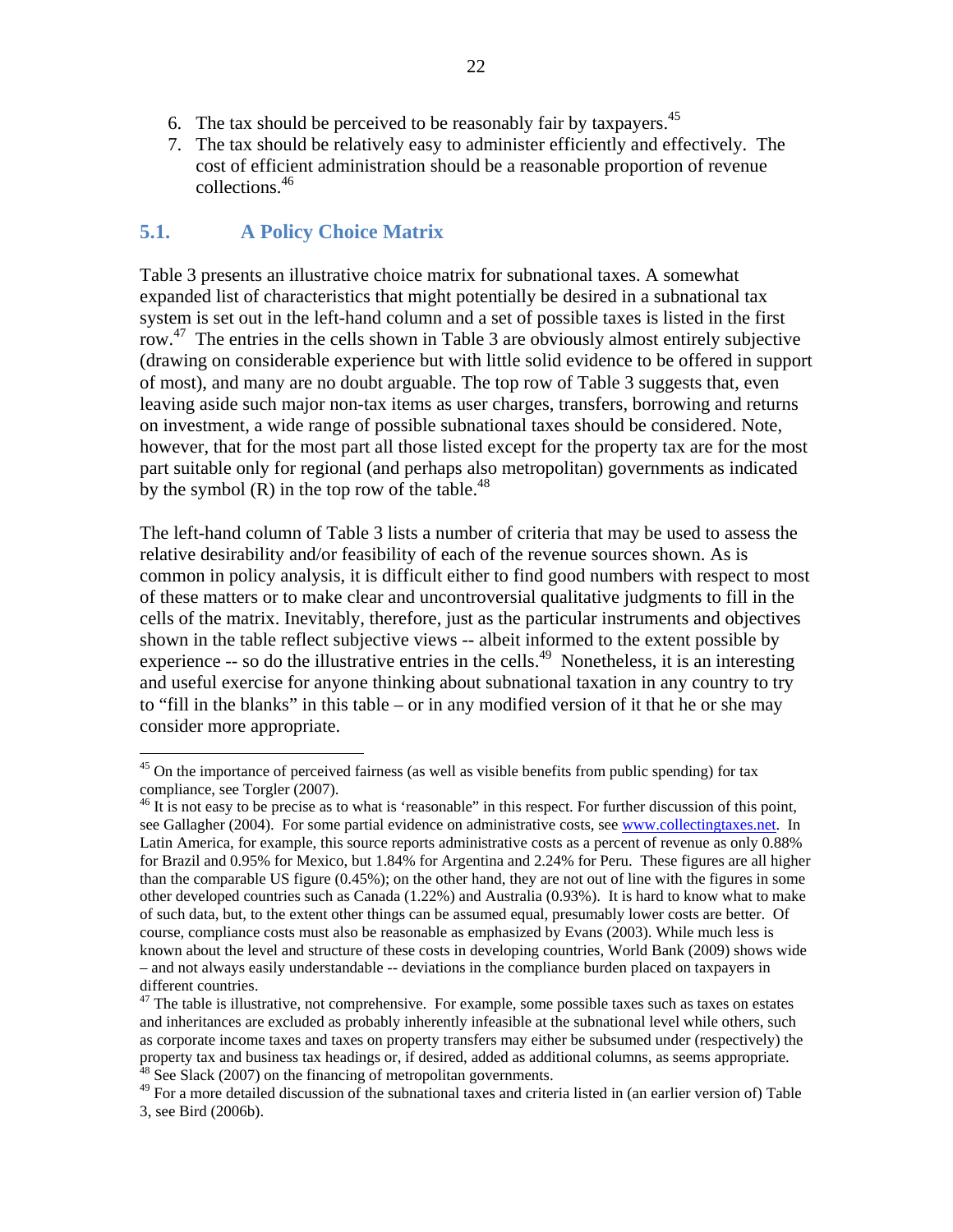Doing so with care will almost certainly lead to the important realization that in all likelihood the cells in the table should be filled in differently for different types of subnational governments in any country – local vs. regional, urban vs. rural, big vs. small, rich vs. poor. Similarly, different groups relevant to the policy process -- local mayors, regional governors, central ministers of finance, citizens, and various components of the private sector such as small and large businesses, banks, and exporters and importers -- would likely weight the different criteria differently. Where one stands on most of the questions raised by consideration of a matrix like that shown in Table 3 depends not only on where one sits and on one's weighting of different objectives but also how one evaluates an exceedingly complex set of effects and cross-effects. Indeed, in the end perhaps the main lesson to be learned from considering the kinds of questions implicitly posed by the instrument-objective matrix set out in Table 3 is simply that, while many local revenue packages are conceivable, the 'best' package for any particular country or local government is likely to be not only very context-specific (and, in all likelihood, path-dependent) but also highly sensitive to the balance struck between a number of different political and economic factors and interests.

#### **5.2. The Heart of the Matter**

Deciding on an appropriate system of subnational taxation is an important question because in many ways it lies at the heart of both the taxation and decentralization puzzles. The question is difficult to resolve because it is inextricably related to many of the same complex and conflicting political, social, administrative, and economic issues that need to be resolved not only in decentralizing but also in raising public revenues generally. The "right" answer to subnational taxation is thus not something that may be quickly or easily discerned, let alone resolved, in any country. To illustrate, central governments, regional governments, and local governments may often have very different objective functions and hence weight the various characteristics very differently. Indeed, unless they differ to some extent in these respects there is little or no rationale for decentralization in the first place. Similarly, poor areas and rich regions, like metropolitan and rural governments, might have very different weightings from every perspective. The views of politicians, businesses, citizens, economists and tax administrators may be very different. There is no one right answer in part because there is no one decision maker and in part because since even an omnipotent decision-maker would seldom, unless also omniscient, be able to put any evidence-based numbers in most of the cells of Table 3.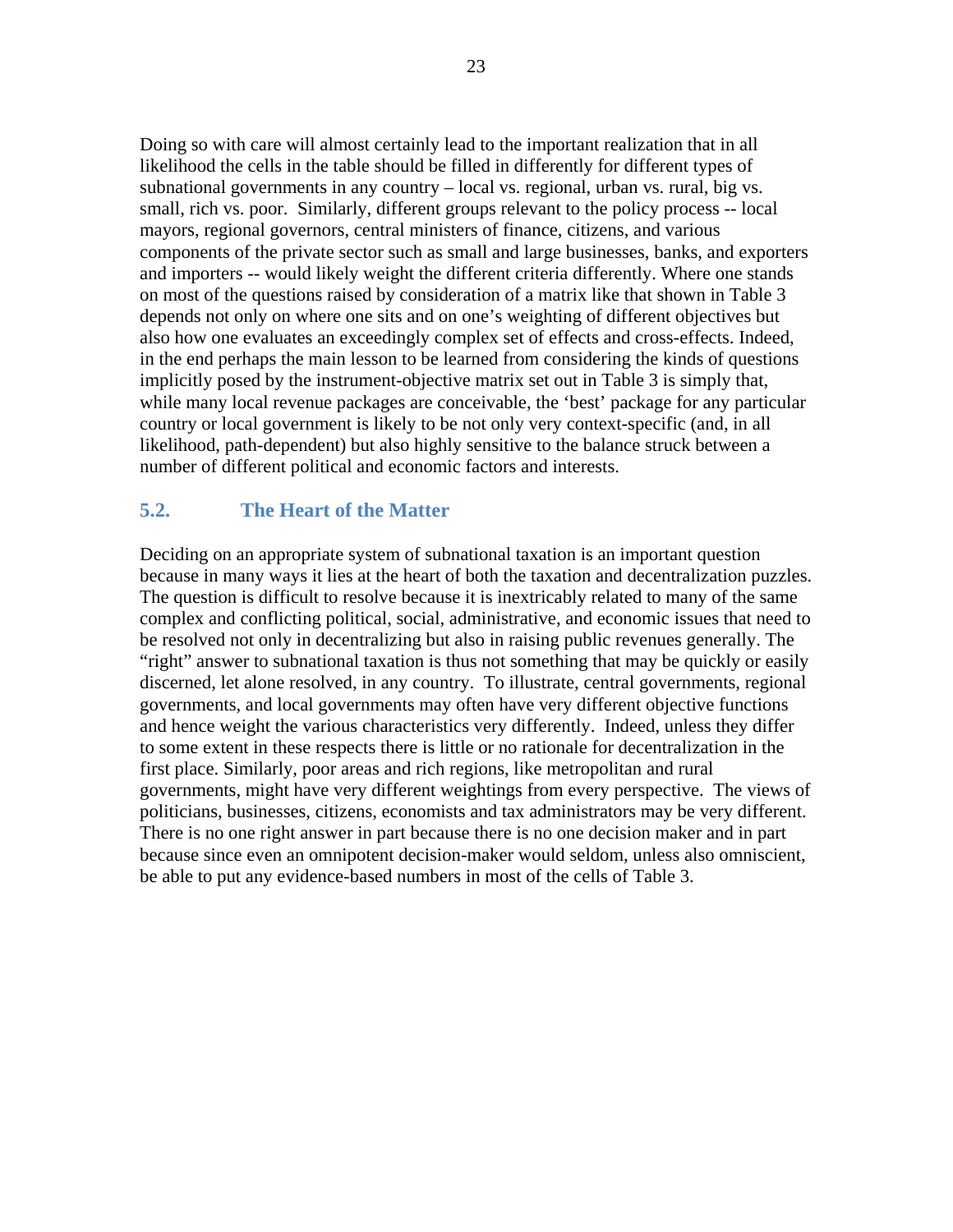| <b>Criterion</b>                                        | <b>Property tax</b>                   | <b>Excises</b>                                 | <b>Personal Income Tax</b>                              | <b>Payroll Tax</b>                  | <b>Sales Tax</b>       | <b>Business Taxes</b> |
|---------------------------------------------------------|---------------------------------------|------------------------------------------------|---------------------------------------------------------|-------------------------------------|------------------------|-----------------------|
|                                                         | (L)                                   | (R)                                            | (R)                                                     | (R)                                 | (R)                    | (L, R)                |
| <b>Revenue adequacy</b>                                 | OK for general<br>local<br>government | Unlikely to<br>suffice                         | Unlikely                                                | Yes, if industrial<br>area          | Yes                    | Not likely            |
| <b>Revenue buoyancy</b>                                 | Not much                              | Varies                                         | Yes                                                     | Yes                                 | Yes                    | May be OK             |
| <b>Correspondence of</b><br>payers and<br>beneficiaries | Fair, if<br>properly done             | Not too high                                   | Not high                                                | Depends on<br>employment<br>pattern | Depends on<br>mobility | Depends on design     |
| Local<br><b>Accountability</b>                          | Low                                   | Not too good,<br>unless rate set<br>regionally | Low (depends on rate<br>discretion)                     | OK if have rate<br>discretion       | Can be OK              | Usually low           |
| <b>Administrative cost</b>                              | Fairly high                           | Low                                            | Not usually feasible<br>unless as regional<br>surcharge | Not high                            | Moderate               | Sometimes high        |
| <b>Compliance costs</b>                                 | Depends, but<br>not high              | Low, as a rule                                 | Medium                                                  | Not high                            | Moderate               | Often high            |
| <b>Latitude for</b><br><b>Corruption</b>                | Moderate                              | Low                                            | Probably high in most<br>countries                      | Low                                 | Moderate               | High                  |
| <b>Political</b><br><b>Acceptability</b>                | Moderate                              | Very high in<br>some instances                 | Low                                                     | High                                | Perhaps                | High                  |
| <b>Distortionary</b><br>Impact                          | Moderate                              | Can be low                                     | Moderate                                                | Not too high                        | May be OK              | Usually high          |
| Progressivity                                           | Possibly                              | Regressive in<br>general, except<br>fuel       | Largely unknown                                         | Not very                            | N <sub>o</sub>         | Usually unknown       |
| <b>Reduces regional</b><br>disparities                  | N <sub>o</sub>                        | N <sub>0</sub>                                 | No                                                      | N <sub>0</sub>                      | N <sub>o</sub>         | N <sub>o</sub>        |

**Table 3: A Policy Matrix for Subnational Taxes**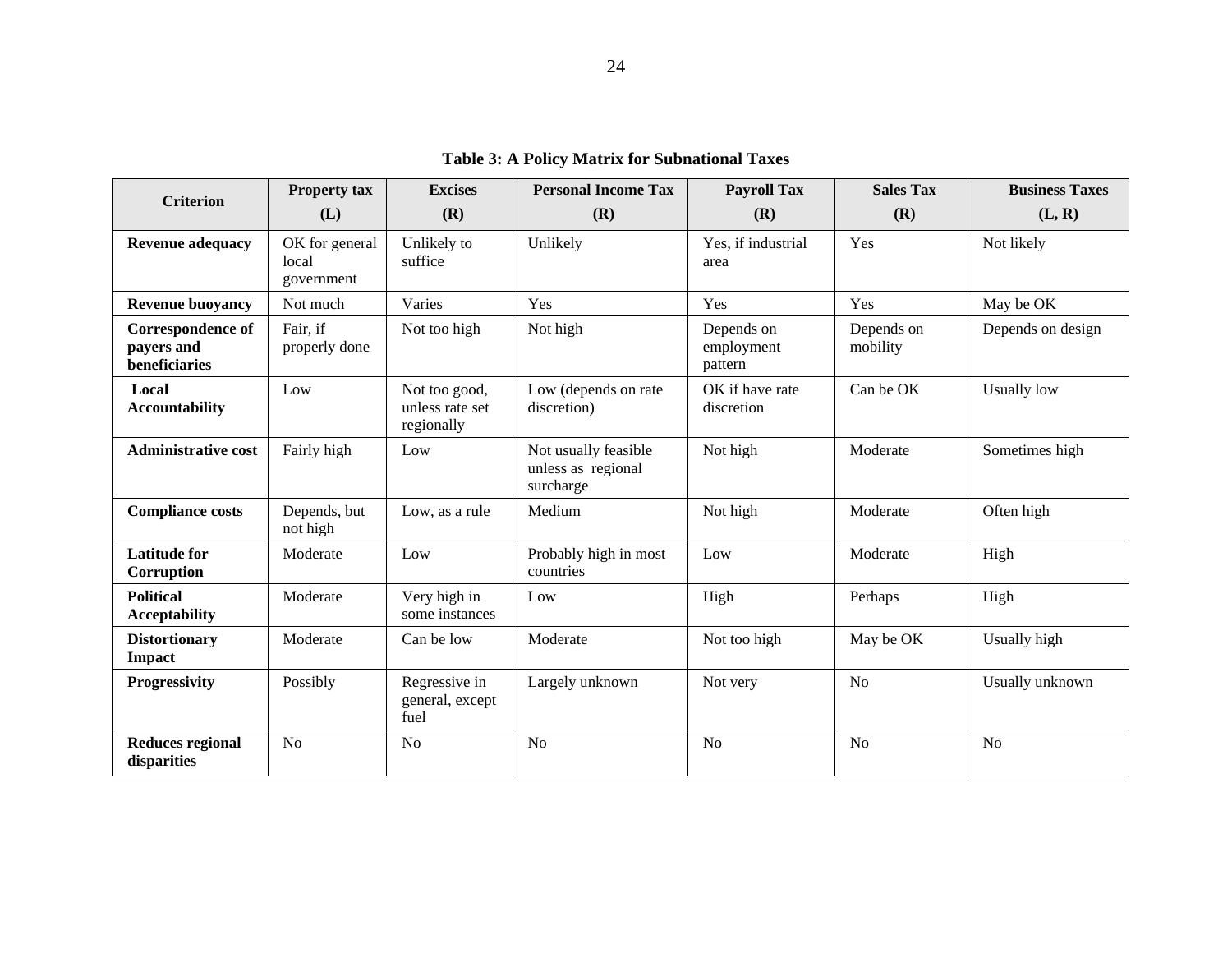Moreover, not everyone is likely to agree that all the characteristics of a "good" subnational tax listed in Section 5.1 (or in Table 3) are necessarily desirable. For example, is it unequivocably good that subnational governments should be insulated from the tax base consequences of their tax rate choices or from inflation? It is possible, but not likely, that subnational and central governments may agree that the subnational tax base should be immobile. It is perhaps more likely that they may agree that the tax yield should be stable and adequate to meet local needs. Central governments concerned to stimulate efficient and effective subnational government would presumably strive to ensure both that those governments are able to export little of the tax burden to non-residents and also that the local tax base is visible to ensure accountability. On the other hand, subnational governments are likely to view both of these attributes quite differently: the more 'other people' can be burdened with the costs of local expenditures and the more the real costs can be hidden from local residents, the better it will be from their perspective!

As emphasized earlier, unless local governments are able to some extent to alter significantly the level and composition of their revenues neither local autonomy nor local accountability is very meaningful. In particular, some degree of rate flexibility seems essential if a tax is both to be adequately responsive to local needs and decisions and to serve as a means of making local leaders more accountable to their citizens. However, in many developing countries the degree to which subnational governments are given any real rate discretion is extremely limited. As noted in Section 4, many reasons can be offered for restricting their autonomy in this respect. Indeed, such reasons are, in some circumstances, persuasive even if one fully recognizes the strong theoretical case for some subnational fiscal autonomy in order to make decentralization more effective and efficient in economic terms. For example, concerns about limited local capacity, the distorting effects of subnational tax competition, and exacerbating regional inequality must be taken seriously. As discussed earlier in Section 4 and illustrated further in Section 6, however, many of these potential problems may be alleviated by careful design of subnational taxes.

Moreover, some problems commonly raised are not really problems. For example, one potential danger in permitting subnational governments even limited freedom to tax is often said to be that they will not utilize fully all the revenue sources open to them, thus allowing the level and quality of public services to deteriorate. Despite the evidence in many countries that subnational governments often do not fully exploit the tax sources available to them, this concern is not persuasive. If the service is properly a subnational responsibility, then properly designed intergovernmental fiscal transfers and central government's support to capacity-building can help address the problem arises from differing local capacities and abilities.<sup>50</sup> Furthermore, if grants are so badly designed that in effect central governments accept full responsibility for making up local deficiencies in service delivery through additional grants -- a practice that Rao and Chelliah (1991) once called "fiscal dentistry" -- there is neither any incentive nor any need for local governments to do their job right. No government at any level will choose to tax its own people if it has any 'easier' way out – such as borrowing from subsidized sources, seeking additional grants from the center, or imposing taxes that are exported to others. A key task in designing a

<sup>&</sup>lt;sup>50</sup> For discussions of grant design, see Bahl (2008), Bird and Smart (2002), and Smart and Bird (2009a). The need for central support for capacity-building was discussed earlier in Section 4 and is developed more fully in Bird (2001a) and Bird and Fiszbein (1998).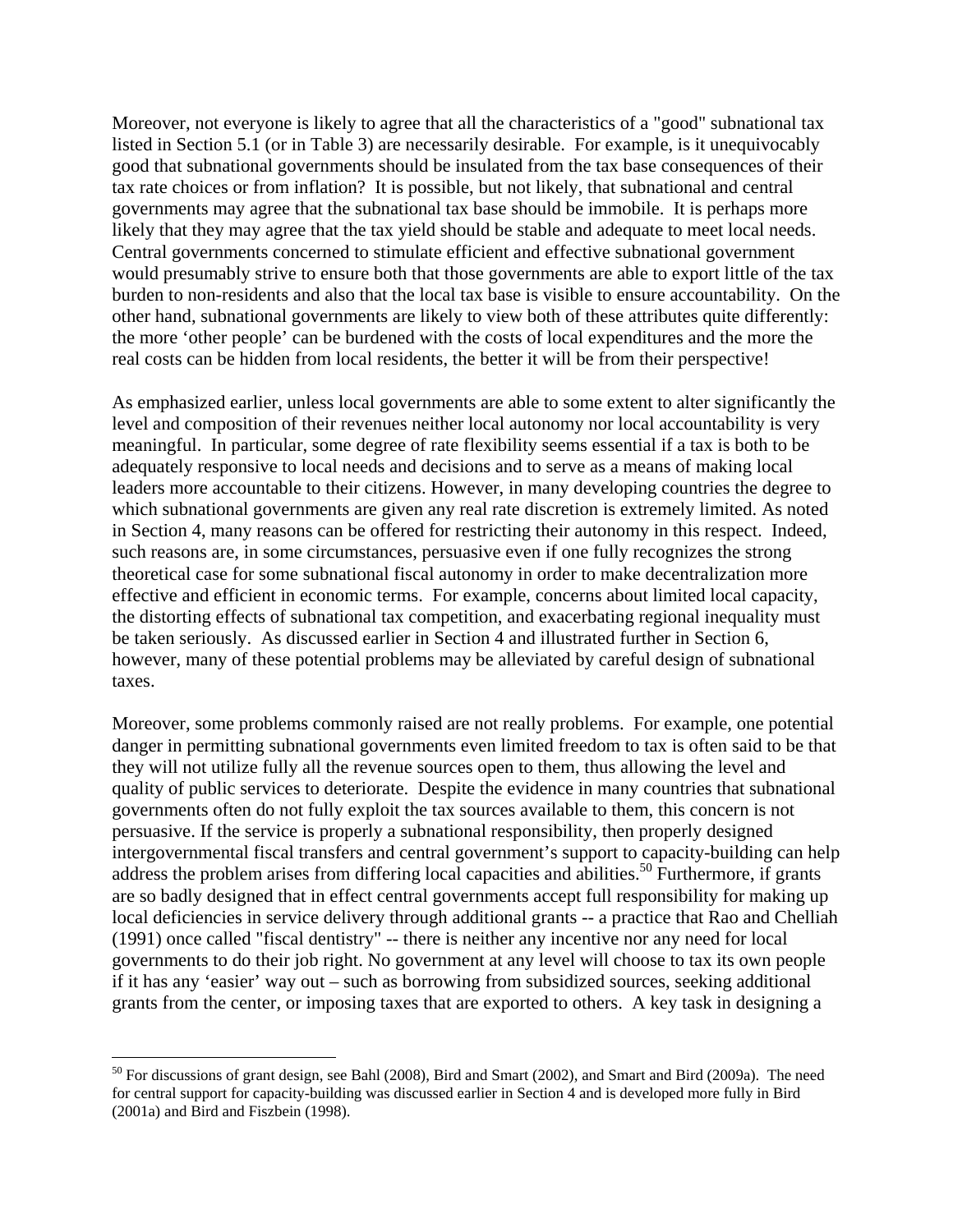good intergovernmental finance system is thus to make sure such escape routes are closed, so that subnational governments will use their taxing powers properly.

Another problem in some countries is that central governments may want to keep the system uniform for reasons of ideology or tidiness – perhaps simply because the notion of a 'tax jungle' seems, as Simons (1938) once said about regressivity, "unlovely "—or perhaps because concern for regional cohesion (or perhaps the constitution) may mandate that even the most 'unequal' units must be treated uniformly no matter how diverse the result of such 'equal' treatment may be in terms of outcomes. In principle, however, it is not clear why it should matter what central governments think about subnational taxes -- subject to the important, though seldom satisfied, provisos noted earlier, namely (1) that functions are properly allocated to subnational governments, (2) that those governments have adequate revenue sources, and (3) that they are responsible at the policy margin both for what they do and how they pay for it to local residents. If these conditions prevail, local residents who do not like what their local government does, or does not do, can (try to) change the government at the next election or by any other mechanism (such as denouncing them to higher authorities or publicizing their misdeeds and inadequacies) through which citizens can make their wishes known in a way to which attention must be paid.<sup>51</sup>

A point that may perhaps not have received as much attention in the decentralization literature as it deserves is that the freedom to make mistakes, like the requirement that decision-makers should bear the consequences of their mistakes, is an important ingredient both in effective decentralization and in its inseparable twin, subnational autonomy. Indeed, unless local governments are given some degree of freedom with respect to local revenues, including the freedom to make mistakes (provided always that they are sufficiently accountable to their citizens), the image of responsible and responsive subnational governments that underpins and perhaps inspires many decentralization strategies is likely to remain an unattainable mirage.

As Rattso (2002) notes, good decentralization policy should provide three lines of defense against the possibility that such freedom may lead to subnational fiscal indiscipline. The first is to limit subnational governments to providing only local services financed by taxes paid by local residents: this is the domain of the traditional fiscal federalism literature discussed in Section 2 above. It is also reflected in the limits to subnational power over tax rates and bases sketched later in the present section. The second line of defense is to make it difficult (costly) or impossible for subnational governments that spend more than they can raise through their own taxes to claim increased grant or subsidized loan funds.<sup>52</sup> The third line of defense is to establish explicit fiscal controls such as limiting borrowing to certain amounts (and perhaps purposes), requiring balance in current accounts and so on.<sup>53</sup> In addition, however, if the system fails and some subnational government manages to break through all these lines of defense, countries need to have in place some kind of "last resort" insolvency system. The design of the insolvency

<sup>&</sup>lt;sup>51</sup> For example, Shatalov (2006) notes that even in Russia, the abolition of regional sales taxes was in part in response to repeated popular and business complaints.

<sup>&</sup>lt;sup>52</sup> In addition, 'legitimate' revenues may come from both pre-determined (fixed) central transfers and sound borrowing for infrastructure, although neither of these points is discussed in this paper: see Bird (2001a) as well Smart and Bird (2009a) and the other references to transfers cited earlier.<br><sup>53</sup> For examples of such controls in a number of European countries, see Dafflon (2002). For examples of

regulations in developing countries, see Liu and Waibel (2008, 2009).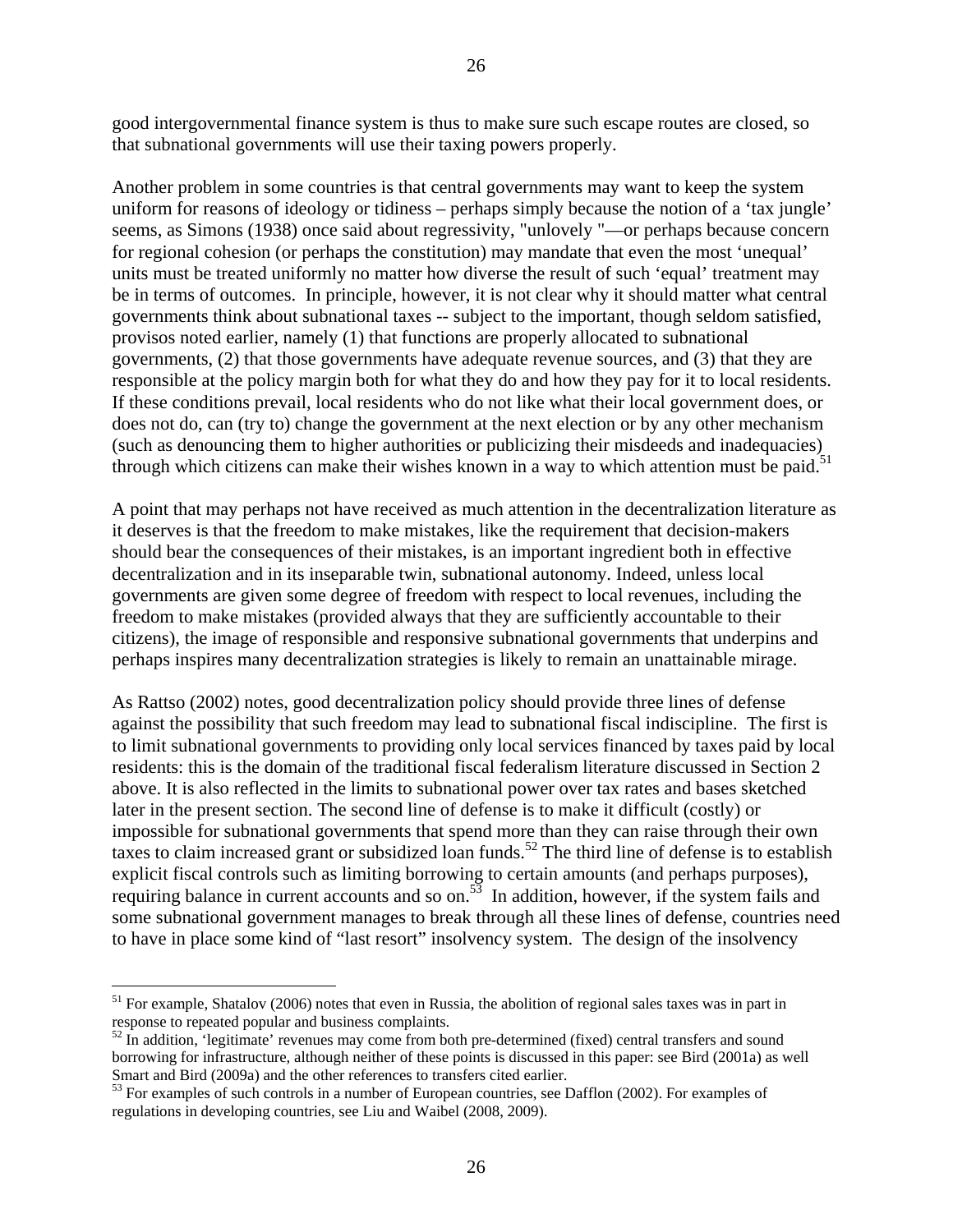system is critical to enforcing subnational fiscal discipline (Canuto and Liu 2010, Liu and Waibel (2009).

If conditions like effective accountability and adequate information are not satisfied, or if those who fail to collect local taxes adequately or to spend revenues efficiently are bailed out by discretionary transfers or in other ways, poorly-performing subnational governments may not be removed. On the contrary, they may well be re-elected for their success in obtaining a larger share of other people's money. It is no surprise that countries with inappropriately designed intergovernmental fiscal structures often seem both to have problems in managing decentralization and to obtain unsatisfactory policy outcomes from decentralization. What may be more surprising is how long this situation appears to remain tolerable in some countries to both central governments and citizens in some countries alike.

A final potential danger often mentioned as a reason for limiting subnational tax power is that subnational governments may attempt to extract revenues from sources for which they are not accountable, thus obviating the basic efficiency argument for their existence. This may indeed be a problem. If inappropriate tax bases are assigned to subnational governments, wasteful competition and undesirable tax exporting are likely to result. To avoid this problem, it is generally desirable to limit the access of subnational governments to taxes that are likely to be borne mainly by nonresidents -- such as most natural resource levies and most taxes on business (including differentially heavy nonresidential real property taxes). Even when subnational governments have access to broad revenue bases, however, such problems may be forestalled to a considerable extent by a well-designed national 'framework' law on local taxation. For example, a country might establish a uniform set of tax bases for local governments (perhaps different for different categories such as big cities, small towns, and rural areas), with a limited amount of rate flexibility being permitted in order to provide room for local effort (Bird 1984a). Unproductive competition can be restrained by a minimum (floor) rate that all must impose. Similarly, unwarranted exploitation can be restrained by a maximum (ceiling) rate. As always, what can be done in practice along these lines in any country at any point in time is inevitably heavily constrained both by the history underlying the present intergovernmental system and by the prevailing social and political context. $54$ 

# **6. An Appraisal of Potential Subnational Taxes<sup>55</sup>**

1

The present assignment of taxes in most emerging countries with important subnational levels of government appears to fall short of the ideals sketched earlier in this paper in a number of ways.

In principle, if subnational governments are to be efficient spenders, they must be fully accountable to higher-level governments or, if real devolution in terms of fiscal autonomy is the objective, they must be made accountable in a significant way to the local residents that they are supposed to be serving. Moreover, for subnational governments to be autonomous in any

<sup>&</sup>lt;sup>54</sup> This point is underlined by many of the case studies of fiscal decentralization found in e.g. Bardhan and Mookherjee (2006), Bird, Ebel and Wallich (1995), Bird and Vaillancourt (1998), Bird and Ebel (2007), Brautigam, Fjeldstad, and Moore (2007), Rodden, Eskeland and Litvack (2003), Ter-Minassian (1997b) and Wallack and Srinivasan (2006).

<sup>&</sup>lt;sup>55</sup> Earlier versions of some of this material in this section may be found in Bird (2006b) and Bahl and Bird (2008).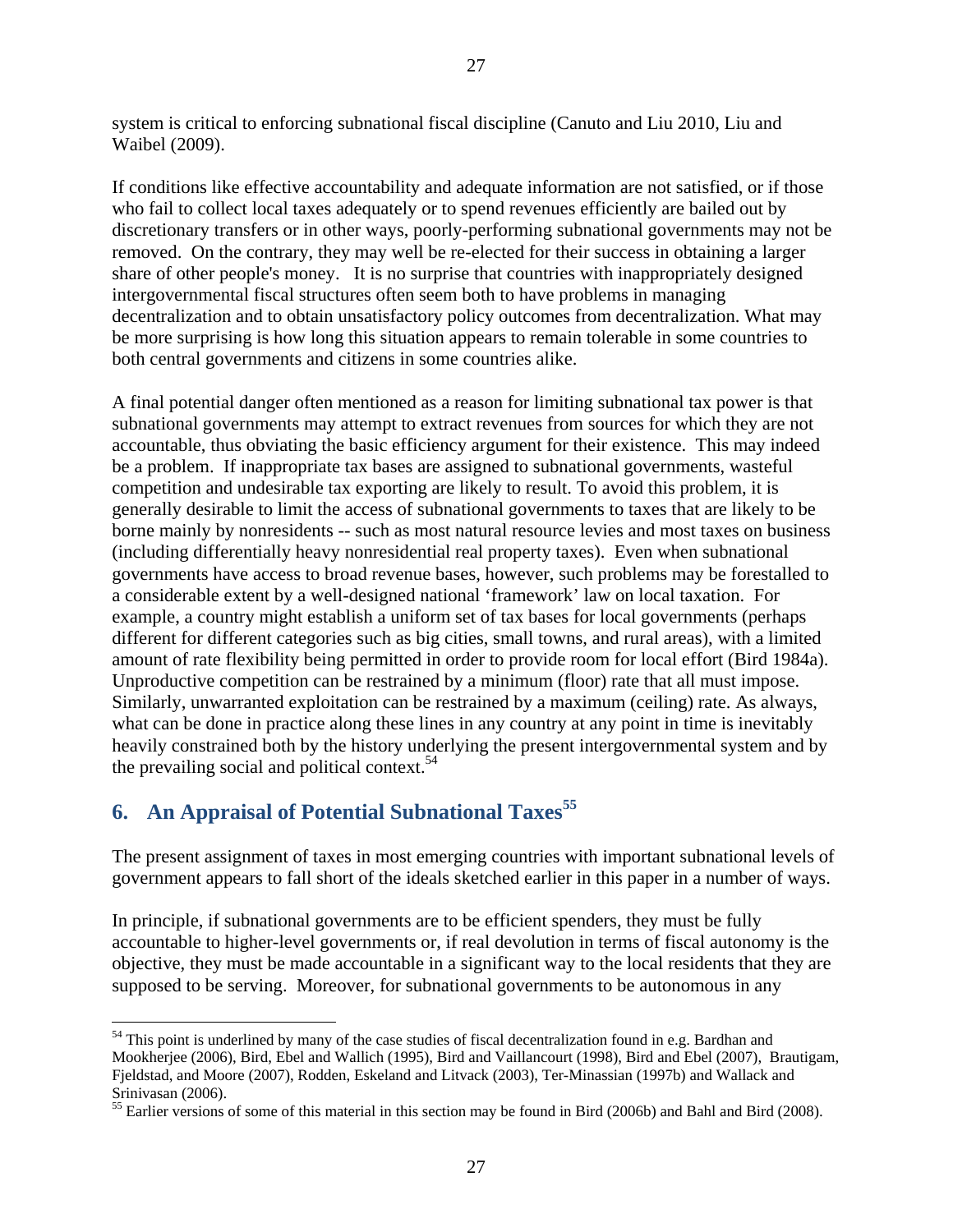meaningful sense they should have both the right and the responsibility to raise their own revenues at least to the extent that it is appropriate for them to do so.

In practice, however, there is often significant vertical imbalance between expenditures and revenues, with consequent implications for autonomy, efficiency, and accountability. If subnational governments are to be big spenders, they must, in the interests of fiscal responsibility and accountability, also become bigger taxers.<sup>56</sup> In addition, another challenge in many emerging countries is that the still evolving subnational taxation systems have significant costs — costs of administration, costs of compliance, and not least costs arising from tax-induced inefficiencies in the allocation of scarce resources.<sup>57</sup>

As the discussion in the present section suggests, in principle many different taxes might be utilized at least to some extent by regional and local governments in emerging countries. Even if countries decide not to extend the tax portfolio of subnational governments, much more can and should be done to encourage the more effective utilization of taxes to which such governments almost always have access, such as property taxes.

# **6.1. Property Taxes**

 $\overline{a}$ 

Almost every report ever written on subnational taxation concludes that there is good reason to emphasize the critical role of property taxes in financing local governments. Such advice is sound, not least in less heavily urbanized areas where other tax bases are often scarce (Bird and Slack 2008). For decades, local governments around the world have been told that the only appropriate general tax source for them is the real property tax (in effect as a sort of generalized user charge).<sup>58</sup> It is true that land and buildings cannot easily run away and hide from tax officials. Nonetheless, the unfortunate reality is that the conventional case for property taxes is to some extent flawed. For instance, since property valuation is as much a matter of art as science, there is always considerable room for discretion and hence for argument with respect to the determination of the base of the tax. In addition, experience around the world suggests that the political costs of reliance on residential property taxes in particular are so high that no government with access to politically "cheaper" sources of finance is likely willingly to take the risk. Transfers (other people's money), borrowing (a problem for the next government!), and taxes on business that can largely be exported are all, from the perspective of subnational governments, vastly preferable in political terms to confronting local citizens with the true costs

<sup>&</sup>lt;sup>56</sup>In principle, even subnational governments that depend heavily upon intergovernmental transfers may spend such funds efficiently and responsibly *provided* that budget constraints are hard and local decision-makers bear the full consequences of their decisions at the margin. However, since few, if any, countries are likely to achieve such

perfection, the better part of wisdom would appear to be to follow the advice that emerges from the literature.<br><sup>57</sup>A particular problem arises in some countries because of the uneven geographical distribution of natural r and the resulting severance of the link between "local" taxes and benefits when subnational governments are able to tax such resources, as is often the case. The ideal solution is of course to prevent them from doing so (Mieszkowski 1983), but if this is not possible, considerable care must be taken in designing other aspects of intergovernmental finance, particularly transfer systems, in order to offset the resulting distortion as much as possible. Although this problem is important in a number of countries, it is not discussed here: see, however, Brosio (2006), Collier and Hefler (2005), and Davis, Ossowski and Fedelino (2003) for further discussion.

<sup>&</sup>lt;sup>58.</sup>The classic arguments for the property tax as a "user charge" may be found in Vickrey (1965) and Netzer (1973). For a more recent view, see Fischel (1992).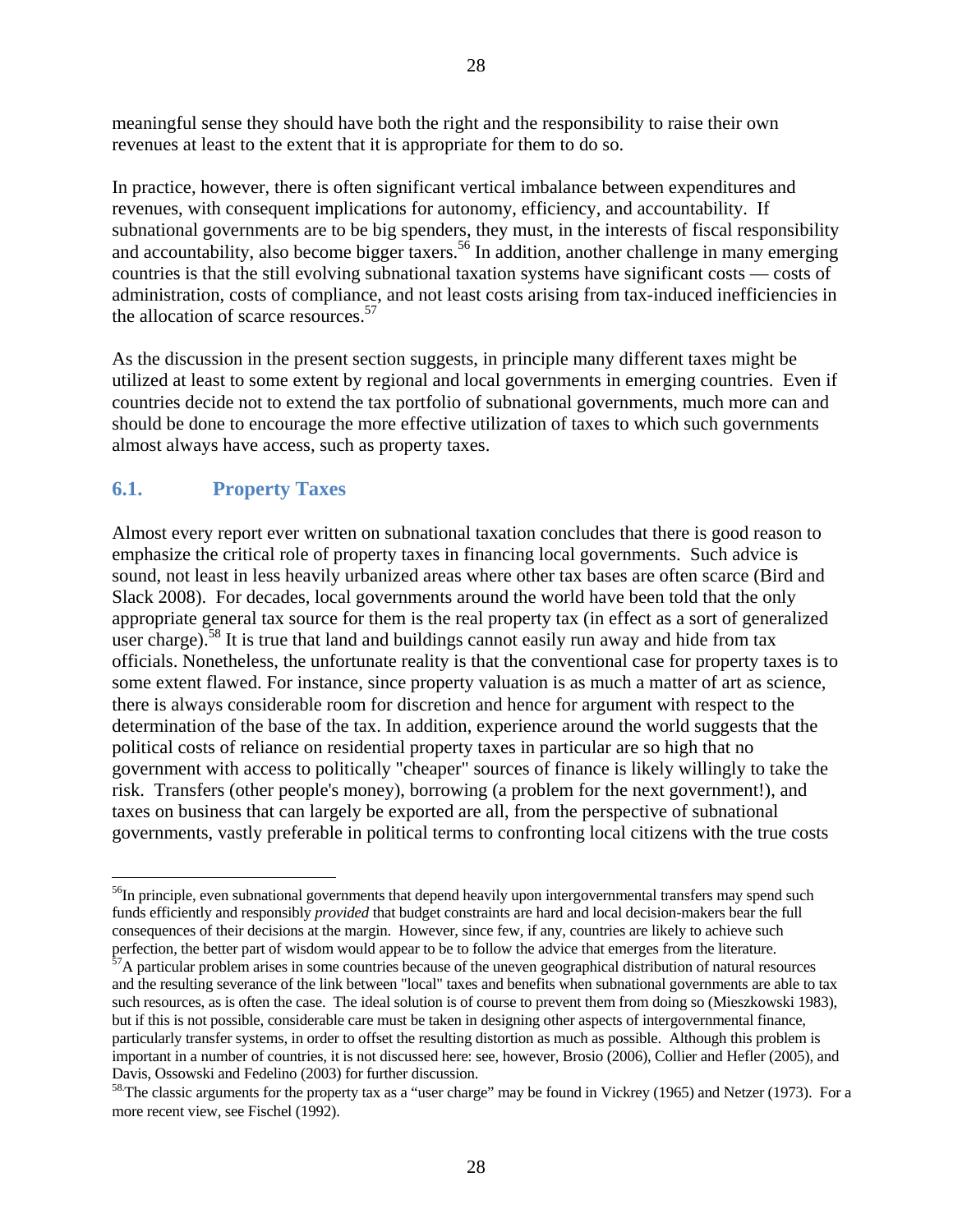of the decisions made by their governments. Indeed, as already mentioned, the temptation to indulge in politically painless but economically inefficient "tax exporting" is so strong that constraints often need to be imposed to ensure that local governments do not try to impose unduly heavy taxes on business compared to residential property.<sup>39</sup>

One important reason for the strong resistance to the property tax that seems apparent in many countries is simply because it is a very visible tax. Most people do not like general taxes of any sort, in part because, since such taxes are by definition not directly related to any specific benefits they may receive from public sector activities, they cannot pay them and still 'free ride' on the public services provided. They seem to like them even less when they are made aware of them (Bird 2010). One may argue that such tax sensitivity plays a useful role in ensuring that governments will impose taxes only to finance activities that are at least as popular as the taxes are unpopular. Nonetheless, it certainly makes the life of policymakers more difficult. In the case of the property tax in developing countries, for example, the tax is usually paid directly by taxpayers in periodic lump sum payments. Taxpayers who pay taxes directly to government tend to be more aware of the size of their tax bill than when take-home pay is reduced in small nibbles by weekly or monthly tax deductions or expenditure outlays are increased in even smaller chunks by sales taxes. The need to make periodic large payments may increase the accountability and responsibility of local compared to central governments. However, it seems also to increase the sensitivity to property tax increases of the middle- and upper-income taxpayers who are most likely to both hold property and to vote (or otherwise influence government policy). Moreover, although this question does not appear to have been much explored in the literature, since in most developing countries wealth inequality is even greater than income inequality and relatively more of elite wealth is likely to take the form of real property, property taxes may in any case not be pushed very hard by governments that to a considerable extent often depend on elite support. $60$ 

In addition, since property taxes usually finance such local services as roads and garbage collection, the quantity and quality of these services (or their absence) is readily linked to the property tax. When potholes develop in their street, taxpayers are understandably quick to question the taxes that supposedly finance street repair. Again, a feature that in principle makes the property tax a good source of local government revenue in practice makes it especially vulnerable to political resistance. It is little surprise that academics generally tend to be much fonder of the property tax than are the politicians who actually have to impose it.

<sup>59.</sup>Studies in the U.S. (McLure 1967; Morgan, Mutti and Rickard 1996) and Canada (Ballantine and Thirsk 1982), two countries in which property taxes are especially important, suggest that "exporting" local taxes on business is both a common and an important phenomenon. It seems unlikely to be less so in developing countries in which businesses often pay 80% or more of property taxes. As discussed later, although some form of local business taxation may be justified on benefit (efficiency) grounds, such taxes too must be regulated to preclude localities from attempting to shift the costs of services to outsiders.

 $60$  An additional factor in some countries is the effect of inflation. Since the base of the property tax does not increase automatically over time, simply in order to maintain real revenues when price levels rise increased tax rates are required. Again, confronting people with the cost of government may be a virtue of the property tax in terms of political accountability. However, the downside from the government's point of view is the need to make highly visible nominal tax increases that are unlikely to be welcomed by taxpayers.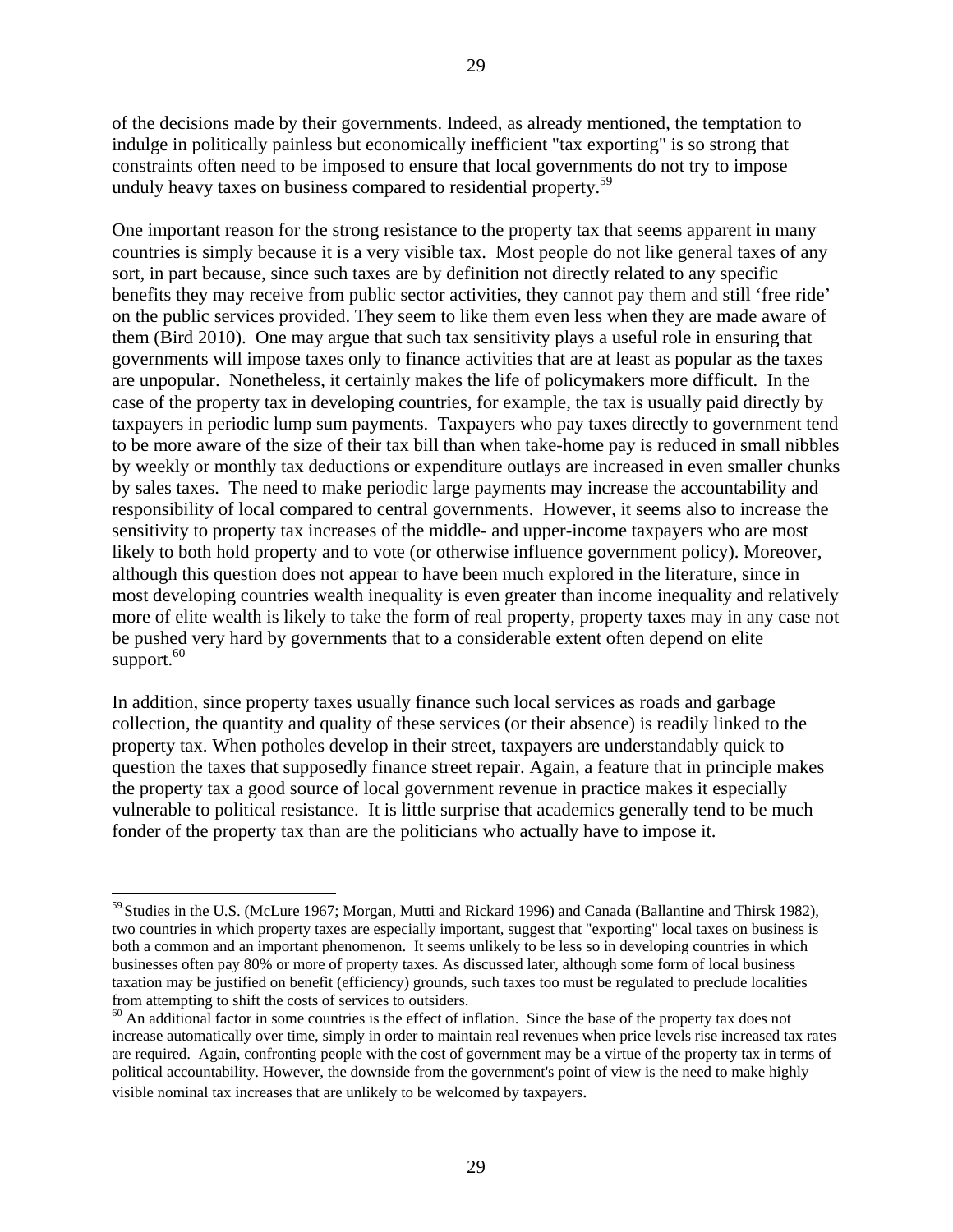Other problems arise from property tax administration. As a rule, for example, property is supposed to be assessed on the basis of its market value (which is usually defined in the law as the price struck between a willing buyer and a willing seller in an arm's length transaction). Even in countries with well-developed property tax systems, discrepancies often arise for a variety of reasons, especially over time, between assessed values and market values within classes of property, between classes of property, and across municipalities. Since taxpayers can easily compare their property taxes with those of similar properties in their neighborhood, such discrepancies may lead both to costly appeals and to general pressure for tax relief.<sup>61</sup>

Property taxes can thus be surprisingly costly and difficult to administer well, and taxpayer resistance to the property tax may increase exponentially with increases in the tax burden. Moreover, although in principle the case for property taxation as a good local tax assumes that the tax is paid entirely by local residents, in practice in emerging countries experience suggests that most – often 80% or more – of property taxes are imposed on nonresidential properties. If so, increasing property taxes may actually *reduce* rather than increase local accountability to local citizens as a result of 'tax exporting': local revenue may be raised but at the expense of increasing tax-induced resource misallocation.

Moreover, local property taxes seldom yield enough to finance all local services. Developed countries that depend significantly upon property taxes for local fiscal resources generally have smaller local government sectors than countries with more diversified local tax bases (Bird and Slack 1991). In developing countries, property taxes seldom account for more than 20 percent of local current revenues -- or less than 1 percent of total public spending (Bahl and Martinez-Vazquez 2007). This does not mean that the property tax is not a useful, even a necessary, source of local revenue. In itself, however, this tax is most unlikely to be able to provide sufficient resources to finance a significant expansion of local public services in most countries. Indeed, many developing countries have been hard-pressed even to maintain the present low relative importance of property tax revenues (Bird and Slack 2004). Even the best administered local property tax is thus unlikely to suffice to finance major social expenditures (education, health, social assistance) except perhaps in the richest (and usually largest) communities -- and even then usually only in part.

To the extent that it is desirable for governments to finance from their own revenues the services they provide, subnational governments financed primarily by property taxes in many countries are thus likely either to be confined to providing such minor local services as street cleaning and refuse removal or to be heavily dependent upon transfers (including shared taxes) from higher levels of government. This pattern is seen with respect to local governments even in most countries where the property tax is the mainstay of local finance. In OECD countries, for instance, when local governments constitute a significant fraction of total public sector spending one of three conditions usually prevails: (1) most commonly, they are largely dependent on national transfers (including shared taxes) as in Korea, Mexico and many other countries; (2) they can levy surcharges on national income taxes as in Sweden and other Nordic countries; or

<sup>&</sup>lt;sup>61</sup> For a detailed examination of the importance of such factors even in a developed country, see, for example, Slack, Tassonyi and Bird (2007). It may perhaps be worth mentioning also that, since it takes money to appeal, the effect of appeals is usually to make the property tax more regressive.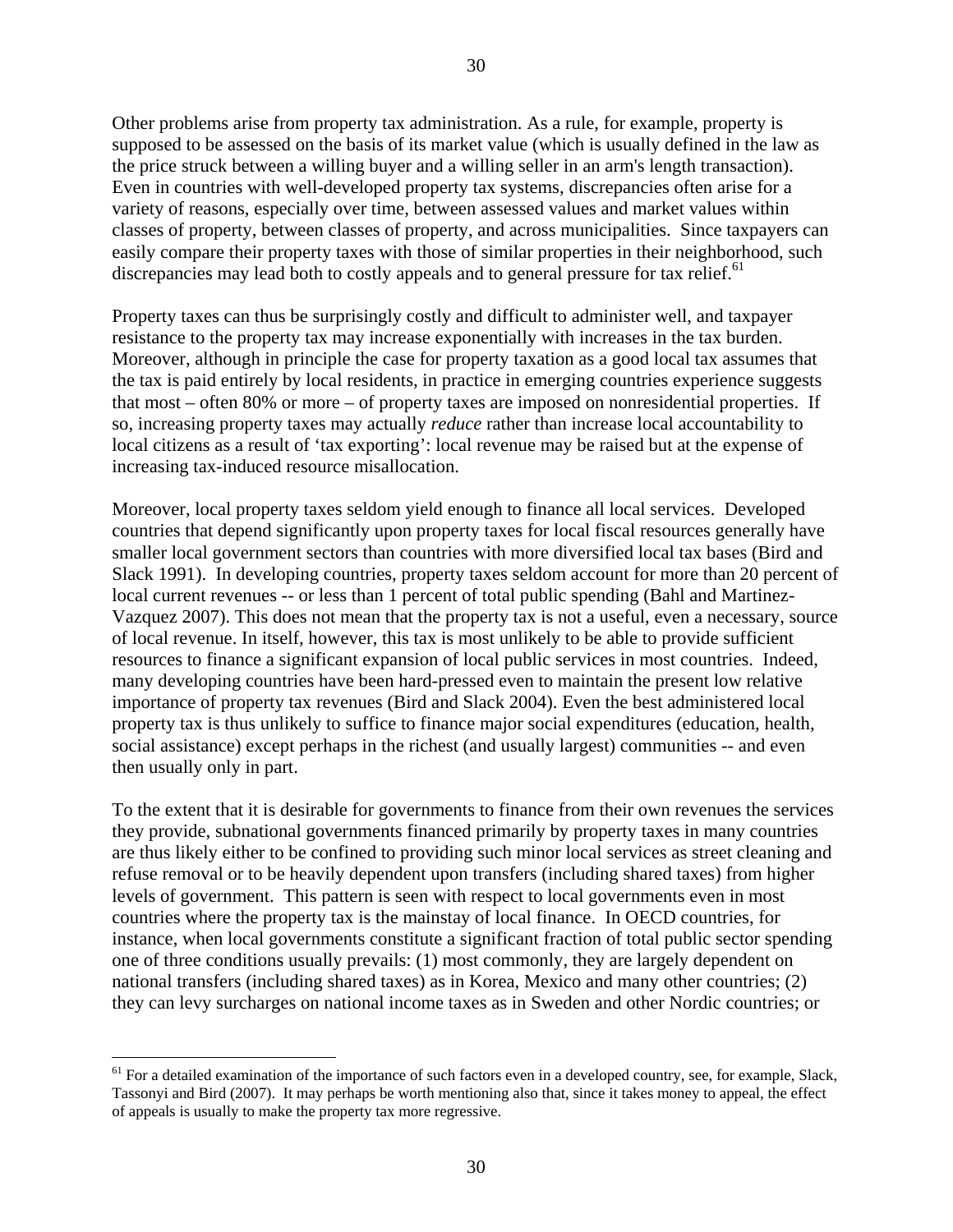(3) they have access to a variety of tax bases including local business taxes as in Italy and Spain. $62$ 

Although the property tax on its own cannot solve all subnational tax problems, nonetheless it is a useful and important subnational revenue source, and much can and should be done to strengthen the deficient property taxes that now exist in place in most emerging countries (Bird and Slack 2004). For example: The tax should be simplified and applied uniformly. Cadastral maps should be updated, and valuations made more consistently and currently. Improved use should be made of flows of information from property registries, local building license authorities, public utilities, and the like. In addition, as Dillinger (1991) emphasizes, from a revenue perspective in most countries it is more immediately urgent to pay attention to improving the "sharp end" of the property tax -- collection and enforcement -- than to the technically more costly (and less immediately productive in terms of revenue) mapping and surveying of the traditional cadastral approach towards extending and updating the tax base. In addition, in order to turn the property tax into a responsive instrument of subnational public finance, as emphasized earlier subnational governments must be allowed to set their own tax rates – at least within some range.<sup>63</sup> Where the power is given, it is often not used – perhaps because intergovernmental transfers (including tax sharing) are so generous: Pakistan and the Philippines are examples. Once an effective property tax is established, it is important to maintain the tax base adequately.64 Finally, as noted above, numerous administrative reforms are often needed to improve collection efficiency, valuation accuracy, and the coverage of the potential tax base. $65$  None of these steps is easy, but countries that want to have local governments that are both responsive and responsible must follow this hard road.

Although experience around the world suggests that there are no short cuts to successful property taxation, some countries have tried to find some. For example, area-based systems that tax at a fixed rate per square meter of land area or building size seem to be becoming increasingly popular in a number of countries around the world (Slack 2006). Others – for example, Bogotá, Colombia – have had some success with 'self-assessment' systems (Acosta and Bird 2005). In India, Delhi recently changed its property tax system to one relying primarily on self-assessment and unit value. Such systems may be criticized both for being less related than value-based

 $62$  These conclusions are supported for earlier years by Bird and Slack (1991). This analysis is currently being updated, but even with the recent expansion of the OECD to include a number of developing countries preliminary examination of data in various recent OECD publications (e.g. Bach, Blochliger and Wallau 2009, Blochinger and Petzold 2009a, Blochinger and Rabesona 2009) suggests it is still largely valid, whether one considers only local governments or local and regional governments together.

 $\frac{63}{10}$  As noted earlier, at least with respect to business property a maximum rate may be needed to prevent tax exporting and a minimum rate to discourage tax base shifting.

 $64$  In countries where inflation is a concern, some form of index adjustment of assessments may be advisable. Colombia is an example (World Bank 1989). In addition, if as may be sensible, assessment is carried out by regional or national agencies, it may be important to ensure that these agencies have sufficient incentives to keep local tax bases up to date. Again, Colombian experience illustrates the point.

<sup>&</sup>lt;sup>65</sup> An additional important point in some countries relates to property transfer taxes. When the rates of transfer taxes are high, under-declaration of sales values is encouraged, thus compromising the data base necessary to do proper valuations for the annual property tax. Moreover, unlike property taxes, which provide an incentive to make better use of one's property in order to generate the resources to pay the tax, transfer taxes discourage sales and hence the transfer of property to more economically productive uses. Such taxes may be good politics and administratively relatively simple, but they are seldom sensible economically (Bird and Smart 2010).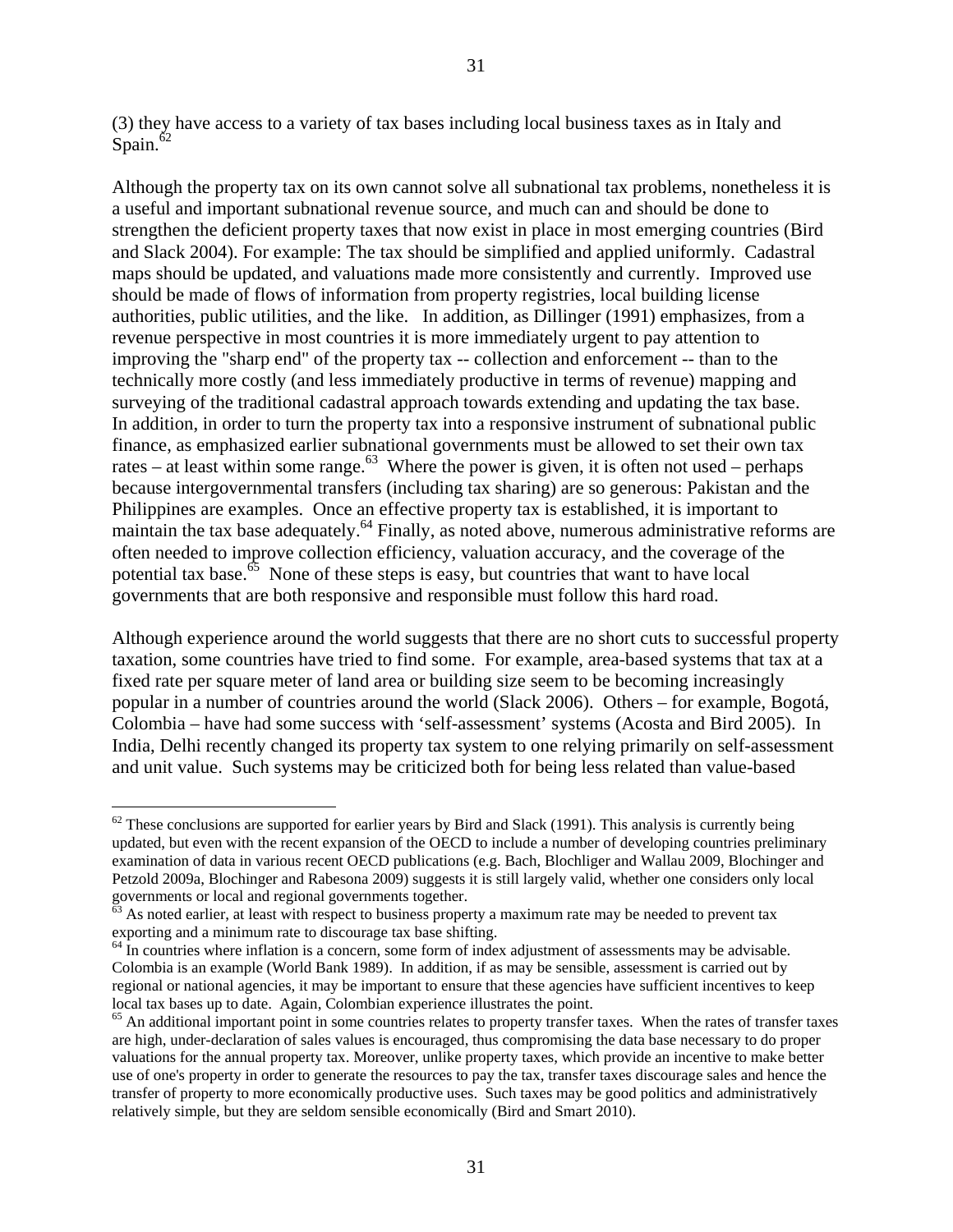assessments to the benefits received from services and for failing to capture the value of publicly-provided amenities that raise the value of property.<sup>66</sup> Moreover, they often place a relatively greater burden on lower income taxpayers, who generally live in accommodation with a much lower per square meter value. In addition, and importantly in the context of many emerging countries, property taxes based on area do not capture changes in relative values over time. Revenues from this source will therefore be inelastic unless the fixed charges are frequently readjusted, which is not the experience in most countries that have employed such systems (Slack 2006). Similarly, while self-assessment systems seem appealing, simple, and acceptable and have in some instances resulted in an increase in tax yields, as with tax amnesties any such impact is unlikely to be sustained for long unless it is supported by a sound and enforced system of official assessment.<sup>67</sup>

Despite all these cavils a uniform low-rate property tax definitely has an important role to play in financing local governments in emerging countries, whether rural or urban. $^{68}$  This role may be especially important in the rural areas that so often fall far behind in the provision of local public services in such rapidly emerging countries as India, since rural local governments are seldom able to tax any base except real property (Bird and Slack 2008).<sup>69</sup> Other "land-based" subnational taxes -- for example, betterment taxes and even transfer taxes to a limited extent - may be both feasible and, in moderation, desirable particularly in rapidly expanding metropolitan areas although this issue is not discussed further here (Bird and Slack 2007).<sup>70</sup> It is unlikely, however, that subnational governments in most developing countries can or should be expected to finance any but so-called "hard" (property-related) services such as streets, lighting, parks and so on out of property taxes alone. If they are expected also to play any significant role in financing "soft" (people-related) services such as education and health, the property tax alone cannot do the job.

Particularly in large countries, regional (intermediate) governments in particular often play a major role in financing social expenditures. Even if *local* governments may able to finance local

<sup>&</sup>lt;sup>66</sup> There may be a useful limited role for 'value-capture' taxes in some countries, particularly if the proceeds are explicitly earmarked to financing the public capital improvements (e.g. roads or parks) with respect to which the increase in value is attributed (Smolka and Amborski 2000). However, as Rhoads and Bird (1969) noted long ago not only is it costly to design and implement such levies but they are in any case likely to function well only in countries that already have well-functioning assessment systems. In addition, such taxes are by their very nature neither stable nor general sources of revenue.

 $67$  The idea of underpinning such self-assessment systems by permitting the state, or anyone, to buy properties at the self-assessed price appears to have a fatal attraction for economists and has in fact been made law in a few instances. However, this too is a false path to developing a sustainable system: see Bird (1984b) for a brief history of this idea and its implementation in practice.

<sup>&</sup>lt;sup>68</sup> However, as Bird and Slack (2004) argue, progressive property taxes (like those in Argentina) make little sense. In addition, for reasons discussed further in Section 6.6, differentially heavier taxation of non-residential property is undesirable in terms of its effects on resource allocation as well as accountability.<br><sup>69</sup> It is perhaps worth noting that one must be careful in interpreting cross-country data on what is "urban" and what

is "rural." Few countries follow India in having completely different governmental structures for urban and rural areas; more common is the pattern found in China and Latin America of identical local government structures throughout the country. Countries also differ sharply in the size and dispersion of local government units, although most have both some large metropolitan regions and some small and remote areas: for more detailed discussion of these two extremes see Slack (2007) and Kitchen and Slack (2006).<br><sup>70</sup> For more extensive discussion of metropolitan revenue systems in developing countries, see Slack (2007) and

Rojas, Cuadrado-Roura and Fernandez Guell (2008).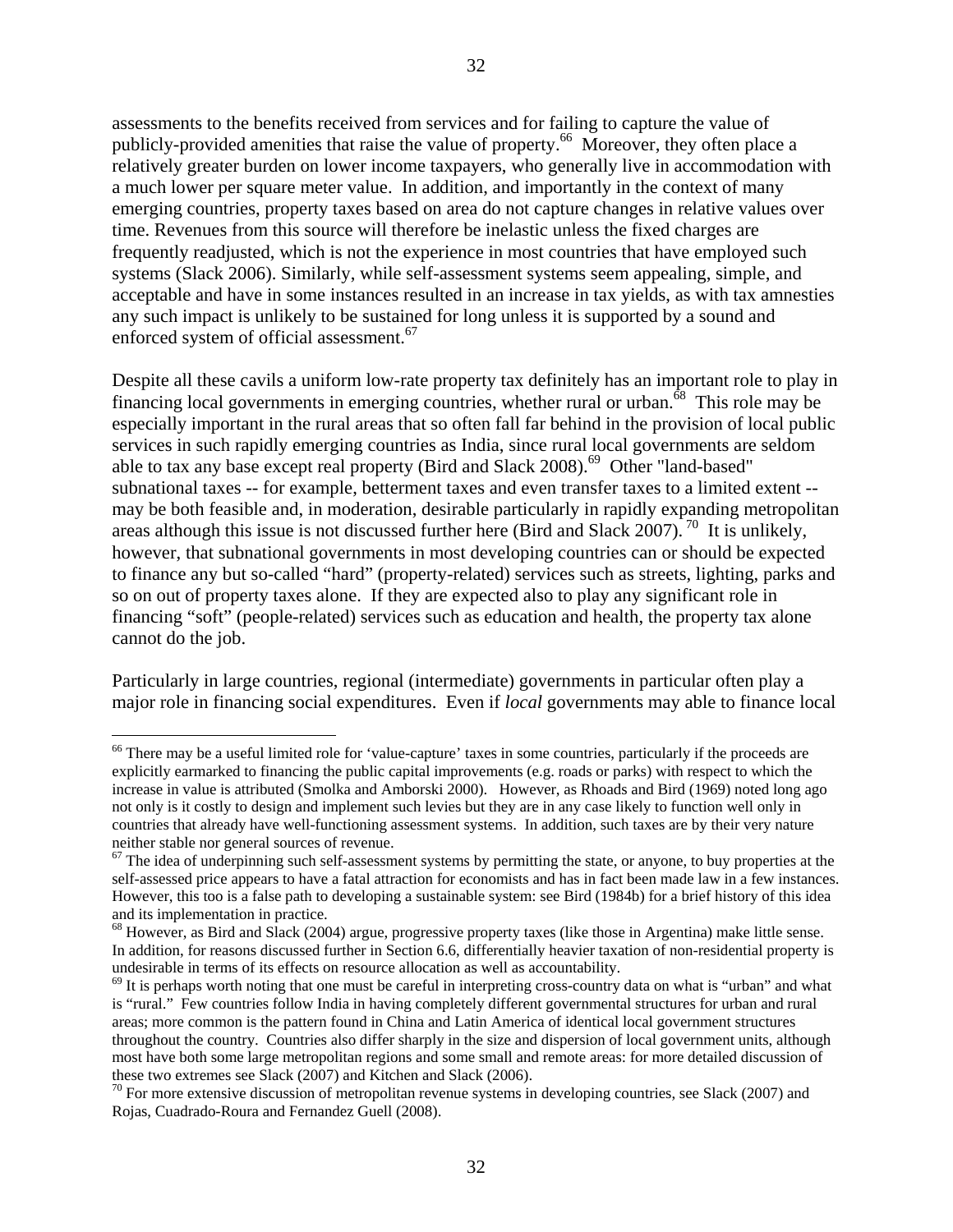services adequately through property taxes (and user fees) on residents, *regional* governments that are responsible for social and human capital services cannot easily do so. As mentioned earlier, the fear of (vertical) tax base competition on the part of central governments is probably one reason that the access that regional governments – governments that in some instances may pose credible political challenges to the center – have to broad tax bases is usually limited. Nonetheless, when there is a basic imbalance between the expenditure functions assigned to regional governments and the revenue over which they have control, as is true in most large emerging countries, something has to be done to improve subnational taxation at the regional level. In the balance of this section, we discuss five possible sources of revenue for regional governments (and also, perhaps, for large metropolitan governments, which in some countries are responsible for activities that in other parts of the country are carried out at the regional level).

#### **6.2. Excise Taxes**

Largely on administrative and efficiency grounds, McLure (1997) suggests that excise taxes may be a potentially significant source of regional revenue. Such taxes are, he argues, easily administered by regional governments and permit regionally-differentiated rate determination. Moreover, in terms of efficiency, regional excise taxes applied on a destination basis should have little distortionary effect. In addition, there is at least some benefit argument for excises -- for example, on alcohol and tobacco to the extent regional governments are responsible for health expenditures, and on vehicles and fuel to the extent they are responsible for roads.

There is indeed something in all these arguments, although in some instances not all that much. For instance, the benefit case for "sin" taxes, for example, is weak in general (Cnossen 2005) although such taxes may certainly provide a significant and steady source of revenue. Nor is it always simple to impose regionally differentiated taxes without incurring substantial administrative and compliance costs and giving rise to resource misallocation and evasion (Bird 1984a). Moreover, it does not seem particularly desirable to tie regional finances to inelastic excise taxes when regional treasuries are under pressure from increasing expenditures for health and education.

In both theory and practice the strongest economic and administrative case for regional (and perhaps local) excises is undoubtedly with respect to vehicle-related taxes (Bahl and Linn 1992). Such taxes could definitely be exploited more fully at the subnational level than is now the case in most developing countries. From a revenue perspective the most important tax on the vehicle sector is the fuel tax, which is also the simplest and cheapest form of automotive taxation to administer. Much as central governments no doubt appreciate the revenue they receive from this source, fuel taxes can equally well be levied at the state level. Indeed, different regions could impose different taxes if they chose to do so, subject of course to the constraint that they would be unable to differ much from the rates imposed by their neighbors owing to the mobility of the tax base. Administratively, differential regional fuel taxes are usually imposed at the refinery or wholesale level, with the refiner or wholesaler acting a collection agent for the states, remitting taxes in accordance with fuel shipments.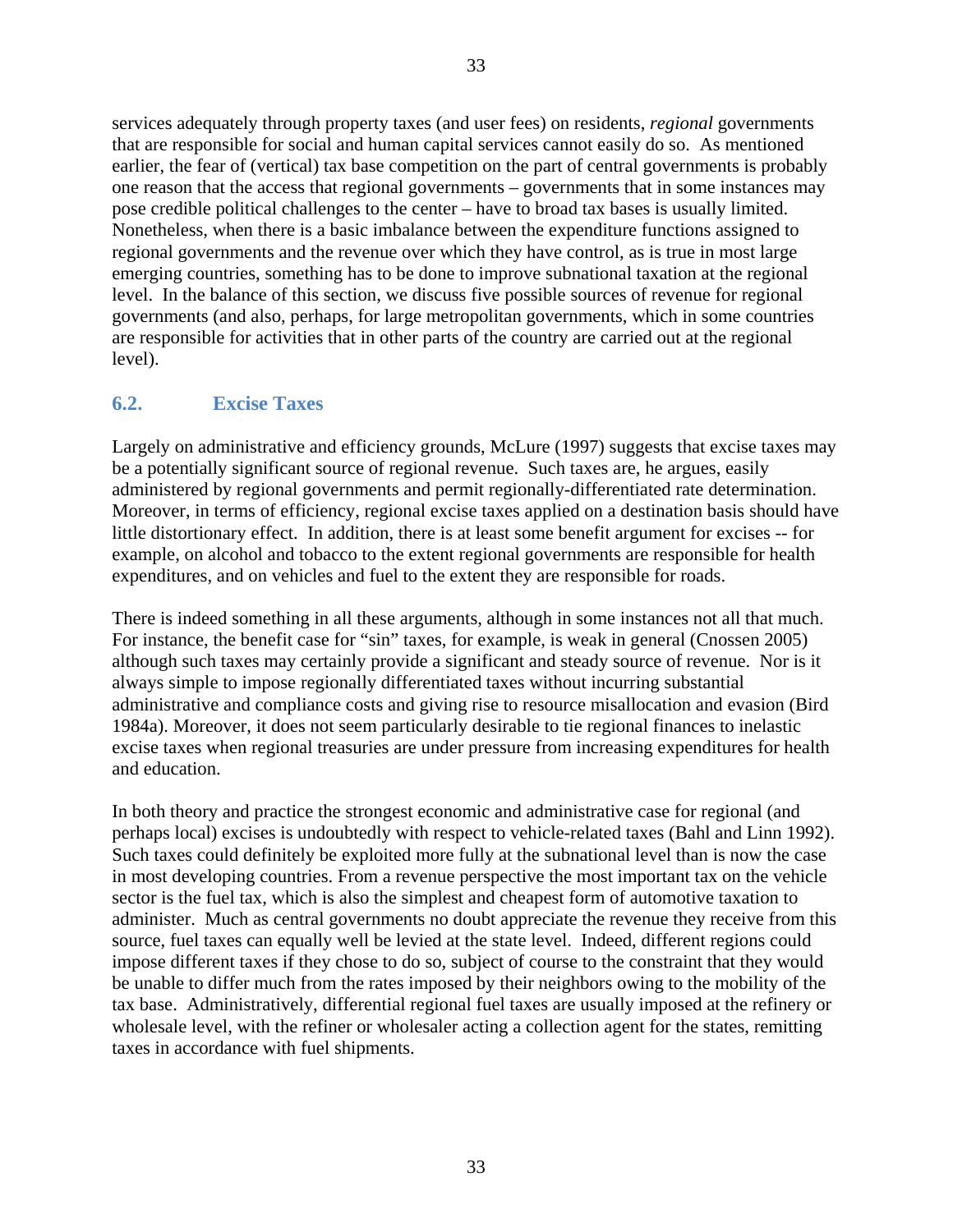To the extent automotive taxation is intended to price either the utilization of publicly-provided services or externalities, taxing fuel is a crude instrument at best. Fuel taxes are related both to road usage and to such external effects of vehicles as accidents, pollution and congestion, but not in any precise way (Newbery 2005). Toll roads and an appropriate set of annual automobile (and driver) license fees may serve the benefit tax function much better. For example, fees might be based on such features as the age and engine size of vehicle (older and larger cars generally contribute more to pollution), the registered location of the vehicle (cars in cities add more to pollution and to congestion), driver records (20 percent of drivers are responsible for 80 percent of accidents), and axle-weight (heavier vehicles do exponentially more damage to roads and require roads that are more costly to build). If technology permits, even more refined pricing schemes could perhaps be applied, at least in the most heavily congested urban areas or perhaps at border crossings.<sup>71</sup> However, differentiation intended to approximate a benefit tax is seldom evident in developing countries. Where automotive taxation is differentiated the aim is often distributive in the form of imposing higher rates on higher-valued vehicles. 'Luxury' excises may indeed have a small distributive role to play in a national tax system, particularly as a signal that the rich are being singled out for taxation at least to some extent. However, such taxes are unlikely to make much sense at the subnational level and may, from an efficiency perspective, sometimes counter rather than facilitate the potential economic benefits that might be achieved from a good automotive tax system.

Nonetheless, although it is often designed and implemented poorly in many developing countries, subnational taxation of motor vehicles is fundamentally a good idea. Careful study of the appropriate design of any system of automobile taxation (national, regional, or local) is needed in any country as Smith (2006) demonstrates but it seems particularly important for developing countries to avoid repeating the mistakes of most developed countries (e.g. Hughes, 1987; Smith 1991) and to attempt to achieve both more revenue and better economic effects through a revised system of automotive taxation (Smith 2006). Subnational revenues could be still further boosted, if desired, by giving regional governments some access to the fuel tax by permitting them to impose (regionally variable) surcharges. Indeed, automotive (and fuel) taxation appears to be the only commonly available subnational revenue source likely to demonstrate more than unitary income-elasticity, thus matching this aspect of some of the key services (education, health) for which regional --and even in some countries local -- governments are increasingly responsible.

#### **6.3. Personal Income Taxes**

 $\overline{a}$ 

If more subnational "own-source" revenue is desired, whether to expand the size of subnational activities or to make subnational governments more self-reliant, the experience of developed countries – from Canadian provinces to Scandinavian municipalities -- suggests there is much to be said in principle for supplementary ("piggybacked") subnational personal income taxes (PITs). Like the property tax, a subnational PIT would be visible and hence foster greater

 $71$  See, for example, the interesting discussion of the imposition of weight-based taxes on trucking in India in http://web.worldbank.org/WBSITE/EXTERNAL/TOPICS/EXTINFORMATIONANDCOMMUNICATIONANDT ECHNOLOGIES/EXTEGOVERNMENT/0,,contentMDK:20486012~isCURL:Y~menuPK:702592~pagePK:14895 6~piPK:216618~theSitePK:702586,00.html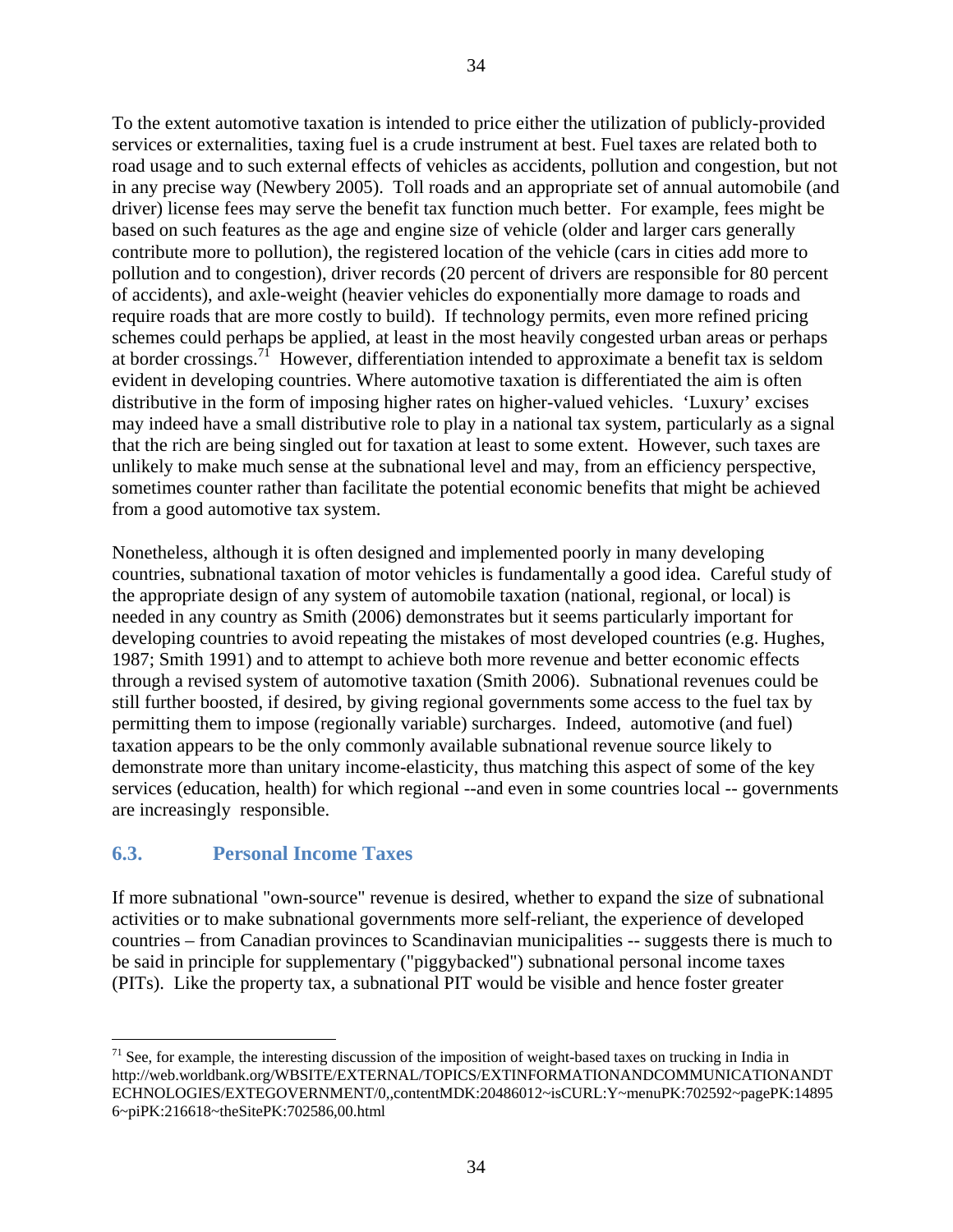political responsibility and accountability.<sup>72</sup> For example, in the Nordic countries (Denmark, Finland, Norway, Sweden) subnational governments both have large expenditure roles and are largely fiscally autonomous. It is no coincidence that the best-known examples of local income taxes are in these same countries (Soderstrom 1991). These local income taxes are basically levied at a flat, locally-established rate on the same tax base as the national income tax and collected by the central government. In Switzerland, most cantons -- the intermediate level of government -- allow local governments (communes) to levy surcharges at locally-established rates on the cantonal income taxes -- taxes that are, like most U.S. state income taxes, in no way harmonized with the central income tax. In Canada, most provinces levy flat-rate income taxes at rates of their own choosing on essentially the same base as the federal income tax.

In a number of east and central European countries moving to more market-based economies in the 1990s – for example, Russia (Martinez-Vazquez, Rider and Wallace 2008) -- subnational governments were initially assigned significant shares of income tax revenues (Bird, Ebel and Wallich 1995). In none of these countries, however, did subnational governments have any freedom in establishing the tax rate and little attention appears to have been given to permitting them any freedom in this respect.<sup>73</sup> In most developing countries subnational income taxation not only does not exist but appears never to have been considered seriously. As with other major taxes, one reason subnational governments have seldom been given access to personal income taxes in any way other than some revenue-sharing system (as in a number of Latin American countries, for example) is perhaps because central governments want this revenue for themselves. Another reason for the absence of any subnational income tax in developing countries, however, is that in reality even central governments appear to find it difficult to collect much from the income tax (Bird and Zolt 2005).

The combination of weak PITs at the central level, the difficulty of strengthening these taxes quickly, and the reluctance of most central governments to let subnational governments to set tax rates, suggest that that no quick fix for subnational revenues lies in this quarter. Nonetheless, the possibility of imposing regional (and in some instances -- for example, metropolitan areas – perhaps even local) surcharges on personal income taxes should likely be explored further in more advanced emerging countries like Brazil. Indeed, such a tax might be a particularly attractive revenue alternative for local governments in the largest urban areas (Slack 2007). Should such surcharges be permitted however, although they may vary from region to region, they should probably in all cases be levied at a single ("flat") rate to minimize both administrative and economic distortions.74

 $72$  The fact that income tax revenue may grow with less political fuss than property tax revenues may be good news for local officials, but it also perhaps suggests that increased reliance on subnational income taxes may be seen differently by others. Nonetheless, there may still be a good case for regional income taxes to finance income-elastic public expenditures like those on health and education.

 $73$  For an early exception, see Bird and Wallich (1992). This paper also discusses how a subnational PIT might be implemented -- although essentially only on wage income.

 $74$  Even a flat rate may be progressive to some respect depending on exactly how the base is calculated, whether any income-related credits are granted, and so on. One might also argue for allowing full rate flexibility to subnational governments (provided the base is essentially congruent with the central base) on the assumption that regions that "overtax" the wealthy will pay the price in terms of losing tax base. At least in a democratic federal structure, if a region wants to penalize its (remaining) residents in this way, presumably it should be free to do so. If the residents do not like what their government does, they can vote out the government.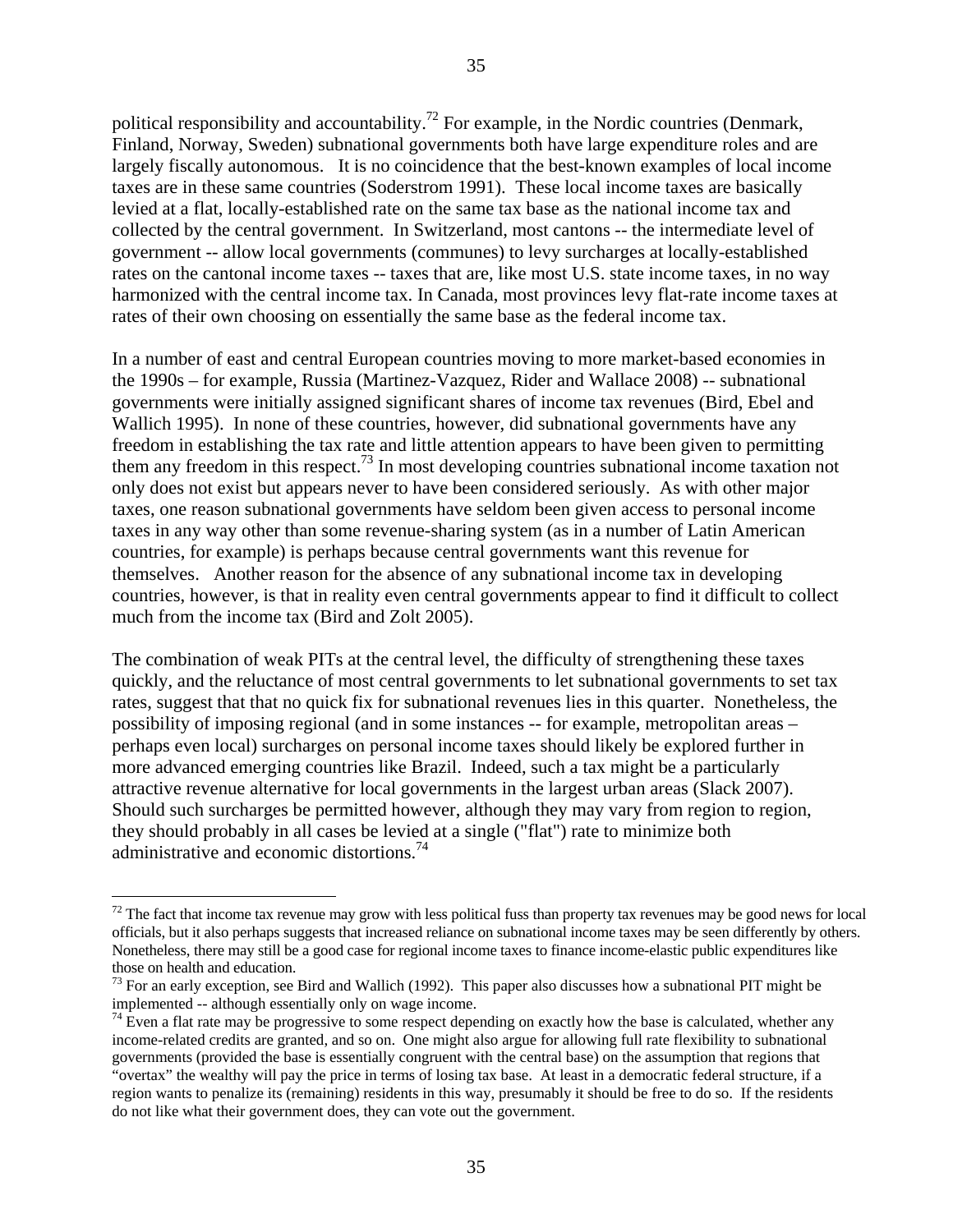#### **6.4. Payroll Taxes**

1

A closely related question concerns regional payroll taxes. Payroll taxes at the state level are important sources of subnational finance in a few countries such as Mexico and Australia. Such taxes have several merits: they are easy to administer, at least when imposed on large enterprises, and they can yield a lot of revenue even at relatively low rates. However, payroll taxes are also distorting, particularly in emerging countries in which labor is invariably relatively less scarce than capital because they discourage employment in the modern sector and encourage firms to substitute capital – much of which is imported -- for labor (Bird 1982). In addition, in many countries the payroll tax base is already heavily exploited to finance (central) social security systems.

Nonetheless, payroll taxes are in principle not a bad source of regional revenue (Warren 2006). They may be considered by some to be inequitable to the extent they fall on labor income and by others to be inefficient to the extent they are borne by business and fall only on one factor of production. The fact that payroll taxes are -- even if technically imposed to some extent on workers as part of a social security finance system -- invariably collected at the business level tends to emphasize the latter aspect and may result in some degree of interstate competition - which may, or may not, be a bad thing.<sup>75</sup> Given the 'job-killing' label that politicians may attach to payroll taxes, it is perhaps unlikely that even relatively immobile labor would be unduly exploited by such taxes imposed by regional governments in a relatively open economy. However, although taxes borne by (or simply remitted by) enterprises may lead to complaints from business – and subnational governments in many countries have certainly been known to respond to such complaints – taxes perceived to fall on "business" are unlikely to stir the hearts or minds of politically aware citizens and hence may do little to improve the accountability of state governments.

A subnational PIT would in practice reach much the same tax base – wages and salaries – as a subnational payroll tax. Both taxes would also be administered essentially at the employer level. However, subnational PITs, like social security payroll taxes but unlike subnational payroll taxes, presumably have to be linked to specific employees and hence would be more costly to administer. On the other hand, a subnational PIT may not be perceived to be as obviously biased against employment as a payroll tax. In addition, in principle at least subnational PITs can more easily be imposed on a destination (resident) than origin (employment) basis, thus improving (rather than reducing) political accountability if not necessarily political acceptability.76 How one balances these different considerations may obviously differ from case to case. Although this question needs closer attention than it has so far received in the literature, a reasonable conclusion might be that on the whole, although a regional payroll tax deserves consideration as a possible revenue source in large emerging countries, in principle surcharges on a nationally uniform PIT base are a more appropriate way for subnational governments to tax wages – at least

 $75$  In Australia, for example, most states seem to think it is detrimental to their revenue base and have agreed to constrain competition through tax concessions. It is a more open question whether such constraints increase or reduce welfare (McLure 1986).

 $76$ When regions are relatively small, and many who work in one region live in another, it is difficult to impose a regional PIT on a residence rather than employment basis (Bird and Wallich 1992). Such problems are even greater at the local level, of course.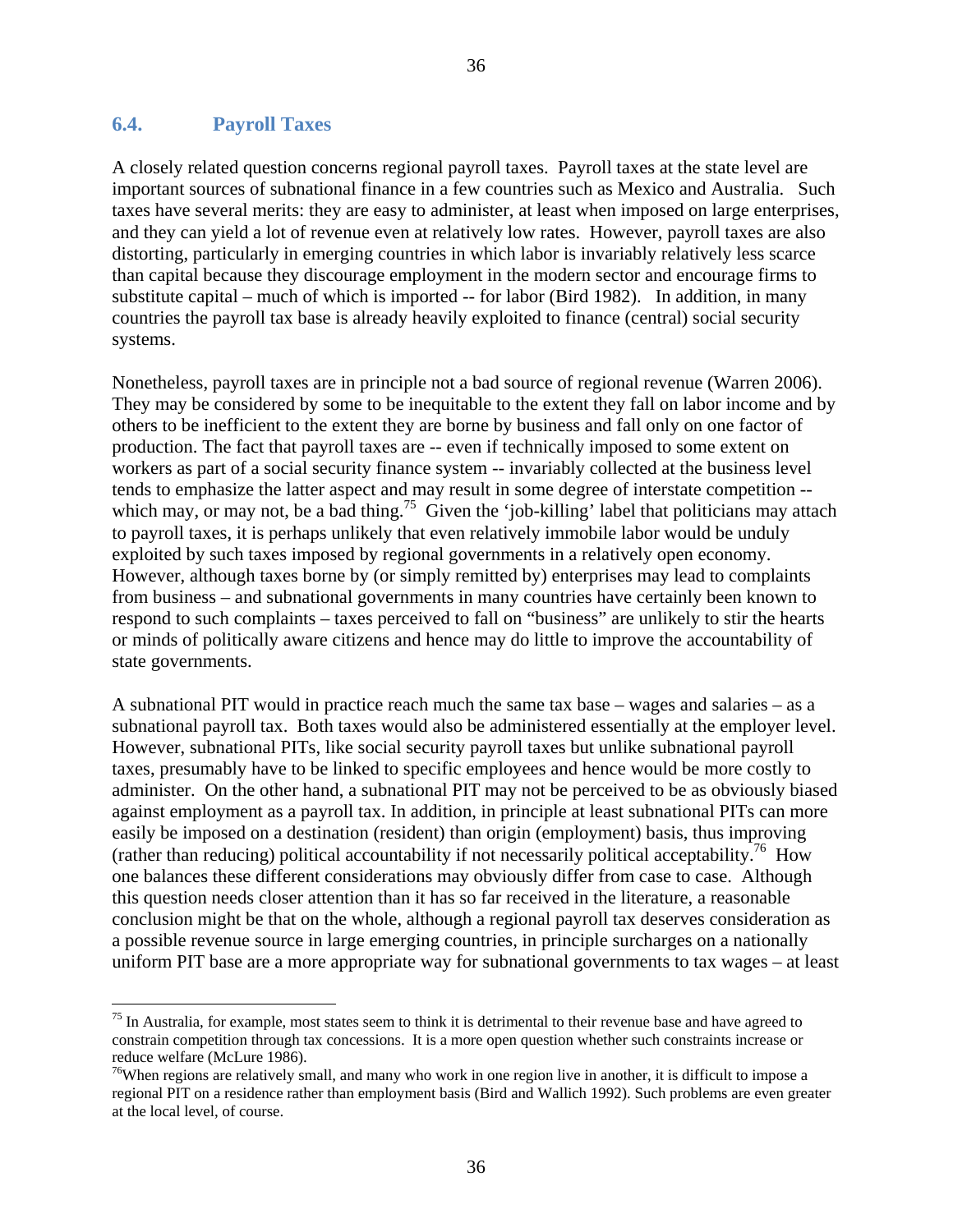in those emerging countries with a central PIT that functions sufficiently well to consider such measures.

# **6.5. General Consumption Taxes**

 $\overline{a}$ 

In many countries, the search for a regional revenue source that is both economically respectable and administratively viable, particularly one with a broad base and a reasonable elasticity, comes down to a general sales tax. The general sales tax now found in most countries is of course a VAT. The retail sales tax once favored as a regional tax (Musgrave 1983), though still in place in most U.S. states and a few Canadian provinces, is now an aberration in world perspective. Its future seems dim. The dominance of the VAT (Keen and Lockwood 2006) poses a serious problem for the finance of regional governments. Most tax analysts long thought that the only good VAT is a central VAT. Subnational VATs were considered to be either infeasible or undesirable for a variety of reasons: high administrative and compliance costs, the possible loss of macroeconomic control, the general reluctance of central governments to share VAT room, and the problems arising from cross-border (interstate) trade.<sup>77</sup> Early experience in Brazil with subnational VATs was generally taken to support this negative appraisal.

The only well-functioning destination-base subnational VATs now in existence are those in Canada (Bird, Mintz and Wilson 2006). In fact, two quite different systems of subnational VAT are now in operation in Canada. The Québec Sales Tax (QST) and the federal VAT (Goods and Services Tax, or GST) together constitute an operational "dual VAT" system with essentially none of the problems usually associated with such systems. The rates of the two taxes are set independently by the respective governments. The tax bases are also determined independently, although they are essentially the same. From the beginning, both taxes have been collected by a single administration -- that of the province. Taxes on interprovincial sales from one business to another are basically handled by a deferred-payment system similar to that now applied in the European Union. A quite different system exists in several provinces that impose value added taxes (the HST -- Harmonized Sales Tax) on the same base as the federal GST. These provincial taxes are administered by the federal government and the revenues distributed to the provinces on the basis of estimated taxable consumption in each province. Interprovincial sales are dealt with in the same way as under the QST. Although initially all the original three HST provinces imposed the same rate (8%) as part of the agreement, this is not a necessary condition for this system to operate as shown by the fact that one of the two large provinces that joined the HST system in 2010 applied a different rate (7%) while another long-time HST province at the same time raised its rate (to  $10\%$ ).<sup>78</sup>

Canadian experience shows that with good tax administration it is perfectly feasible to operate a VAT at the subnational level on a destination basis at the regional level. In principle, it is immaterial whether there are two separate administrations or one; or, if there is one, which level operates it. However, an essentially common base is highly desirable and a single administration is clearly more efficient. In addition, a high degree of intergovernmental trust is required if the

 $^{77}$  Broadly, the argument with respect to such trade was that subnational VATs were, if levied on an origin basis, distortionary, and if levied on a destination basis, unworkable.

<sup>&</sup>lt;sup>78</sup> See the much more detailed discussion of the Canadian sales tax 'system' in Bird and Gendron (2010) as well as the economic analysis in Smart and Bird (2009b).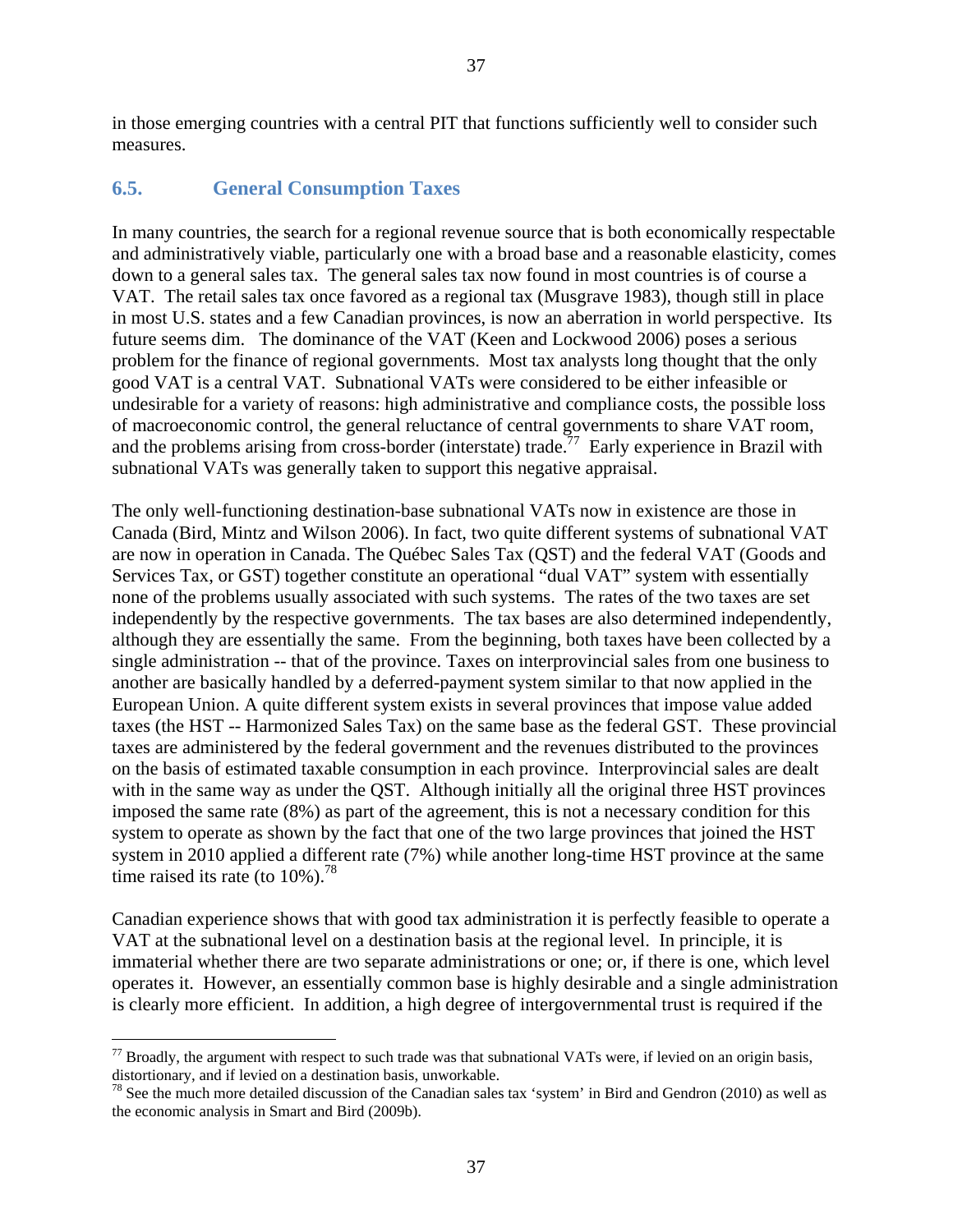system is to work efficiently. In Canada, for example, the complex issues arising from interprovincial trade are dealt by agreements on, first, a simplified "place of supply" rule (which means that in many cases the tax is applied on what is called an 'origin' basis) and, second, a revenue allocation rule that divides the revenues on the basis of the place of final consumption (thus turning the tax into one on a 'destination' basis). This system is backed up even in the case of the more independent QST by a fairly unified audit system and a very high level of information exchange. Most importantly from the perspective of improving accountability, each taxing government must independently establish its own tax rate and defend its decisions to local citizens.

Both Brazil and India are currently considering major revisions in their existing subnational sales tax regimes. These countries would seem to be well advised to consider carefully the lessons from Canada's extensive and varied experience with subnational VATs when designing and implementing their own systems. Of course, other approaches are also possible. For example, an interesting approach developed (though not yet implemented) in Brazil (Varsano 2000) is to impose what is in effect a supplemental central VAT, which McLure (2000b) called a "compensating" VAT or CVAT. This proposal is intended to reduce the risk that households (and unregistered traders) in any state can dodge state VAT by pretending to be registered traders located in other states. It would provide some protection to the revenue when tax administration (at all levels of government) is not well-developed. Such a system may perhaps make subnational VATs more feasible in at least some large emerging countries in which states have major expenditure roles, the VAT is the principal source of actual and potential revenue, and tax administration is not as good as it might be.<sup>79</sup> More simply perhaps, countries interested in exploring this potential subnational revenue source might instead consider something more like the Canadian HST approach to sharing VAT revenues on a (statistically determined) destination basis.

Given the central importance of state VATs in both Brazil and India, close attention needs to be paid to the critical question of how best to make this important subnational tax function well. In other countries, the question whether and to what extent a central VAT can be married to a regional retail sales tax (RST) imposed on the same base should also be investigated. No country now does this -- the remaining RST provinces in Canada have very different tax bases than the federal  $GST^{80}$  -- but there does not appear to be any technical reason why such a system should not be feasible. Indeed, for a brief period a few years ago Russia appeared to have something along these lines in place (Martinez-Vazquez, Rider and Wallace 2008).<sup>81</sup> Further exploration of the possibilities and limitations of implementing a good destination-based subnational sales tax like one of the Canadian VAT variants thus remains high on the agenda of those concerned with improving subnational taxation in emerging countries.

It should be emphasized, however, that this conclusion in no sense implies that such sales taxes are necessarily the best source of subnational revenues even for large regions in such large

 $79$  Although not all the details of the recent Indian proposals (Empowered Committee 2009) are yet fully clear, it may perhaps in some respects come close to this scheme.

 $80$  Smart and Bird (2009b, 2009c) examine in detail implications for progressivity and resource allocation of shifting retail sales tax is to the GST base in those Canadian provinces that now have RSTs.

<sup>&</sup>lt;sup>81</sup> See also Piffano (2005) for a proposal to replace Argentina's present defective provincial sales taxes by an RST rather than a VAT.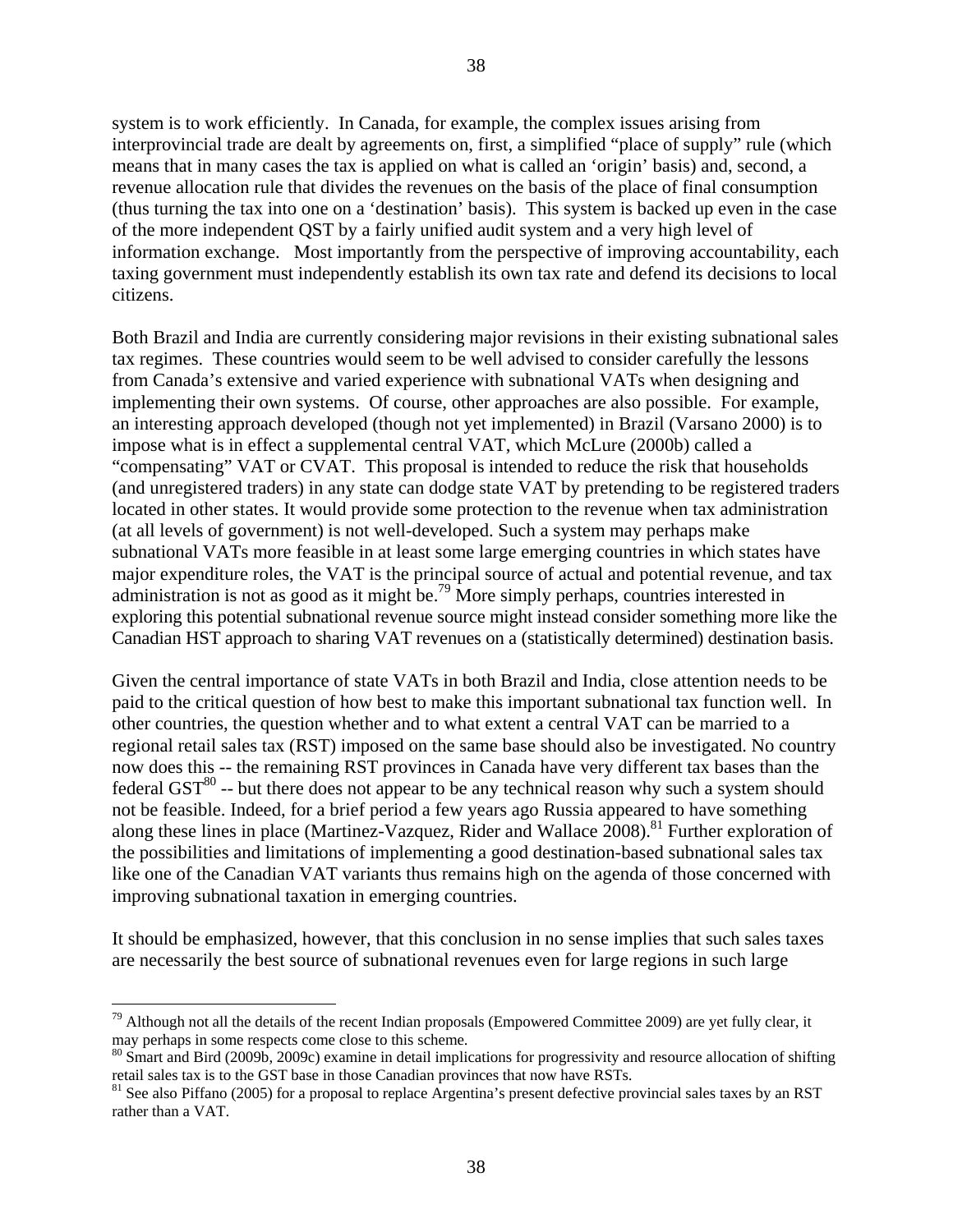emerging countries such as Brazil and India. Actually, in terms of the accountability arguments stressed in the literature reviewed here, a subnational PIT seems preferable in most respects. However, given the problems with enforcing effective PITs in most emerging countries, in addition to improving the PITs, an effective VAT may be an important additional way to strengthen regional tax revenues when regional governments have big spending responsibilities and hence should also have control of and responsibility for some major revenue sources.

#### **6.6. Business Taxes**

 $\overline{a}$ 

Finally, another important source of subnational taxation is taxes on business. Regional and local business taxes in such forms as corporate income taxes, capital taxes, nonresidential property taxes, as well as ancient levies as *octroi, patente*, and various forms of "industry and commerce" tax already exist in many developing countries.<sup>82</sup> Not only do subnational governments in many countries already impose a variety of such taxes, licenses and fees, but there are a number of understandable reasons, both valid and not so valid, why they are likely to continue doing so.

Subnational business taxes often produce substantial revenue and are more elastic than property taxes. When subnational governments have to meet expanding expenditure needs from their "own" revenue sources, as emphasized earlier they generally need a more elastic source of general revenue than that provided by property taxation. Experience in both developed and developing countries suggests that some form of business taxation is generally the most elastic source of revenue at the subnational level. Indeed, given the unpopularity of residential property taxes and the fact that central transfers may not be reliable, in reality business taxes have often provided the main way in which subnational governments, particularly in rapidly expanding urban areas, have been able to expand revenues in response to perceived local needs. Moreover, in part because it is difficult to estimate the incidence of such taxes, it is easy to assume, or assert, that they are paid by someone other than local residents. When decentralization results from (or is accompanied by) increased responsiveness to local citizens, local governments are thus inevitably tempted to impose taxes on 'business' – that is, on 'someone else' – whenever they can rather than directly confronting their citizen-voters with increased tax bills on their homes, their incomes or their consumption purchases. This may not be good policy since it clearly reduces accountability, but it is usually good politics. Perhaps surprisingly, in some instances it may also be good economics. By giving subnational governments a way to reap some revenue gains directly from economic growth, they may be encouraged to adopt more 'market-facilitating' policies that encourage such growth and hence change from being a barrier to economic development, as they now are in many countries (World Bank 2007) to a factor stimulating such development (Weingast 2006). When budgetary needs, growth objectives, and political realities thus all seem to point in the direction of taxing business it is not surprising that most subnational governments around the world seem, when they can, to respond to the call.

Tax experts, however, have generally been considerably less enthusiastic about subnational business taxes. One reason is perhaps simply because experts seldom like things whose effects they do not understand – and who knows who actually pays local business taxes? A more

<sup>.82.</sup>For discussions of such taxes, see Pola (1991), Bennett and Krebs (1988) and Bird (2003). Such taxes may also be imposed in less obvious ways: see, for example, Bird (1991) on "implicit" taxation, Prud'homme (1992) on "informal" taxation, and Corthay (2009) on the close relation between business regulation and business taxation.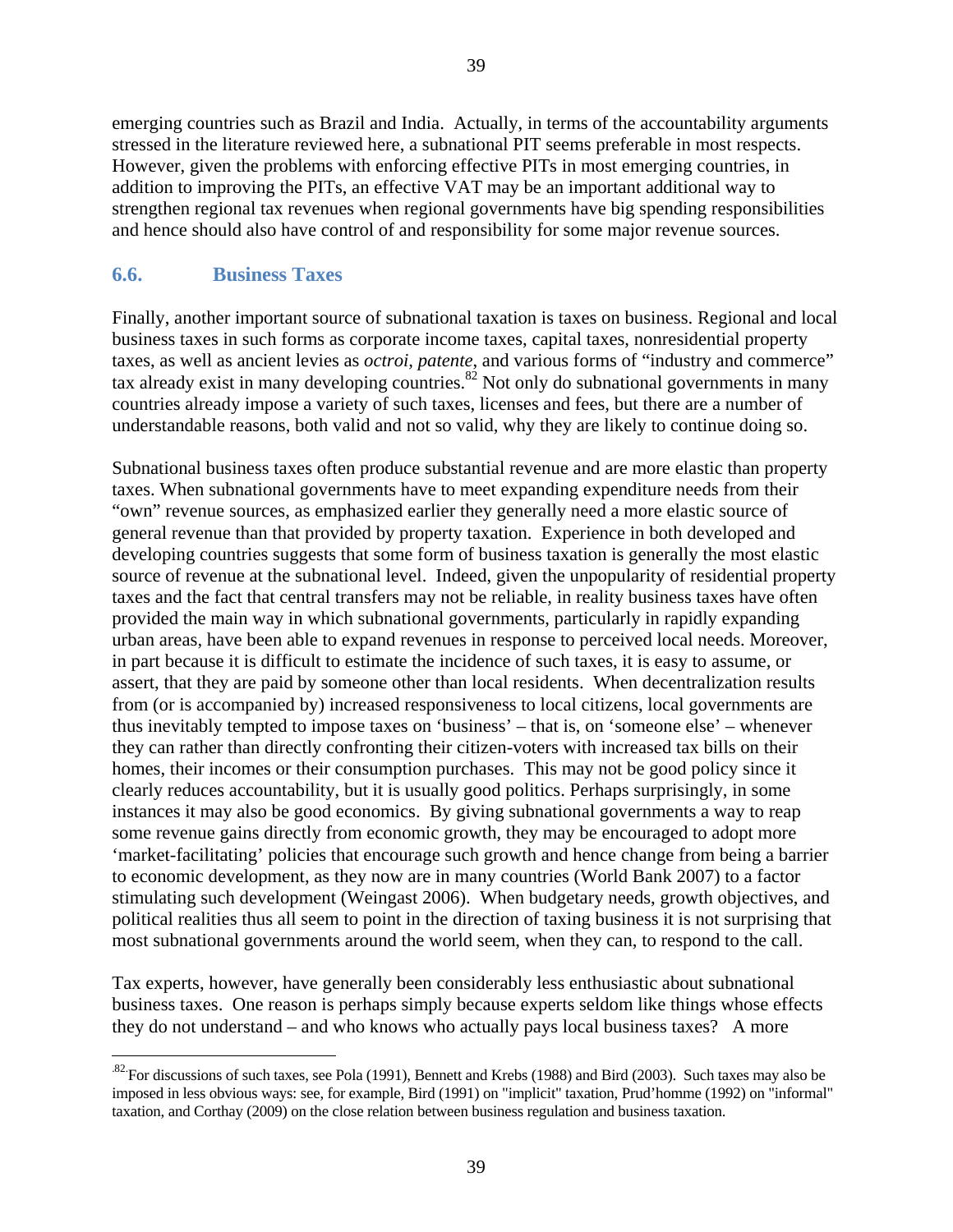theoretically grounded reason is because subnational business taxation is likely to distort the allocation of resources to some extent unless offset by corresponding benefits to business. Since the evidence in most countries appears to be that business taxes usually exceed business benefits, most experts dislike such taxes (McLure 1994). However, since for the reasons discussed earlier such taxes are likely to continue to exist no matter what economists may say, it is important to consider whether the problem is with the *idea* of subnational governments taxing business or rather with the *way* in which they now generally do so. On the whole, it seems to be the latter that is the real problem.

There is in fact a good economic case for some regional and local business taxation as a form of generalized benefit tax. When it is not feasible to recoup the marginal cost of cost-reducing public sector outlays through user charges, some form of broad-based general levy on business activity is warranted. It is difficult, however, to find any support in this line of argument for taxing any one input, however, whether labor (payroll tax) or capital (corporate income tax or differential business real property tax). Instead, what this line of reasoning suggests is that a broad-based levy neutral to factor mix should be imposed, such as a tax on value-added.<sup>83</sup>

Before developing this conclusion further, however, consider Table 4, which presents a policy matrix for local business taxes along the lines of Table 3 above. As Table 4 suggests, several distinct forms of subnational business taxation may be found around the world (Bird 2003). Many of these approaches may produce revenues for local governments, and some of them may even be sufficiently buoyant to keep up with growing expenditure needs. However, most achieve these objectives only at the cost of introducing new (and unneeded) distortions into production and allocative decisions and are hence are unlikely to be a desirable way to foster economic activity and growth. Some local business taxes such as *octroi* (domestic trade taxes) and gross receipts taxes are particularly unpalatable in terms of their distorting effects. Others, such as business (corporate) income taxes are both inherently hard to administer well on a subnational basis and also (owing both to their compliance costs and because they penalize success rather than stimulate it) more likely to discourage rather than encourage the growth of the formal economy (McLure 1983b). As in the case of the earlier policy matrix, Table 4 is inherently subjective and hence open to debates. On the whole, from the perspective of this paper, the conclusion nonetheless seems clear. Subnational governments in emerging countries that wish to tax business activities face a choice: they can use one (or more) of the tried and true but defective business taxes now found in various countries or they may instead consider imposing a (relatively good) 'modern' business tax. It is not surprising that up to now most countries have followed the more familiar presumptive path with such variously named levies as the *patente*, the professional tax, *industria y comercio*, the single business fee, the simplified tax, and so on. However, the greater elasticity and reduced distortion of an alternative approach to taxing local business through adopting a simple flat-rate tax imposed on an accounts basis on

<sup>&</sup>lt;sup>83</sup>Indeed, as Sullivan (1965) documents, the original conception of VAT was in fact as a business benefit tax.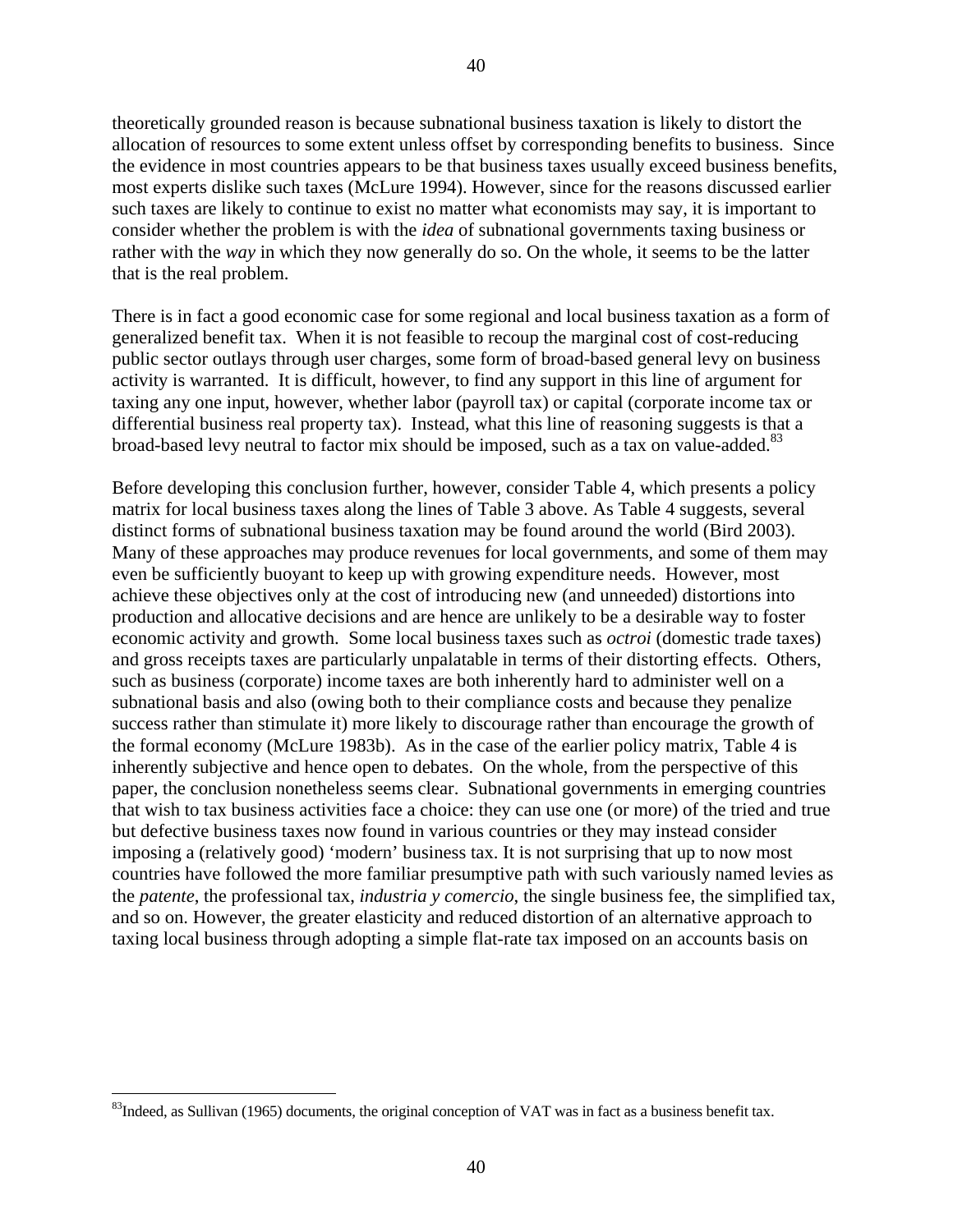| <b>Criterion</b>                                        | <b>Property Tax</b><br>(higher than on<br>residential) | <b>Income Tax</b>                                                    | <b>Gross Sales</b><br><b>Tax</b> | <b>VAT</b>                       | <b>Taxes</b> on<br><b>Trade</b> | <b>Patente/Licenses</b>                      |
|---------------------------------------------------------|--------------------------------------------------------|----------------------------------------------------------------------|----------------------------------|----------------------------------|---------------------------------|----------------------------------------------|
| <b>Revenue adequacy</b>                                 | Potentially yes                                        | Unlikely                                                             | Yes                              | Yes, at regional<br>level        | Yes                             | Perhaps at local level                       |
| <b>Revenue buoyancy</b>                                 | N <sub>o</sub>                                         | Yes                                                                  | Yes                              | Yes                              | Yes                             | Perhaps, if indexed                          |
| <b>Correspondence of</b><br>payers and<br>beneficiaries | Not high                                               | Not high                                                             | Not high                         | Potentially<br>satisfactory      | Not high                        | Potentially satisfactory                     |
| Progressivity                                           | Not likely to be<br>high                               | Largely unknown                                                      | N <sub>o</sub>                   | N <sub>o</sub>                   | N <sub>o</sub>                  | Unknown                                      |
| <b>Administrative cost</b>                              | Relatively high (if<br>done well)                      | Not usually feasible<br>locally (but regional<br>surcharge possible) | Not high                         | Perhaps reasonable<br>regionally | Feasible, but<br>high cost      | Feasible but not cheap<br>to set up properly |
| <b>Compliance costs</b>                                 | Not high                                               | Medium                                                               | Low                              | Higher than sales<br>tax         | Very high                       | Probably moderate if<br>well designed        |
| <b>Latitude for</b><br>Corruption                       | Moderate                                               | Probably high in most<br>countries                                   | Moderate                         | Moderate                         | Very high                       | High                                         |
| <b>Political</b><br><b>Acceptability</b>                | Moderate                                               | Low                                                                  | Fairly high                      | Unknown                          | Moderate                        | High                                         |
| Local<br><b>Accountability</b>                          | Low                                                    | Low (depends on rate<br>discretion)                                  | Low                              | Moderate                         | Low                             | High                                         |
| <b>Reduces regional</b><br>disparities                  | N <sub>o</sub>                                         | N <sub>0</sub>                                                       | N <sub>o</sub>                   | N <sub>o</sub>                   | N <sub>o</sub>                  | N <sub>o</sub>                               |
| <b>Distortionary</b><br>Impact                          | Moderate                                               | Moderate                                                             | High                             | Low                              | High                            | Low                                          |

# **Table 4: Evaluating Subnational Business Taxes**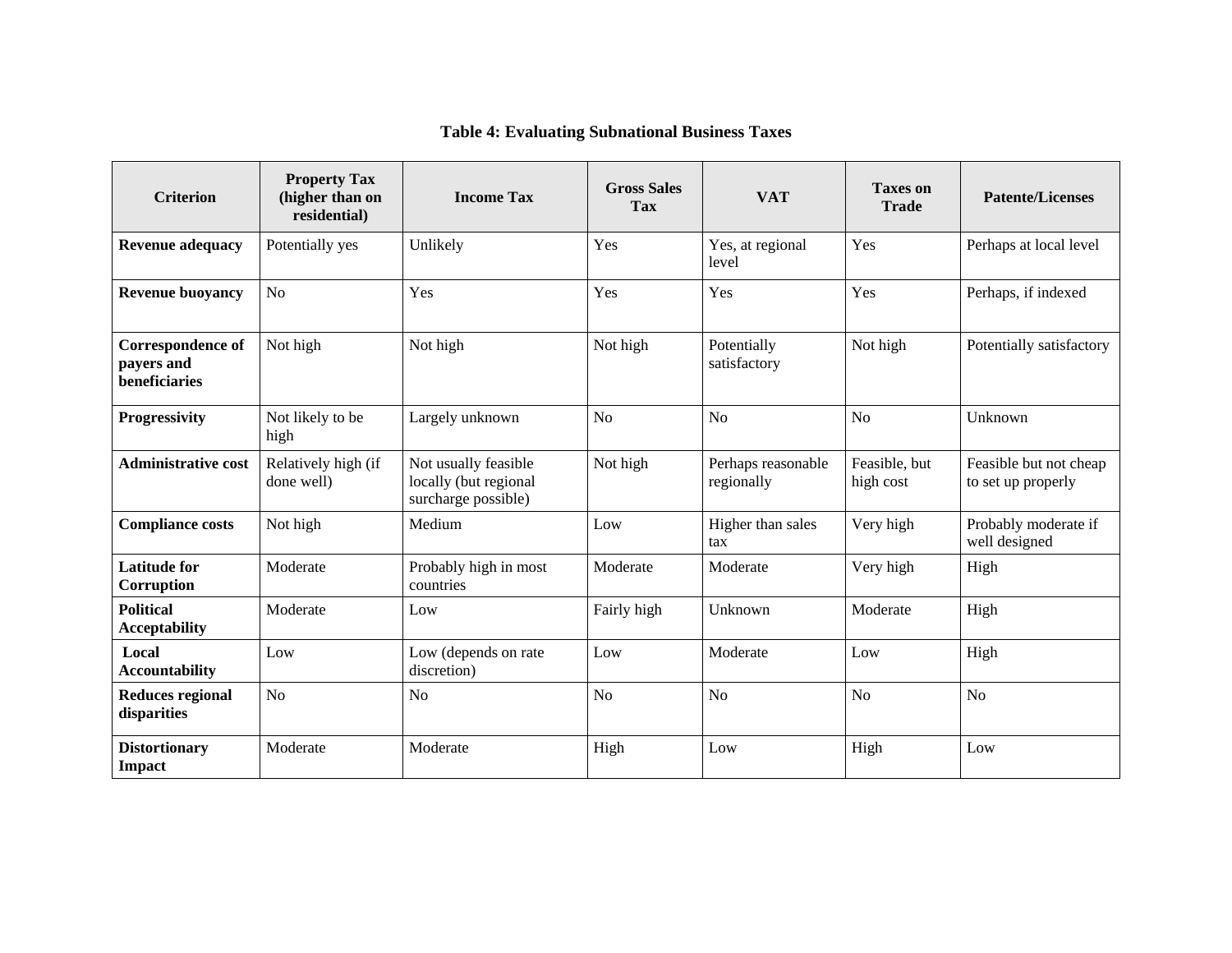(essentially) the costs of the factors of production employed by a business appears to be a potentially promising path to pursue, particularly in more urbanized areas.<sup>84</sup>

The question is how to realize the potential virtues of local business taxation – essentially an elastic revenue source and increased autonomy – while minimizing such problems as economic distortions, high administrative costs, and breaking the "correspondence principle" by permitting local governments to 'export' (non-benefit) taxes to non-residents. One way to achieve this aim is to impose what has been called a 'business value tax'  $(BVT)$ .<sup>85</sup> Businesses add value by combining labor and capital with other purchased inputs. The value added by labor is the cost of labor (wages and salaries) while the value added by capital is the cost of capital (both debt and equity). The tax base would consist of revenues less purchases of inputs (except labor). From an administrative perspective, such a tax base could be calculated in three different ways. The first is simply to add back appropriate amounts of interest and wages to the base of a business income tax as usually calculated. A second approach is to impose both a payroll tax and an appropriate tax on capital. The third and probably the easiest approach in most countries is to impose the tax on essentially the same base as a value-added tax.

Compared to a conventional value-added tax (VAT), however, a BVT has three important distinguishing features. First, it is a tax on income, not consumption: that is, it is imposed on profits as well as wages or, to put it another way, on investment as well as consumption. Second, as a tax on production, rather than consumption, it is imposed on an origin rather than a destination basis, and thus in effect taxes exports but not imports. A third distinction is administrative: the tax would be assessed on the basis of accounting records (or equivalent estimates) rather than on a transaction basis and collected annually (or by periodic payments based on an annual assessment.

While taxing investment and exports may not at first appear to be a very good idea, such a tax actually has several important advantages as a form of subnational business tax, especially compared to the various forms of such taxes now existing in most countries. To begin with, it discriminates less against investment than do income or property taxes. Moreover, because of its broader base rates can be lower so that economic distortion costs (which roughly rise as the square of the tax rate) will also be lower than with other business taxes that yield the same revenue. In addition, the revenues from a BVT will be more stable than taxes on income or profits, thus providing a more secure revenue base for subnational government. At the same time, since a BVT is more responsive to changed economic conditions than property taxes it will give subnational governments more incentive to encourage economic growth. Moreover, to the extent the rationale for taxing business at the local level rests on benefit or entitlement grounds, a BVT is arguably a more equitable way to tax business than a tax on income or profits. Finally, the broad base of the BVT may make it more resistant to base erosion and "tax games" than either income or property taxes. This last characteristic would be strengthened if subnational governments were restricted to imposing only a single uniform rate on all forms of business.

<sup>&</sup>lt;sup>84</sup> In small rural areas, however, as a rule, the only fiscal basis acceptable to local governments in such cases is some form of tax based on property.(Bird and Slack 2008): see also the broader discussion of rural finance in Kitchen and Slack (2006).

<sup>&</sup>lt;sup>85</sup> This concept was introduced in Bird and Mintz (2000) and spelled out for Canada in Bird and Mckenzie (2001) and for developing countries in Bird (2003).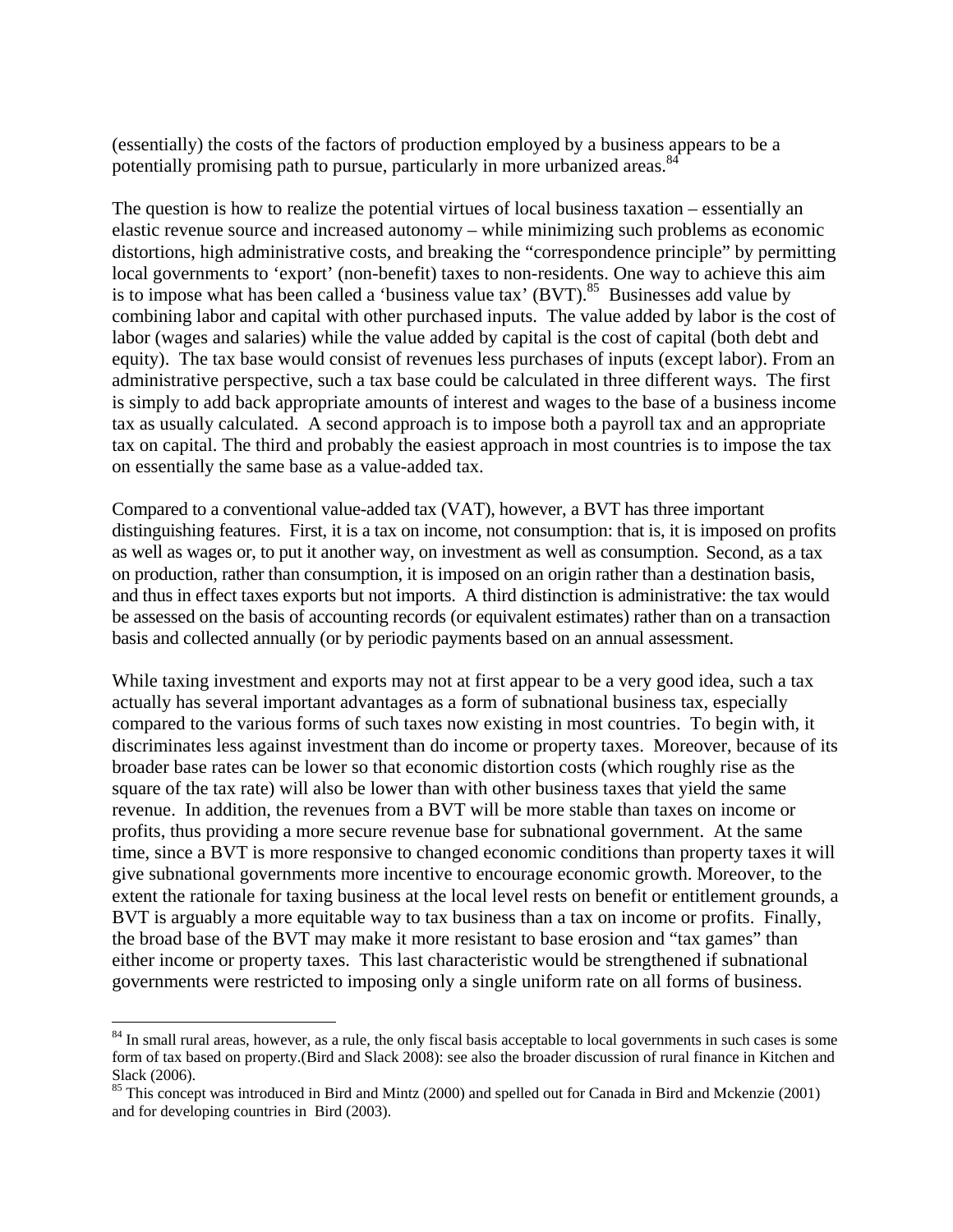Such a restriction would also have the additional benefits of preventing abuse by over-taxing exporting firms as well as reducing the possibility of corruption and evasion.

Other possible problems might also be obviated by careful tax design. For example, the danger of tax exporting and, more importantly, 'beggar-my-neighbor' tax competition suggest that, as with some other subnational taxes on business such as property taxes, it may be advisable to place a floor (and perhaps also a ceiling) on such taxes as well as requiring that the same uniform rate should be imposed on all types of business. Similarly, compliance and administrative costs could be kept low by imposing the tax on the basis of information available on existing business income tax returns. The tax base for individual regions and localities might be determined on the basis of payroll data, which in many countries is already collected for purposes of social security and payroll taxation.

Although there is considerable experience around the world with variants of this sort of tax (Bird 2003), as yet the relative unfamiliarity of this idea appears to have discouraged its use in many countries at least until recently.<sup>86</sup> Most countries thus remain stuck with essentially presumptive forms of business levy. However, even these levies may often be improved by better design and implementation in order to improve their elasticity and to reduce both their distorting effects and their vulnerability to abuse (Bird and Wallace 2004). Many recent studies have highlighted the barriers to the growth of micro and small enterprises that may be created by badly designed and implemented systems of local business taxation (World Bank 2007). The potential solution offered by the BVT to this problem and to local government revenue problems, particularly in large and expanding urban areas, appears to deserve more detailed examination in many emerging countries.

# **7. Conclusion**

 $\overline{a}$ 

The intergovernmental fiscal arrangements in any country must be thought of as a *system.* The pieces of the system have to fit together properly if decentralization is to work properly. One cannot develop a good subnational tax system without having first established clear and logical expenditure assignments to the different levels of government. Similarly, given political realities, one cannot in most countries decentralize significant revenues to subnational governments without having in place an intergovernmental transfer system to offset at least some of the disequalizing effects that would otherwise occur. Nor does it make sense to think of decentralizing exactly the same package of tax choices to all subnational governments regardless of their scale and scope of operations.<sup>87</sup> There is much to be considered before determining an effective system of subnational taxation for any country. Nonetheless, one clear lesson from this review of the literature is that both theory and experience suggest strongly that for fiscal

<sup>&</sup>lt;sup>86</sup> South Africa recently considered such a tax but has not yet decided to adopt it. However, Italy (Bordnignon, Gianni, and Panteghini 2000) and more recently Japan do have such taxes in place. Such a tax was recently proposed by a recent official commission on local business taxation in France (Fouquet 2004). More limited forms of taxes along these lines may also be found in Hungary and in a few U.S. states, notably Michigan (McIntyre and Pomp 2009).

<sup>&</sup>lt;sup>87</sup> For example, on the special problems of metropolitan areas see Slack (2007) and Rojas, Cuadrado-Roura and Fernandez Guell (2008).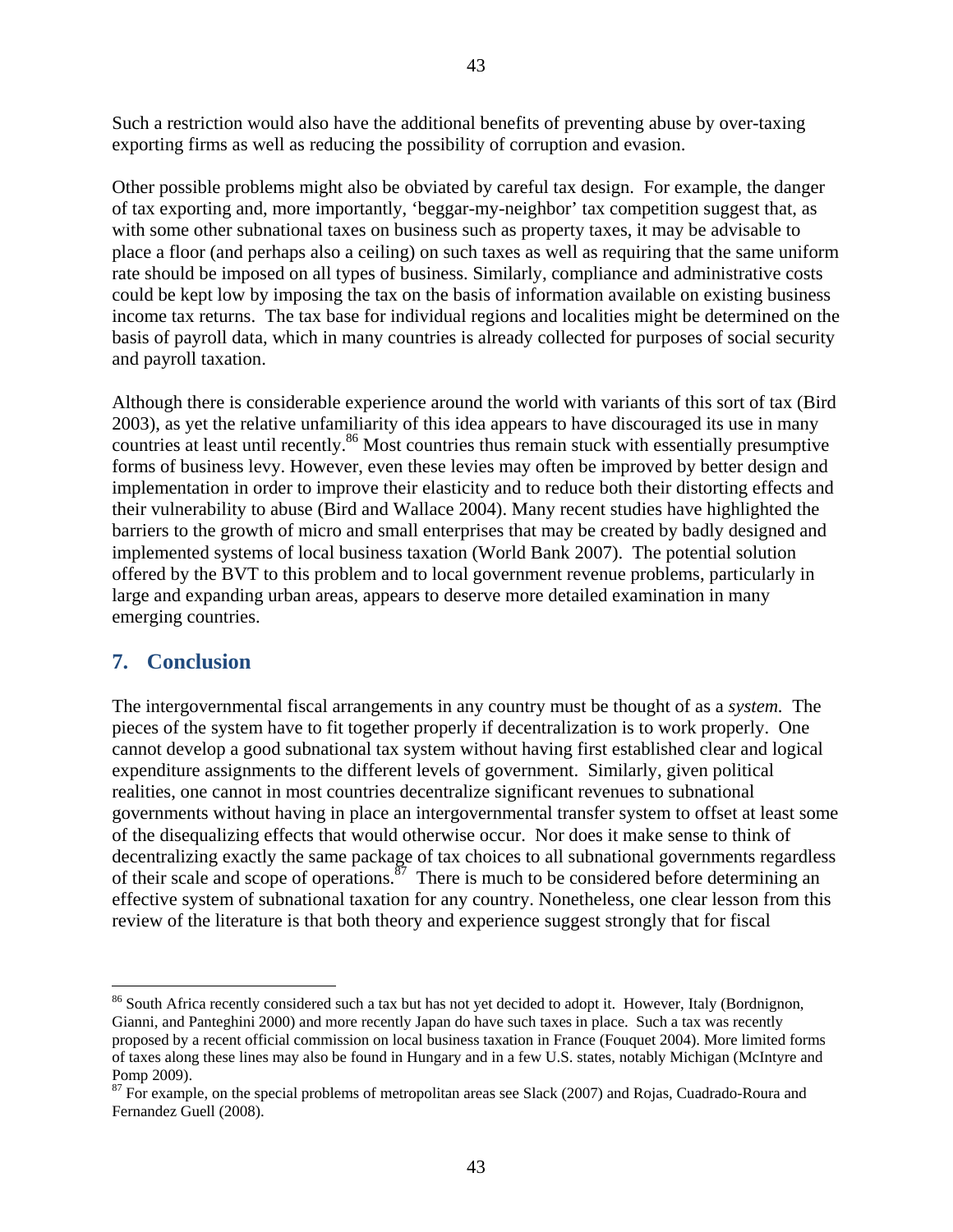decentralization to produce net benefits subnational governments require significant real taxing power in the form of taxes imposed on their residents for which they bear full accountability.

In most developing countries there are several potentially sound and productive taxes that subnational governments could use. Regional excises – especially on vehicles and fuel -- may be useful to some extent. However, there is not always that much revenue (or, apart from the vehicle sector, much elasticity) in this tax source. Property taxation should be exploited as fully as possible. However, developing countries cannot as a rule expect large (and certainly not easily expansible) revenues from this source. Payroll taxes are in many countries exploited by social insurance funds and may not in any case be appropriate as a regional tax base. Regional - and perhaps in some countries even local -- surtaxes on the central personal income tax make more sense, but this source is not immediately promising given the poorly developed nature of the income tax in most developing countries. In addition, subnational sales and business taxes could be made more effective than they presently are in most developing countries. However, careful research in the context of the specific economic institutional and administrative factors relevant in particular countries is needed with respect to the feasibility and best design of such taxes. At present, in many countries neither business nor sales taxes at the subnational level are well-designed or well-implemented with the result that they are both unduly costly in terms of administration and compliance and economically distorting. Even 'good' taxes done badly may reduce than to increase the incentives for subnational governments to act in a politically, economically, and administratively accountable and responsible way. Better design of subnational sales and business taxes is, however, possible, as was discussed in Section 6 above.

Most developing countries face substantial fiscal challenges, not least with respect to subnational finance. Rapid growth means rapid urbanization and a growing demand for urban public services. It also usually means increasing divergence between living standards and access to public services in urban and rural areas as well as between different regions. If subnational governments play a significant role in financing such human capital related services as health and education, the demand on their financial capacity is likely to be especially large. As emphasized throughout this paper, experience around the world suggests that an important factor shaping the quality of subnational governance is whether local and regional governments have access to significant tax sources that they control to a significant extent. For decentralized systems to function well, the central government must also support and guide subnational fiscal autonomy through an appropriately designed and integrated intergovernmental fiscal and financial system.

A key concern in many developing countries (e.g., China and India) is to address growing regional inequality. In the future, such concerns may be further exacerbated by changes in climate and the adjustments in regulatory and taxation policies that will occur in response to such changes. For example, what if any role do (or should) subnational governments have with respect to carbon taxation or environmental regulation?<sup>88</sup> It is easy to say that such matters must be dealt with globally or at least nationally. In the real world, however, subnational governments are already players in the environmental game, whether they should be or not. This reality needs to be dealt with more explicitly than seems to have the rule in most countries so far. When -- as seems to be true with regard to "fiscal environmentalism" -- no one really knows exactly what to

<sup>88</sup> For a recent overview of the question (at the national level), see Aldy, Ley and Parry (2008).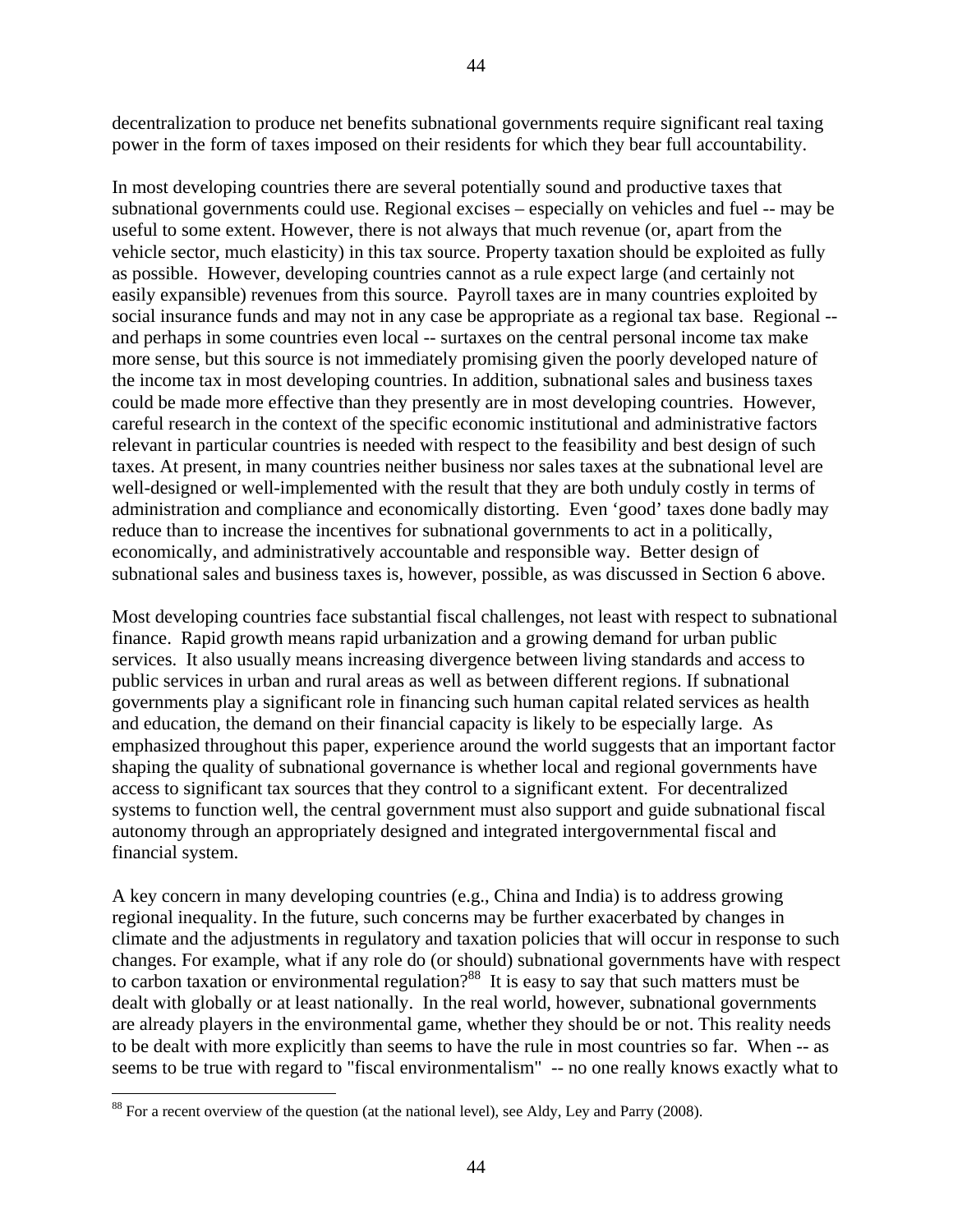do or how to do it, it is unlikely to be sensible to prohibit subnational governments from trying to work out their own solutions – though ideally within a broader national or even global framework. If the framework is right, and the budget constraint is hard (in the sense that subnational governments bear the full consequences of their own decisions), then putting more minds to work is surely better when tackling important and intractable problems than throwing all one's eggs into a single central policy basket. Decentralization may thus help, or hurt, national policy outcomes. Which way it works depends upon, among other factors, the incentives facing subnational decision-makers. As this paper has argued, an important and unduly neglected component of those incentives is to ensure that they have enough (and the right) degrees of freedom with respect to subnational taxation.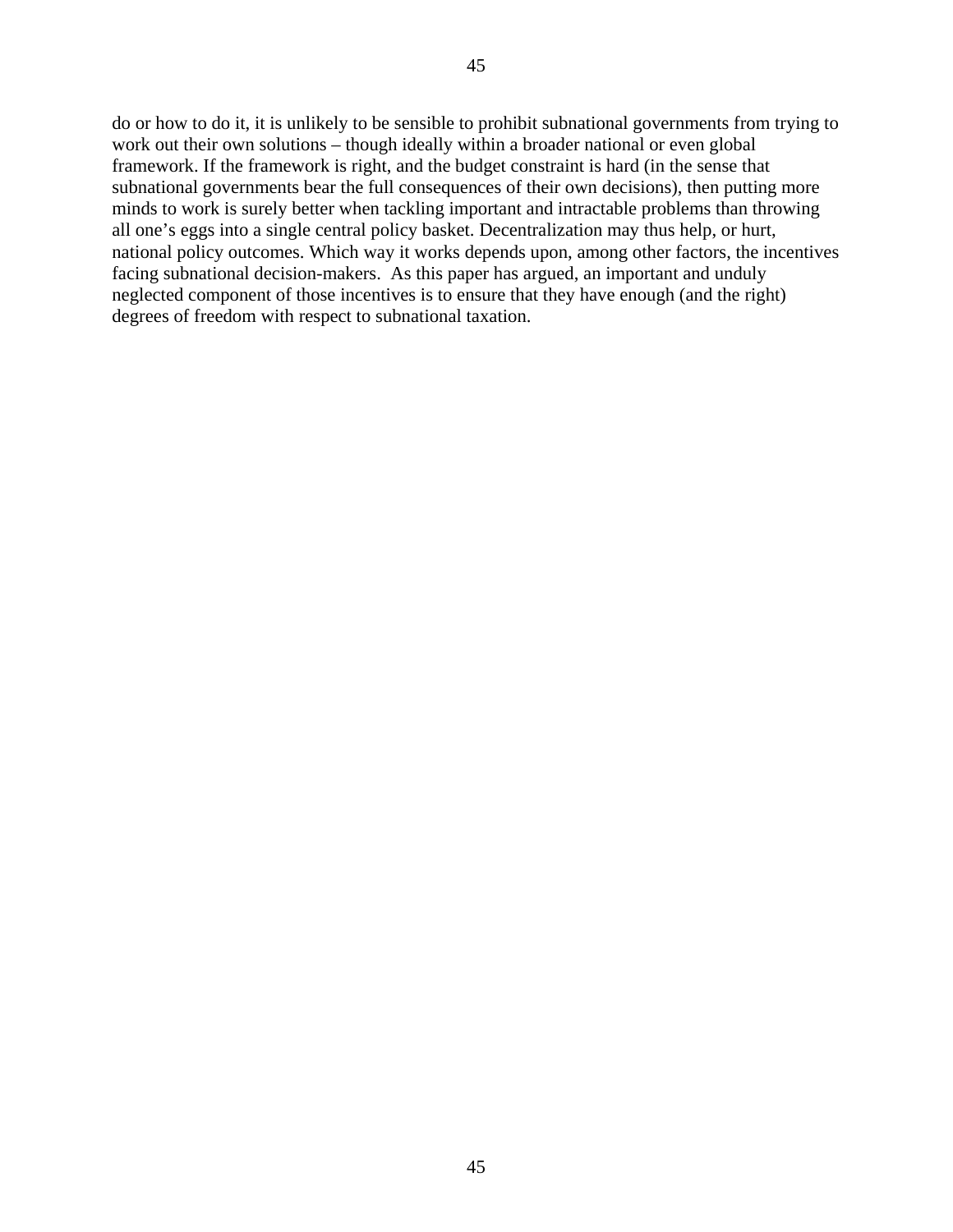# **References**

Acosta, O.L. and R.M. Bird (2005) "The Dilemma of Decentralization in Colombia" in R.M. Bird, J.M. Poterba and J. Slemrod, eds., *Fiscal Reform in Colombia: Problems and Prospects* (Cambridge, MA: MIT Press, 2005), pp. 247-86.

Afonso, J.R., S.G. Ferreira, and R. Varsano (2003) "Fiscal Competition," in R. Blindenbacher and A. Koller, eds., *Federalism in a Changing World: Learning from Each Other* (Montreal: Published for the International Conference on Federalism 2002 by McGill-Queen's University Press), pp. 412-31.

Alm, J., J. Martinez-Vazquez and S. Wallace, eds. (2004) *Taxing the Hard-to-Tax: Lessons from Theory and Practice* (Amsterdam: North-Holland).

Aldy, J.E., E. Ley and I. Parry (2008) A Tax-Based Approach to Slowing Global Climate Change, World Bank PREM Discussion Paper Series, No. 1, August.

Ambrosanio, M.F. and M. Bordignon (2006) "Normative Versus Positive Theories of Revenue Assignments in Federations," in E. Ahmad and G. Brosio, eds., *Handbook of Fiscal Federalism* (Cheltenham UK and Northampton, MA: Edward Elgar), pp. 339-54.

Bach, S. Blochliger, and D. Wallau (2009) "The Spending Power of Sub-Central Governments: A Pilot Study," OECD Network on Fiscal Relations Across Levels of Government, COM/CTPA/ECO/GOV/WP (2009)8.

Bahl, R. (2008) "Opportunities and Risks of Fiscal Decentralization: A Developing Country Perspective" in G.K. Ingram and Y-H. Hong, eds., *Fiscal Decentralization and Land Policies* (Cambridge MA: Lincoln Institute of Land Policy), 17-38.

Bahl, R. and R.M. Bird (2008) "Subnational Taxes in Developing Countries: The Way Forward," *Public Budgeting and Finance*, 28 (4): 1-25.

Bahl, R. and J. Linn (1992) *Urban Public Finance in Developing Countries*. (New York: Oxford University Press).

Bahl, R. and J. Martinez-Vazquez (2006a) "Sequencing Fiscal Decentralization," World Bank Policy Research Working Paper 3914, May.

Bahl, R. and J. Martinez-Vazquez (2006b) "Fiscal Federalism and Economic Reform in China," in J.S.Wallack and T.N. Srinivasan, eds., *Federalism and Economic Reform: International Perspectives* (New York: Cambridge University Press), pp.249-300.

Bahl, R. and J. Martinez-Vazquez (2007) "The Property Tax in Developing Countries," Working Paper, Lincoln Institute of Land Policy, July.

Bahl, R. and S. Wallace (2005) "Public Financing in Developing and Transition Countries," *Public Budgeting & Finance*, 25 (4s): 83-98.

Bahl, R., S. Wallace and M. Cyan (2008) "The Challenge of Intergovernmental Fiscal Relations in Pakistan: The Property Tax Dimension," Working Paper 08-25, International Studies Program, Andrew Young School of Public Policy, Georgia State University, December.

Ballantine, J.G. and W.R. Thirsk (1982) *Taxation without Representation: the Consequences of Taxing on Residential Property* (Ottawa: Canada Mortgage and Housing Corporation).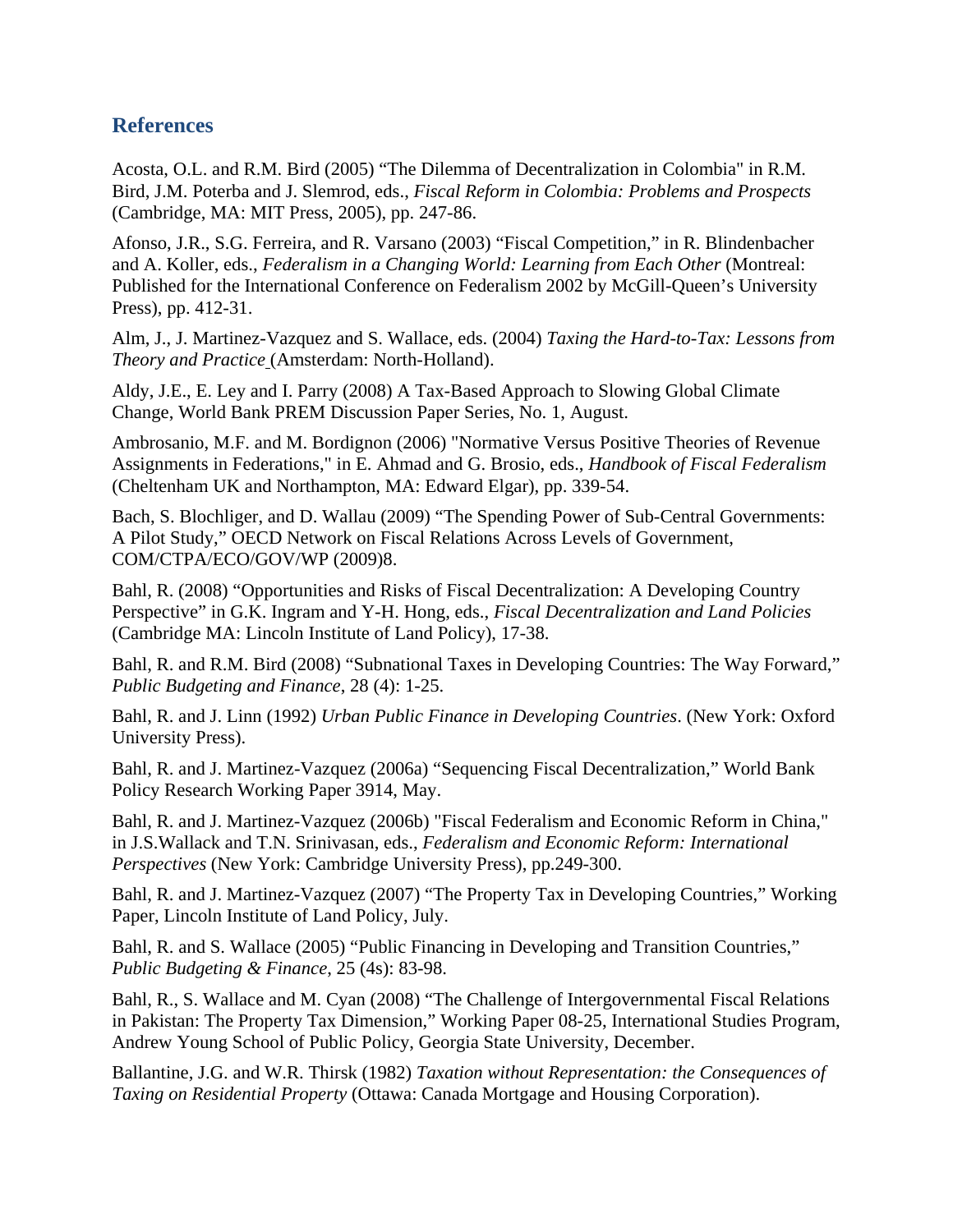Bardhan, P. and D. Mookherjee (2006) *Decentralization and Local Governance in Developing Countries: a Comparative Perspective* (New York: Cambridge University Press).

Bennett, R. and G. Krebs, eds. (1988) *Local Business Taxes in Britain and Germany* (Baden-Baden: Nomos Verlagsgesellschaft).

Bird, R.M. (1982) "Taxation and Employment in Developing Countries", *Finanzarchiv*, 40 (2): 211-39.

Bird, R.M. (1984a) *Intergovernmental Finance in Colombia* (Cambridge, MA: Harvard Law School International Tax Program).

Bird, R.M. (1984b) "Put up or Shut up: Self Assessment and Asymmetric Information," *Journal of Policy Analysis and Management*, 3 (4): 618-20.

Bird, R.M. (1986) *Federal Finance in Comparative Perspective* (Toronto: Canadian Tax Foundation).

Bird, R.M. (1990) "Fiscal Decentralization in Colombia", in R.Bennett, ed., *Decentralization, Local Governments and Markets* (Oxford: Clarendon Press), 394-410.

Bird, R.M., ed. (1991) *More Taxing than Taxes? The Taxlike Effects of Nontax Policies in LDCs* (San Francisco: ICS Press, 1991).

Bird, R.M. (1993) "Threading the Fiscal Labyrinth: Some Issues in Fiscal Decentralization," *National Tax Journal*, 46 (2): 207-27.

Bird, R.M. (2000) "Fiscal Decentralization and Competitive Governments," in G. Galeotti, P. Salmon, and R. Wintrobe, eds., *Competition and Structure: The Political Economy of Collective Decisions.* (Cambridge: Cambridge University Press), 129-49.

Bird, R.M. (2001a) *Intergovernmental Fiscal Relations in Latin America: Policy Designs and Policy Outcomes* (Washington: Inter-American Development Bank).

Bird, R.M. (2001b) "User Charges in Local Government Finance," in R. Stren and M.E. Freire, eds., *The Challenge of Urban Government* (Washington: World Bank Institute), pp. 171-82.

Bird, R.M. (2003) "A New Look at Local Business Taxes," *Tax Notes International,* 30 (7, 19 May): 695-711.

Bird, R.M. (2006a) "Fiscal Flows, Fiscal Balance and Fiscal Sustainability," in R.M. Bird and F. Vaillancourt, eds., *Perspectives on Fiscal Federalism.* WBI Learning Resources Series (Washington, DC: World Bank), 81-97

Bird, R.M. (2006b) "Local and Regional Revenues: Realities and Prospects" in R.M. Bird and F. Vaillancourt, eds., *Perspectives on Fiscal Federalism.* WBI Learning Resources Series (Washington, DC: World Bank), 177-96.

Bird, R.M. (2009) "Tax Assignment Revisited" in J. Head and R. Krever, eds., *Tax Reform in the 21st Century* (New York: Wolters Kluwer), pp. 441-70.

Bird, R.M. (2010) "Visibility and Accountability-- Is Tax-Inclusive Pricing a Good Thing?" *Canadian Tax Journal,* 58 (1): 63-76.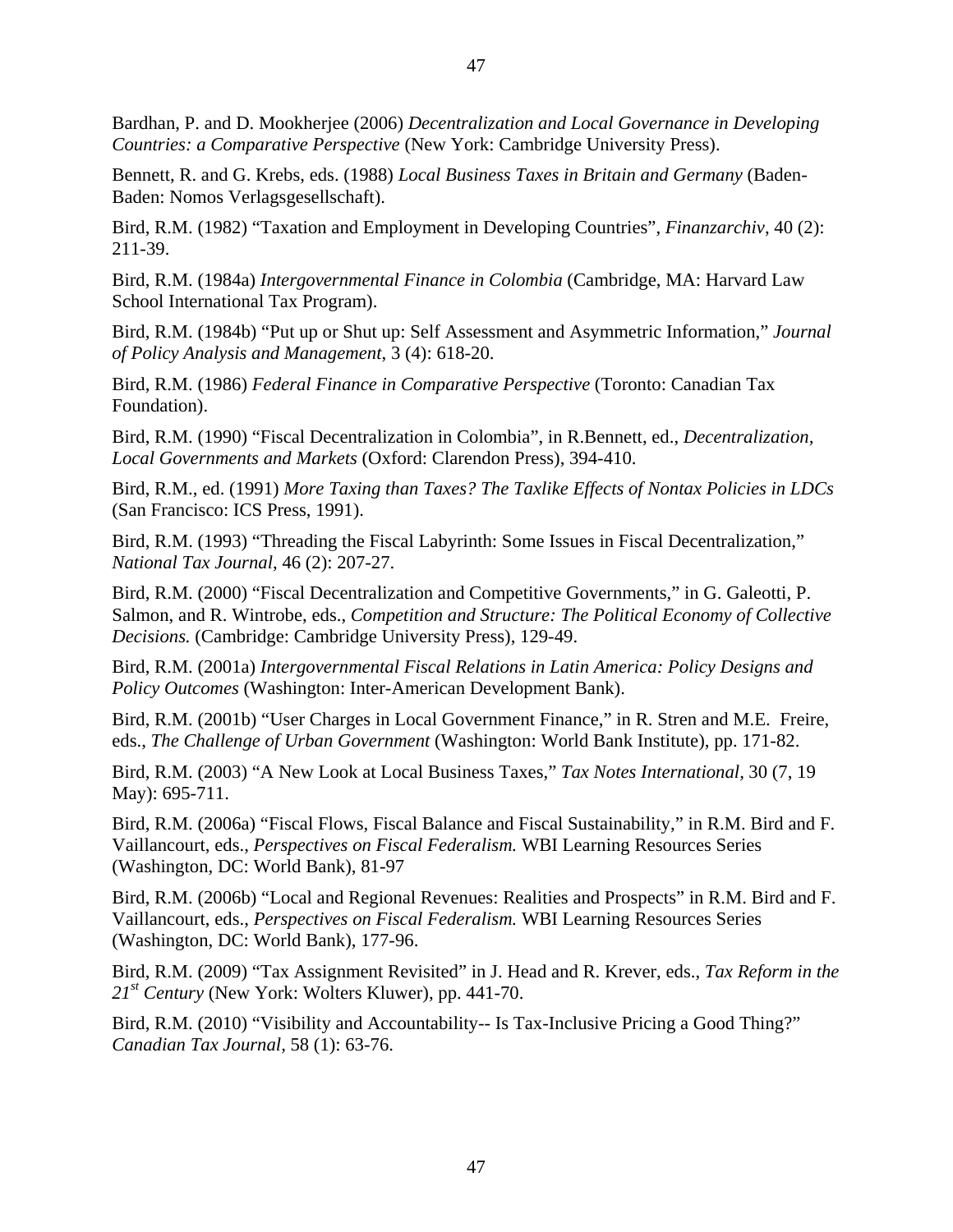Bird, R.M. and R.D. Ebel, eds. (2007) *Fiscal Fragmentation in Decentralized Countries: Subsidiarity, Solidarity, and Asymmetry* (Cheltenham, UK and Northampton MA: Edward Elgar).

Bird, R.M., R.D. Ebel and C.I. Wallich (1995) *Decentralization of the Socialist State: Intergovernmental Finance in Transition Economies*. (Washington: World Bank).

Bird, R.M. and A. Fiszbein (1998) "Colombia: The Central Role of the Central Government in Fiscal Decentralization," in *Fiscal Decentralization in Developing Countries*, ed. R.M. Bird and F. Vaillancourt (Cambridge: Cambridge University Press), 172-205.

Bird, R.M. and P-P. Gendron (2007) *The VAT in Developing and Transitional Countries* (Cambridge University Press).

Bird, R.M. and P-P. Gendron (2010) "Sales Taxes in Canada: The GST-HST-QST-RST 'System,'" *Tax Law Review*, 63 (3): 517-582.

Bird, R.M., J. Martinez-Vazquez, and B. Torgler (2008) "Tax Effort in Developing Countries and High Income Countries: The Impact of Corruption, Voice and Accountability," *Economic Analysis & Policy*, 38 (1, 2008): 55-71.

Bird, R.M. and K.J. McKenzie (2001) *Taxing Business: A Provincial Affair?* C.D. Howe Institute, Toronto, Commentary No. 154, November.

Bird, R.M. and J.M. Mintz (2000) "Tax Assignment in Canada: A Modest Proposal," in H. Lazar, ed., *The State of the Federation, 2000-01: Toward a New Mission Statement for Canadian Fiscal Federalism* (Montreal: McGill-Queen's University Press for School of Policy Studies, Queen's University), 263-92

Bird, R.M., J.M. Mintz and T.A. Wilson (2006) "Coordinating Federal and Provincial Sales Taxes: Lessons from the Canadian Experience," *National Tax Journal*, 49 (4): 889-903.

Bird, R.M. and E. Slack (1991) "Financing Local Governments in OECD Countries: The Role of Local Taxes and User Charges," in J. Owens and G. Panella, ed., *Local Government: An International Perspective* (Amsterdam: North-Holland), pp. 83-97.

Bird, R.M. and E. Slack (2004) *International Handbook of Land and Property Taxation (*Cheltenham, UK and Northampton, MA: Edward Elgar).

Bird, R.M. and E. Slack (2007) "Taxing Land and Property in Emerging Economies: Raising Revenue…and More?" in G. K. Ingram and Y-H. Hong, eds., *Land Policies and Their Outcomes* (Cambridge, MA: Lincoln Institute of Land Policy), 204-33.

Bird, R.M. and E. Slack (2008) "Property Tax and Rural Local Finance," in R.Bahl, J. Martinez-Vazquez and J.Youngman, eds., *Making the Property Tax Work* (Cambridge, MA: Lincoln Institute of Land Policy), 103-126.

Bird, R.M. and M. Smart (2002) "Intergovernmental Fiscal Transfers: Lessons from International Experience," *World Development*, 30 (6): 899-912.

Bird, R.M. and M. Smart (2010) "Assigning State Taxes in a Federal Country: The Case of Australia," in Melbourne Institute, *Australia's Future Tax and Transfer Policy Conference* (Melbourne: Melbourne Institute of Applied Economic and Social Research, 2010), pp. 72-94.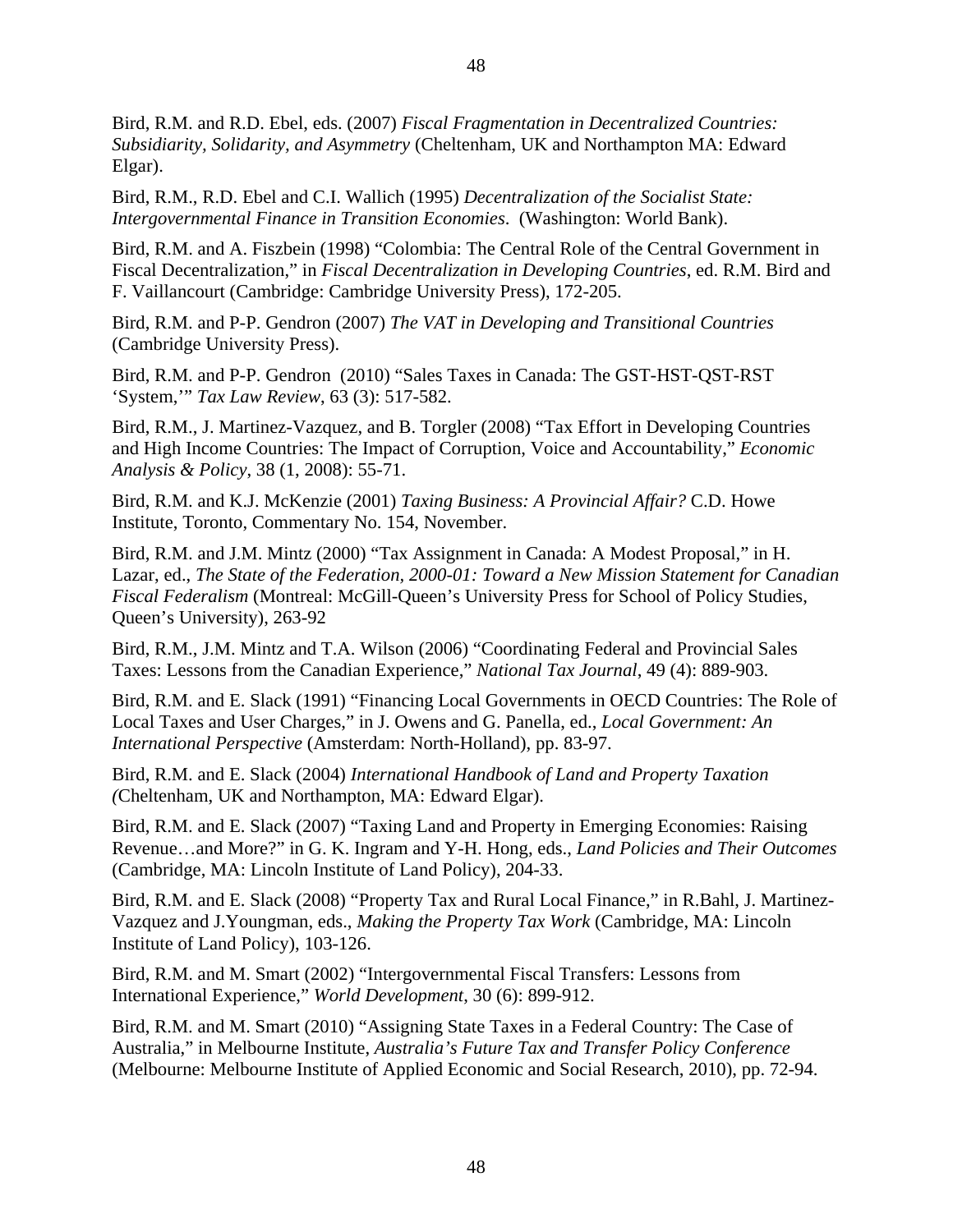Bird, R.M. and A. Tarasov (2004) "Closing the Gap: Fiscal Imbalances and Intergovernmental Transfers in Developed Federations," *Environment and Policy C: Government and Policy*, 22: 77-102.

Bird, R.M. and F. Vaillancourt, eds. (1998) *Fiscal Decentralization in Developing Countries* (Cambridge: Cambridge University Press).

Bird, R.M. and F. Vaillancourt (2006) "Changing With the Times: Success, Failure and Inertia in Canadian Federal Arrangements, 1945-2002," in J.S. Wallack and T.N. Srinivasan, eds., *Federalism and Economic Reform: International Perspectives* (Cambridge: Cambridge University Press), 189-248.

Bird, R.M., F. Vaillancourt and E. Roy-Cesar (2009) "Is Decentralization 'Glue' or 'Solvent' for National Unity?" Paper for Conference on the Political and Economic Consequences of Decentralization, Santiago de Compostela, Spain, November.

Bird, R.M. and S. Wallace (2004) "Is It Really so Hard to tax the Hard-to-Tax? The Context and Role of Presumptive Taxes," in J. Alm, J. Martinez-Vazquez and S. Wallace, eds., *Taxing the Hard-to-Tax: Lessons from Theory and Practice* (Amsterdam: North-Holland), 121-158.

Bird, R.M. and C. Wallich (1992) "Financing Local Government in Hungary," WPS 869, Policy Research Working Papers, World Bank, March.

Bird, R.M. and E. Zolt (2005) "The Limited Role of the Personal Income Tax in Developing Countries," *Journal of Asian Economics* 16: 928-46.

Blochliger, H. and O. Petzold (2009a) "Taxes and Grants: On the Revenue Mix of Sub-Central Governments," OECD Network on Fiscal Relations Across Levels of Government, COM/CTPA/ECO/GOV/WP (2009)7.

Blochliger, H. and O. Petzold (2009b) "Finding the Dividing Line between Tax Sharing and Grants: A Statistical Investigation," OECD Network on Fiscal Relations Across Levels of Government, COM/CTPA/ECO/GOV/WP (2009)10.

Blochliger, H. and J. Rabesona (2009) "The Fiscal Autonomy of Sub-Central Governments: An Update," OECD Network on Fiscal Relations Across Levels of Government, COM/CTPA/ECO/GOV/WP (2009)9.

Boadway, R.W. and A. Shah (2009) *Fiscal Federalism* (New York: Cambridge University Press).

Bordignon, M., S. Gianni, and P.Panteghini (2001) "Reforming Business Taxation: Lessons from Italy?" *International Tax and Public Finance*, 8: 191-210.

Brautigam, D., O. Fjeldstad, and M. Moore, eds. (2007) *Taxation and State Building in Developing Countries: Capacity and Consent* (New York: Cambridge University Press).

Brennan, G. and J.M. Buchanan (1980) *The Power to Tax: Analytical Foundations of a Fiscal Constitution* (Cambridge: Cambridge University Press).

Breton, A. (1996) *Competitive Governments. An Economic Theory of Politics and Public Finance* (New York: Cambridge University Press).

Breton, A. (2006) "Modeling Vertical Competition," in E. Ahmad and G. Brosio, eds., *Handbook of Fiscal Federalism* (Cheltenham UK and Northampton, MA: Edward Elgar), 86-105.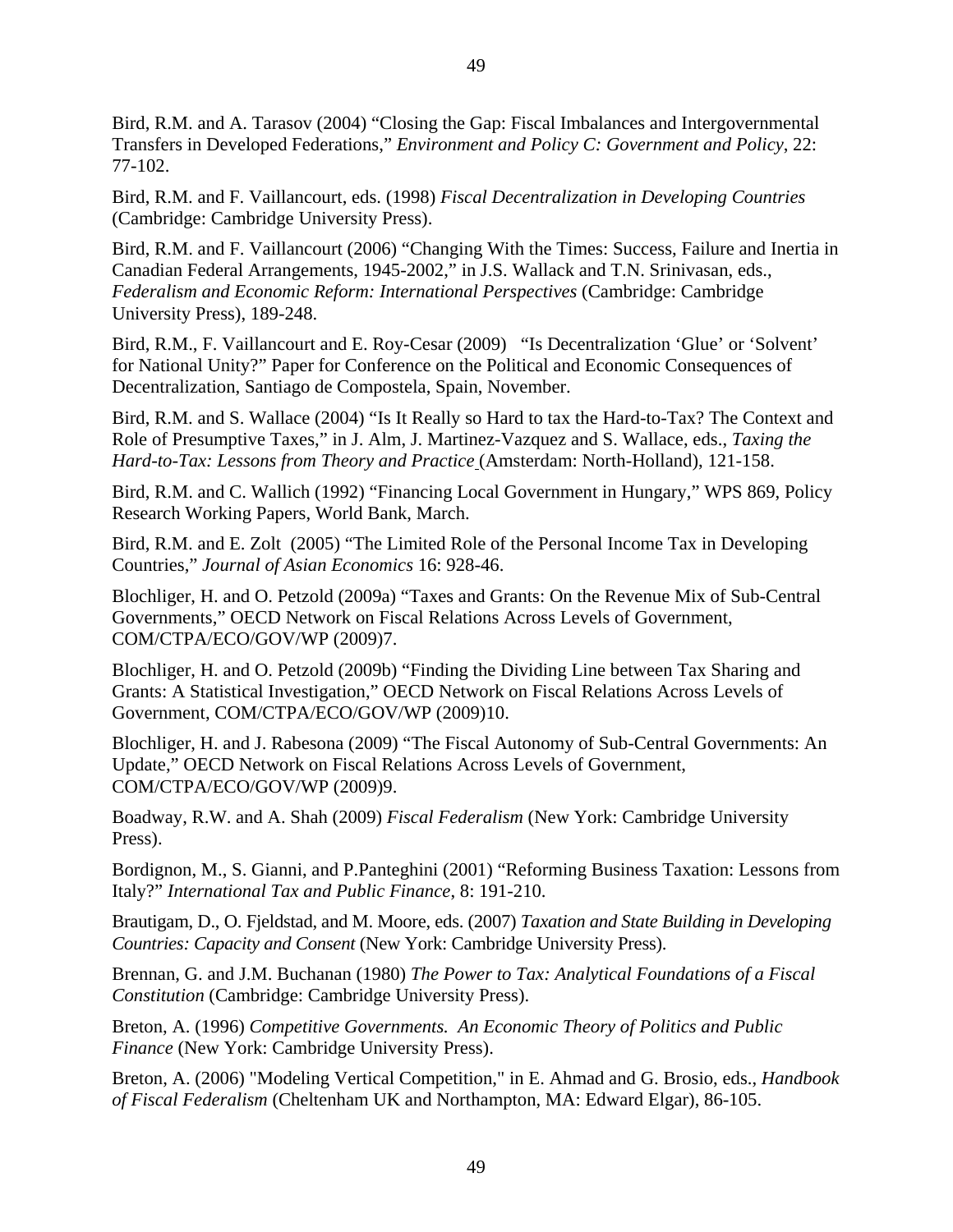Brosio, G. (2006) "The Assignment of Revenues from Natural Resources," in E. Ahmad and G. Brosio, eds., *Handbook of Fiscal Federalism* (Cheltenham UK and Northampton, MA: Edward Elgar), 431-58.

Cantarero, D. and P. Perez Gonzalez (2009) "Fiscal Decentralization and Economic Growth: Evidence from Spanish Regions," *Public Budgeting and Finance*, 29 (4): 24-44.

Canuto, O. and L. Liu. 2010. "Subnational Debt Finance: Make it Sustainable" in *The Day After Tomorrow: A Handbook on the Future of Economic Policy in the Developing World,* ed. Otaviano Canuto and Marcelo Giugale*.* Washington, DC: World Bank.

Cnossen, S., ed. (2005) *Theory and Practice of Excise Taxation: Smoking, Drinking, Gambling, Polluting and Driving* (Oxford: Oxford University Press)

Collier P and A. Hoeffler (2005) "Resource Rents, Governance and Conflicts,'' *Journal of Conflict Resolution,* 49: 625-633.

Corthay, L. (2009) "Local Taxes, Regulations, and the Business Environment," *Investment Climate in Practice* (World Bank), No. 5, April.

Dafflon, B. ed. (2002) *Local Public Finance in Europe: Balancing the Budget and Controlling Debt* (Cheltenham UK and Northhampton MA: Edward Elgar).

Davis, J., R. Ossowski and A. Fedelino, eds. (2003) *Fiscal Policy Formulation and Implementation in Oil-Producing Countries* (Washington, DC: International Monetary Fund).

Diaz-Cayeros, A. (2006) *Federalism, Fiscal Authority, and Centralization in Latin America*  (New York: Cambridge University Press).

Dillinger, W. (1991) *Urban Property Tax Reform: Guidelines and Recommendations*. Urban Management and Municipal Finance (Washington: World Bank).

Dillinger, W., G. Perry, and S. Webb (2003) ""Is Fiscal Stability Compatible with Decentralization? The Case of Latin America," in J. Martinez-Vazquez and J. Alm, Eds., *Public Finance in Developing and Transitional Countries* (Cheltenham, UK and Northampton, MA: Edward Elgar), 232-60.

Empowered Committee of State Finance Ministers (2009) *First Discussion Paper on Goods and Services Tax in India*, New Delhi, November.

Evans, C. (2003) "Studying the Studies: An Overview of Recent Research into Taxation Operating Costs," *eJournal of Tax Research*, 1 (1): 64-92.

Faguet, J-P. (2003) "Decentralization and Local Government in Bolivia: an Overview from the Bottom up," Crisis States Programme Working Paper No. 29, London School of Economics, April.

Ferguson, N. (2001) *The Cash Nexus: Money and Power in the Modern World, 1700-2000* (New York: Basic Books).

Fischel, W. (1992) "Property Taxation and the Tiebout Model: Evidence for the Benefit View from Zoning and Voting, " *Journal of Economic Literature,* 30: 171-77.

Fisman, R., and R. Gatti (2002) "Decentralization and Corruption: Evidence across Countries," *Journal of Public Economics* 83:325–345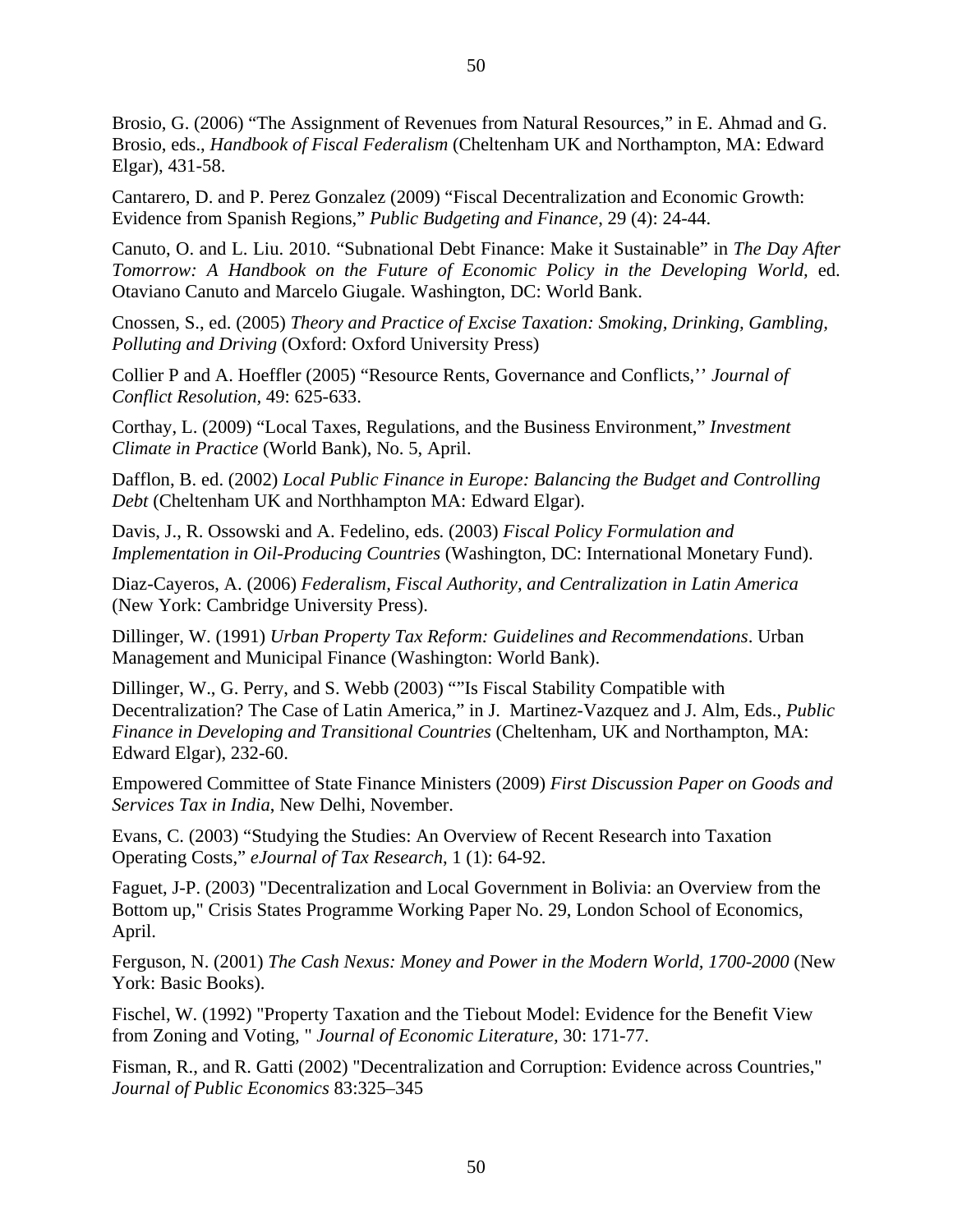Fiszbein, A. (1997) "The Emergence of Local Capacity: Lessons from Colombia," *World Developmen*t, 25 (7) :1029-43.

Fouquet, O. (2004) *Commision de réforme de la taxe professionnelle: rapport au Premier Ministre* (Paris).

Gallagher, M. (2004) "Benchmarking Tax Systems," *Public Administration and Development*, 25: 125-44.

Gordon, R.H. (2009) "Public Finance and Economic Development: Reflections based on Experience in China," *Journal of Globalization and Development*, 1 (1), Article 7.

Habitat (United Nations Centre for Human Settlements) (1996) *An Urbanizing World: Global Report on Human Settlements 1996* (New York: Oxford University Press).

Hettich, W. and S. Winer (1999) *Democratic Choice and Taxation: a Theoretical and Empirical Analysis* (New York: Cambridge University Press).

Hughes, G. (1987) "The Incidence of Fuel Taxes: A Comparative Study of Three Countries," in D. Newbery and N. Stern, eds., *The Theory of Taxation for Developing Countries* (Oxford: Published for the World Bank by Oxford University Press), 533-59.

International Monetary Fund (annual) *Government Finance Statistics* (Washington).

Keen, M. and B. Lockwood (2006)"Is the VAT a Money Machine?" *National Tax Journal*, 49 (4): 905-28.

Keen, M. and J. Mintz (2004) "The Optimal Threshold for a Value-added Tax," *Journal of Public Economics*, 88: 559-76.

Kitchen, H. and E. Slack (2006) "Providing Public Services in Remote Areas," in R.M. Bird and F. Vaillancourt, eds., *Perspectives on Fiscal Federalism* (Washington: The World Bank), 123- 40.

Lewis, A. (1967) "Planning Public Expenditure," in M. F. Millikan, ED., *National Economic Planning* (New York: Columbia University Press).

Liu, L. and M.Waibel (2008) "Subnational Insolvency: Cross-Country Experiences and Lessons," World Bank Policy Research Working Paper 4496, Washington.

Liu,L. and M.Waibel (2009) "Subnational Insolvency and Governance: Cross-Country Experiences and Lessons." In *Does Decentralization Enhance Service Delivery and Poverty Reduction?* ed. Ehtisham Ahmad and Giorgio Brosio. Edward Elgar**,** Cheltenham, UK; Northampton, MA, USA.

Martinez-Vazquez, J., J. Arze del Granado and J. Boex (2007) *Fighting Corruption in the Public Sector* (Amsterdam: Elsevier)

Martinez-Vazquez, J., C. McLure and F. Vaillancourt (2006) "Revenues and Expenditures in an Intergovernmental Framework," in R. Bird and F. Vaillancourt, eds, *Perspectives on Fiscal Federalism.* WBI Learning Resources Series (Washington, DC: World Bank), 15-34.

Martinez-Vazquez, J., M. Rider and S. Wallace (2008) *Tax Reform in Russia* (Cheltenham, UK and Northampton, MA: Edward Elgar).

May, R. (1969) *Federalism and Fiscal Adjustment* (London: Clarendon Press).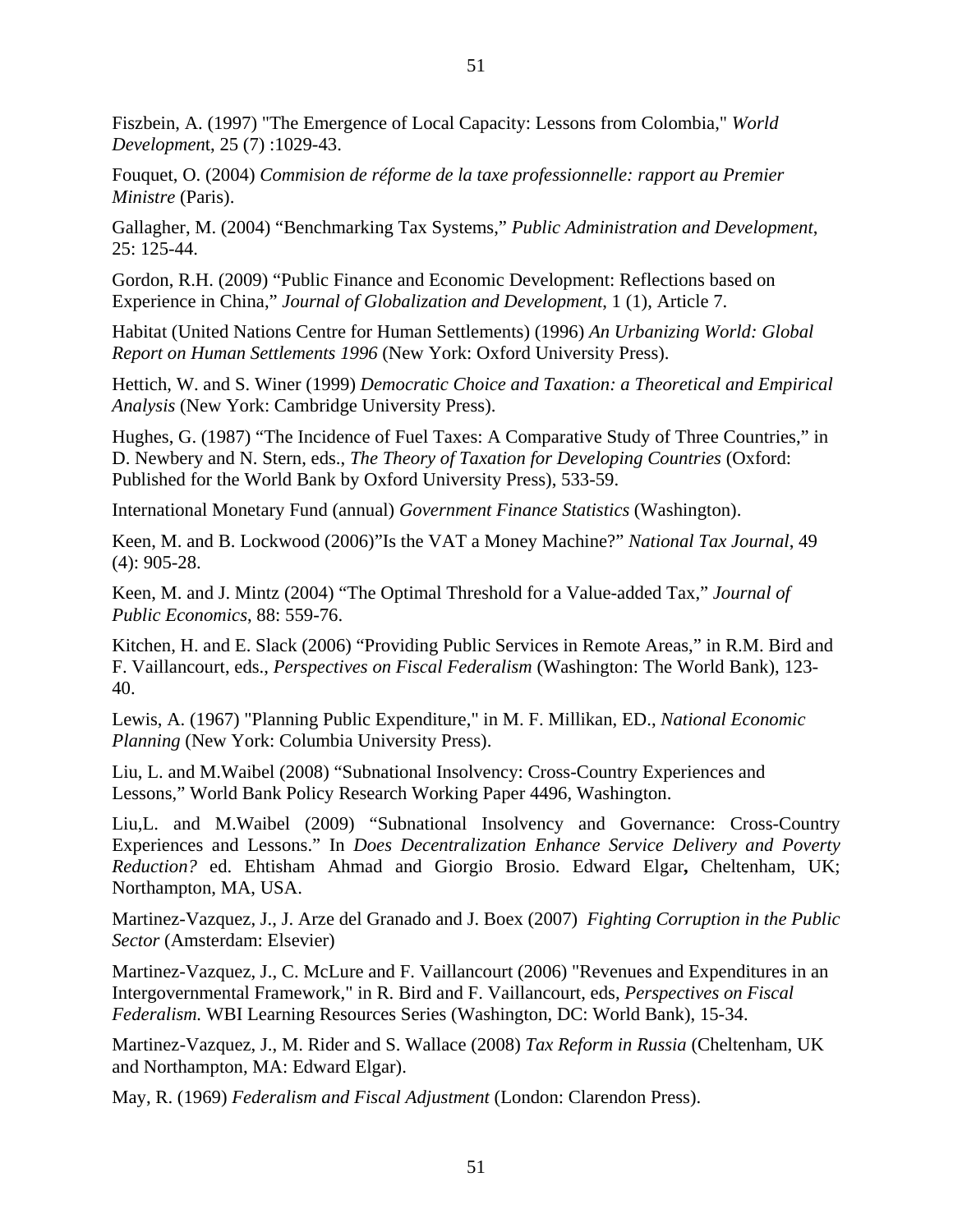McCarten, W.J. and V. Vyasula (2004) "Democratic Decentralization and Poverty Reduction in Madhya Pradesh: Searching for an Institutional Equilibrium," *Development in Practice*, 14 (6): 733-40.

McIntyre, M.J. and R.D. Pomp (2009) "Michigan's New Apportioned Value Added Tax," *State Tax Notes*, 51 ( 9, March 2): 673-87.

McLure, C.E, (1967) "The Interstate Exporting of State and Local Taxes: Estimates for 1962," *National Tax Journal*, 20:49-77.

McLure, C.E. (1983a) *Tax Assignment in Federal Countries* (Canberra: Centre for Research in Federal Financial Relations, Australian National University).

McLure, C.E. (1983b) "Assignment of Corporate Income Taxes in a Federal System," in C.E. McLure, ed., *Tax Assignment in Federal Countries* (Canberra: Centre for Research in Federal Financial Relations), 101-24.

McLure, C.E. (1986) "Tax Competition: Is What's Good for the Private Goose Also Good for the Public Gander?" *National Tax Journal*, 39 (3), 341-48.

McLure, C.E. (1994) "The Tax Assignment Problem: Ends, Means, and Constraints," *Australian Tax Forum*, 11: 153-83.

McLure, C.E. (1997) "Topics in the Theory of Revenue Assignment: Gaps, Traps, and Nuances," in M.J. Blejer and T. Ter-minassian, eds., *Macroeconomic Dimensions of Public Finance* (London: Routledge), 94-109..

McLure, C.E. (2000a) "Tax Assignment and Subnational Fiscal Autonomy," *Bulletin for International Fiscal Documentation*, 54 (12): 626-35.

McLure, C.E. (2000b) "Implementing Subnational VATs on Internal Trade: The Compensating VAT (CVAT)," *International Tax and Public Finance*, 7: 723-40.

Mieszkowski, P. (1983) "Energy Policy, Taxation of Natural Resources, and Fiscal Federalism," in C.E. McLure, ed. *Tax Assignment in Federal Countries* (Canberra: Centre for Research on Federal Financial Relations, Australian National University).

Mikesell, J.L. (2007) "Developing Options for the Administration of Local Taxes: An International Review," *Public Budgeting and Finance*, 27 (1): 41-68.

Morgan, W., J. Mutti and D. Rickman (1996) "Tax Exporting, Regional Economic Growth, and Welfare," *Journal of Urban Economics*, 39 (2): 131-59.

Mossner, E.C. and I.S. Ross, eds. (1987) *Correspondence of Adam Smith* (Indianapolis: Liberty Fund).

Musgrave, R.A. (1959) *The Theory of Public Finance* (New York: McGraw-Hill).

Musgrave, R.A. (1983) "Who Should Tax, Where and What?" in C. McLure, ed., *Tax Assignment in Federal Countries* (Canberra: Centre for Research on Federal Financial Relations, Australian National University).

Myles, G.D. (2009) "Economic Growth and the Role of Taxation – Theory," OECD Economics Department Working Papers No. 713, July.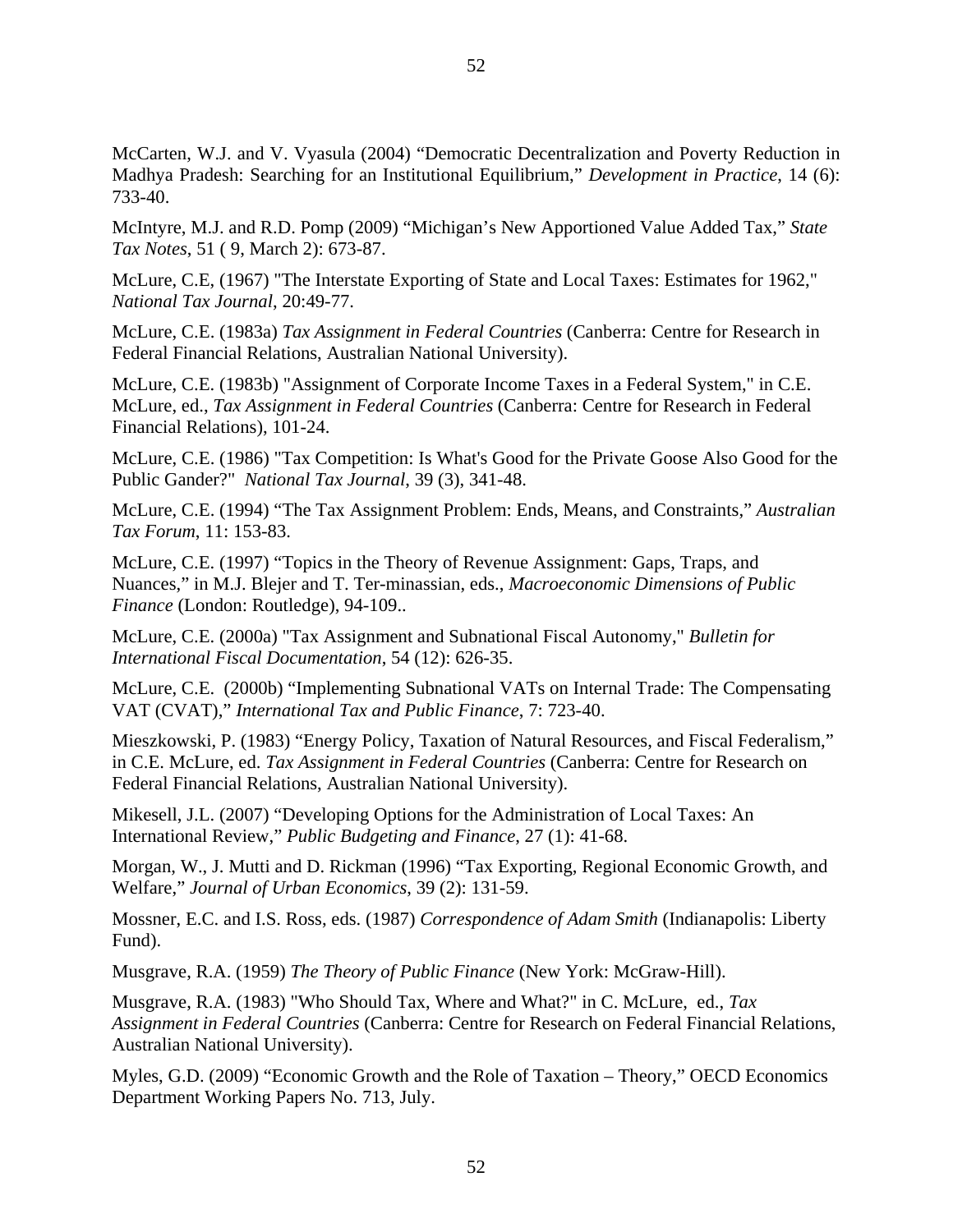Netzer, D. (1973) *The Property Tax* (Washington D. C.: The Brookings Institution).

Newbery, D. (2005) "Road User and Congestion Charges," in S. Cnossen, ed., *Theory and Practice of Excise Taxation* (Oxford: Oxford University Press), 193-229.

Norregaard, J. (1997) "Tax Assignment," in T. Ter-Minassian, ed. *Fiscal Federalism in Theory and Practice* (Washington, DC: International Monetary Fund), 49-72.

Oates, W.E. (1972) *Fiscal Federalism* (New York: Harcourt Brace Jovanovich).

Oates, W.E. (1996) "Taxation in a Federal State: the Tax-Assignment Problem," *Public Economics Review* (Taiwan, China), 1:55-60.

Oates, W.E. (2008) "On the Devolution of Fiscal Federalism: Theory and Institutions," *National Tax Journal*, 61(2): 313-34.

OECD (Organisation for Economic Co-operation and Development) (1999) *Taxing Powers of State and Local Governments* (Paris).

Olson, M. (1969) "The Principle of 'Fiscal Equivalence': The Division of Responsibilities Among Different Levels of Government," *American Economic Review*, 59: 479-87.

Peterson, G.E. and O. Kaganova. 2010. "Integrating Land Financing into Subnational Fiscal Management." Policy Research Working Paper #5409. World Bank, Washington, DC.

Piffano, H. (2005) *Notas sobre Federalismo Fiscal. Enfoques Positivos y Normativos*. e-book from Se.Di.Ci – Servicio de Difusión de la Creación Intelectual, Universidad Nacional de La Plata, Argentina, 2005. [www.sedici.unlp.edu.ar; document ID ARG-UNLP-EBook-0000000001-EBook]

Pola, G., ed. (1991) *Local Business Taxation: An International Compariso*n (Milano: Vita e Pensiero).

Prudhomme, R. (1992) ") "Informal Local Taxation in Developing Countries," *Environment and Planning C: Government and Policy*, 10: 1-17.

Rao, M.G. and R.J. Chelliah (1991) *Survey of Research on Fiscal Federalism* (New Delhi: National Institute of Public Finance and Policy).

Rattsø, J. (2002) "Fiscal Controls in Europe: A Summary," in B. Dafflon, ed., *Local Public Finance in Europe: Balancing the Budget and Controlling Debt* (Edward Elgar), 277-90.

Rhoads, W.G. and R.M. Bird (1969) "The Valorization Tax in Colombia: An Example for Other Developing Countries?" in A.P. Becker, ed., *Land and Building Taxes* (Madison: University of Wisconsin Press), 201-37.

Rodden, J., G. Eskeland, and J. Litvack, eds. (2003). *Fiscal Decentralization and the Challenge of Hard Budget Constraints* (Cambridge: The MIT Press).

Rojas, E., J.R. Cuadrado-Roura, and J.M. Fernandez Guell, eds. (2008) *Governing the Metropolis: Principles and Cases* (Inter-American Development Bank).

Salmon, P. (2006) "Horizontal Competition among Governments," ," in E. Ahmad and G. Brosio, eds., *Handbook of Fiscal Federalism* (Cheltenham UK and Northampton, MA: Edward Elgar), 61-85.

Seethepalli, K., M.C. Bramati, and D. Veredas (2008) "How Relevant Is Infrastructure to Growth in East Asia?", World Bank Policy Research Paper No. 4597.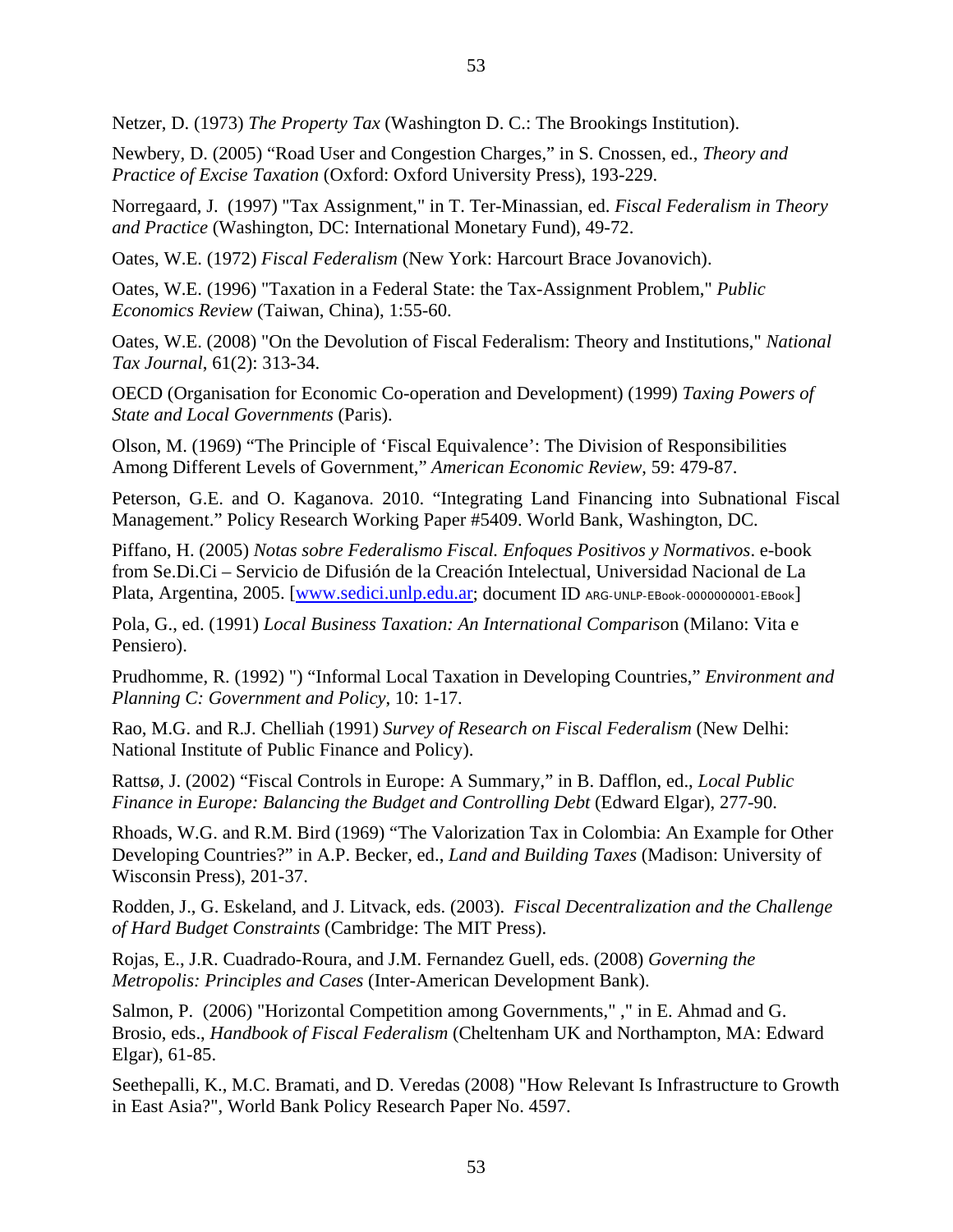Shah, A. (1994) *The Reform of Intergovernmental Fiscal Relations in Developing and Emerging Countries*. Policy and Research Series No. 23 (Washington, DC: World Bank).

Shatalov, S. (2006) "Tax Reform in Russia -- History and Future," Special Report, International Tax and Investment Center, Washington, February.

Simons, H. (1938) *Personal Income Taxation* (Chicago: University Of Chicago Press).

Slack, E. (2006) "Alternative Approaches to Taxing Land and Property," in R. M. Bird and F. Vaillancourt eds, *Perspectives on Fiscal Federalism.* WBI Learning Resources Series (Washington, DC: World Bank), pp. 197-223.

Slack, E. (2007) "Managing the Coordination of Service Delivery in Metropolitan Areas: the Role of Metropolitan Governance," World Bank Policy Research Working Paper WPS 4317, August.

Slack, E., A. Tassonyi and R.M. Bird (2007) "Reforming Ontario's Property Tax System: A Never-Ending Story?" ITP Paper 0706, Rotman School of Management, University of Toronto, September.

Smart, M. and R.M. Bird (2007) "The GST Cut and Fiscal Imbalance," in C. Beach, M. Smart, and T.A. Wilson, eds., *The 2006 Federal Budget: Rethinking Fiscal Priorities* (Montreal: McGill-Queen's University Press), 73-100.

Smart, M. and R.M. Bird (2009a) "Earmarked Grants and Accountability in Government," Paper for Conference on Policies of Grants to Sub-Central Government: Local Accountability or Control, Copenhagen, September.

Smart, M. and R.M. Bird (2009b) "The Impact on Investment of Replacing a Retail Sales Tax by Value-Added Tax: Evidence from Canadian Experience," *National Tax Journal*, 62 (4): 591-609.

Smart, M. and R.M. Bird (2009c) "The Economic Incidence of Replacing a Retail Sales Tax by a Value-Added Tax: Evidence from Canadian Experience," *Canadian Public Policy*, 35 (1): 85-97.

Smith, R. (1991) "Motor Vehicle Taxation," in Roy Bahl, ed., *The Jamaican Tax Reform*  (Cambridge, MA: Lincoln Institute of Land Policy).

Smith, S. (2006) "Taxes on Road Transport," in S. Cnossen, ed., (2006) *Excise Tax Policy and Administration* (Pretoria: UNISA Press), 117-50.

Smolka, M.O. and D. Amorski (2000) "Value Capture for Urban Development: An Inter-American Comparison," Working Paper WP00MS1, Lincoln Institute of Land Policy.

Soderstrom, L. (1991) "Fiscal Federalism: The Nordic Countries," in R. Prud'homme, ed., *Public Finance with Several Levels of Government* (The Hague/Koenigstein: Foundation Journal Public Finance).

Straub, S., C. Vellutini, and M. Warlters (2008) "Infrastructure and Economic Growth in East Asia," World Bank Policy Research Working Paper No. 4589.

Sullivan, C. (1965) *The Tax on Value Added* (New York: Columbia University Press).

Taliercio, Robert (2005). "Subnational Own-Source Revenue: Getting Policy and Administration Right" in *East Asia Decentralizes: Making Local Government Work* (Washington: The World Bank), 107-128.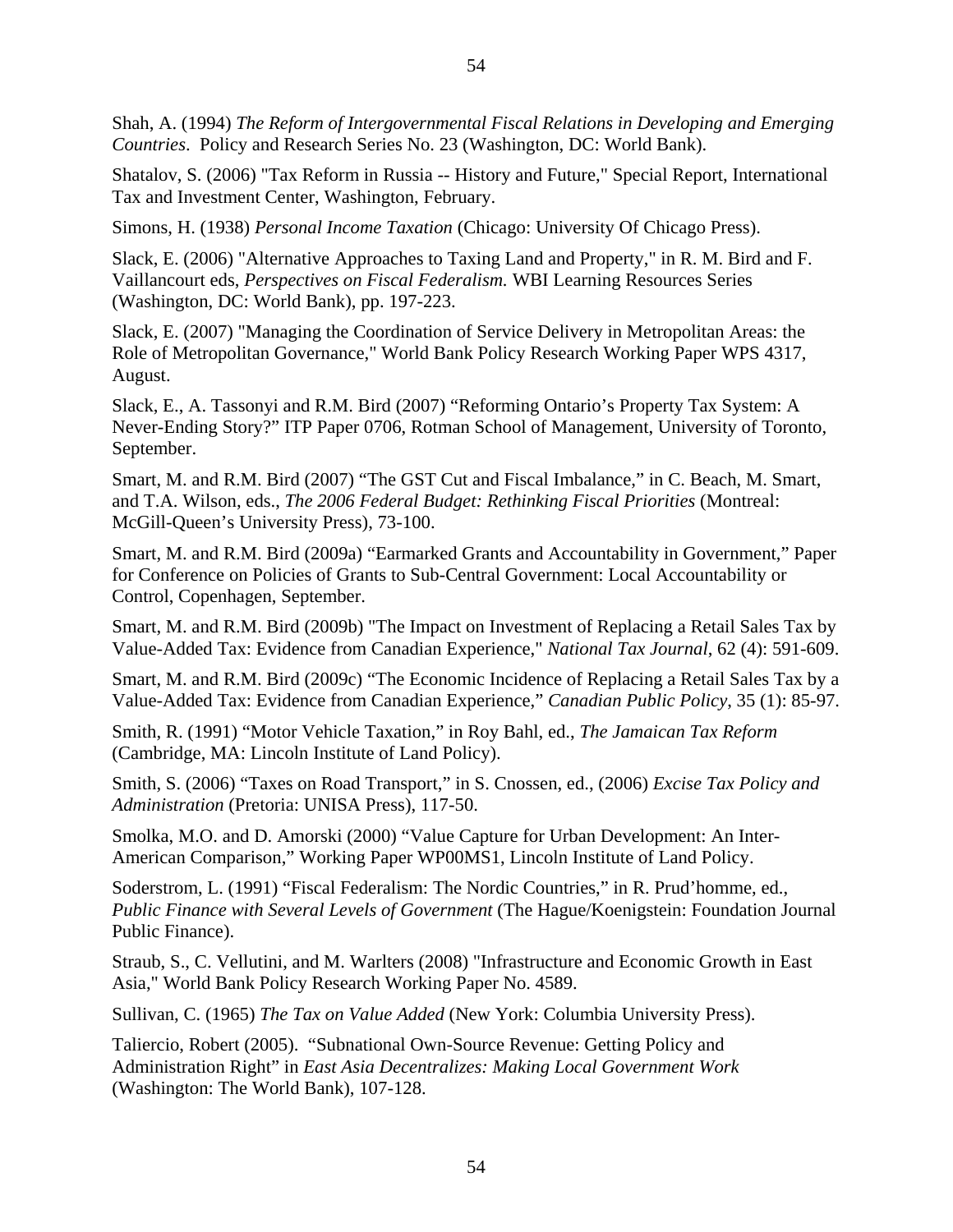Tanzi, V. (1996) "Fiscal Federalism and Decentralization: a Review of Some Macro Economic and Fiscal Aspects," *Annual World Bank Conference on Development Economics 1995*  (Washington, DC: World Bank).

Ter-Minassian,T.. (1997a) "Intergovernmental Fiscal Relations in a Macroeconomic Perspective: an Overview," in T. Ter-Minassian, ed., *Fiscal Federalism in Theory and Practice* (Washington, DC: International Monetary Fund), pp. 1-24.

Ter-Minassian,T., ed. (1997b) *Fiscal Federalism in Theory and Practice* (Washington, DC: International Monetary Fund).

Torgler, B. (2007) *Tax Compliance and Tax Morale* (Edward Elgar).

Treisman, D. (2000) "Decentralization and the Quality of Government," Washington, DC: International Monetary Fund.

Varsano, R. (2000) "Subnational Taxation and Treatment of Interstate Trade in Brazil: Problems and a Proposed Solution," in S.J. Burki and G.E. Perry, eds., *Decentralization and Accountability of the Public Sector* (Washington: World Bank, 2000).

Vehorn, C. and E. Ahmad (1997) "Tax Administration," in T. Ter-Minassian, ed., *Fiscal Federalism in Theory and Practice* (Washington, DC: International Monetary Fund), 108-34.

Vickrey, W. (1963) "General and Specific Financing of Urban Services," in H.G. Schaller, ed., *Public Expenditure Decisions in the Urban Community* (Washington DC: Resources for the Future), 62-90.

Von Hagen, J. and B. Eichengreen (1996) "Federalism, Fiscal Constraints, and European Monetary Union," *American Economic Review*, 86:134-38.

Wahl, I., S. Muehlbacher, and E. Kirchler (2010) "The Impact of Voting on Tax Payments," *Kyklos*, 63 (1): 144-58.

Wallack, J.S. and T.N. Srinivasan, eds. (2006) *Federalism and Economic Reform: International Perspectives* (New York: Cambridge University Press).

Warren, N. (2006) "Benchmarking Australia's Intergovernmental Fiscal Arrangements: Final Report," available on www.treasury.nsw.gov.au.

Weingast, Barry (2006) "Second-Generation Fiscal Federalism: Implications for Decentralized Democratic Governance and Economic Development," Hoover Institution Working Paper, June.

Wilson, J. D. and D.E. Wildasin (2004) "Capital Tax Competition: Bane or Boon?" *Journal of Public Economics*, 88: 1065-91.

Winer, S. (2000) 'On the Reassignment of Fiscal Powers in a Federal State', in G. Galleotti, P. Salmon, and R. Wintrobe (eds), *Competition and Structure: the Political Economy of Collective Decisions* (Cambridge: Cambridge University Press).

Wong, C. and R.M. Bird (2008) "China's Fiscal System: A Work in Progress," in L. Brandt and T.G. Rawski, eds., *China's Great Transformation: Origins, Mechanisms, and Consequences of the Post-Reform Economic Boom*, (Cambridge: Cambridge University Press), 429-66.

World Bank (1989) *Colombia: Decentralizing Revenues and the Provision of Services: a Review of Recent Experience*, Report No.7870-CO.